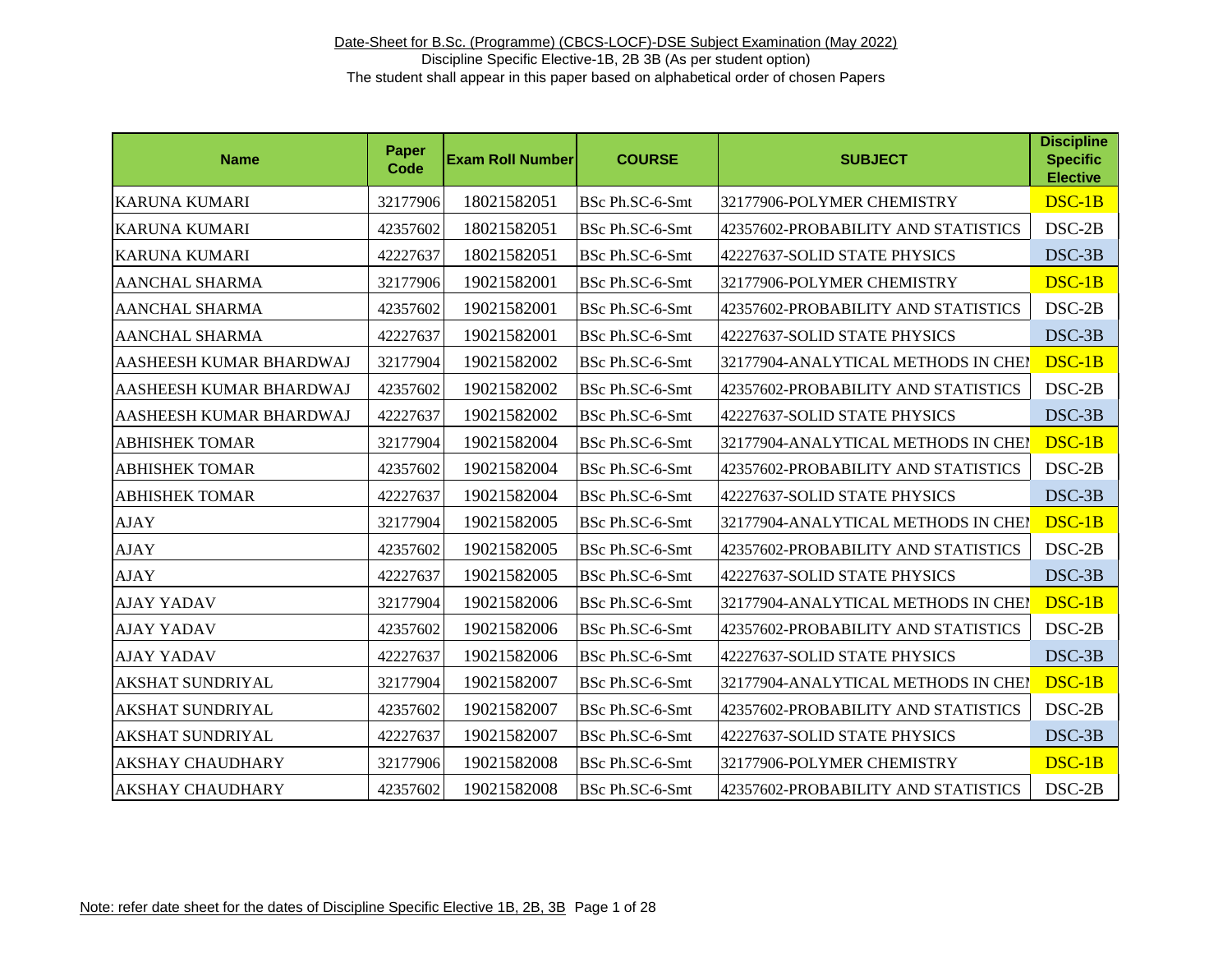| <b>Name</b>             | Paper<br><b>Code</b> | <b>Exam Roll Number</b> | <b>COURSE</b>   | <b>SUBJECT</b>                      | <b>Discipline</b><br><b>Specific</b><br><b>Elective</b> |
|-------------------------|----------------------|-------------------------|-----------------|-------------------------------------|---------------------------------------------------------|
| <b>AKSHAY CHAUDHARY</b> | 42227637             | 19021582008             | BSc Ph.SC-6-Smt | 42227637-SOLID STATE PHYSICS        | DSC-3B                                                  |
| <b>ALOK YADAV</b>       | 32177904             | 19021582009             | BSc Ph.SC-6-Smt | 32177904-ANALYTICAL METHODS IN CHEM | DSC-1B                                                  |
| <b>ALOK YADAV</b>       | 42357602             | 19021582009             | BSc Ph.SC-6-Smt | 42357602-PROBABILITY AND STATISTICS | $DSC-2B$                                                |
| <b>ALOK YADAV</b>       | 42227637             | 19021582009             | BSc Ph.SC-6-Smt | 42227637-SOLID STATE PHYSICS        | $DSC-3B$                                                |
| <b>AMIT KUMAR</b>       | 32177904             | 19021582010             | BSc Ph.SC-6-Smt | 32177904-ANALYTICAL METHODS IN CHEM | DSC-1B                                                  |
| <b>AMIT KUMAR</b>       | 42357602             | 19021582010             | BSc Ph.SC-6-Smt | 42357602-PROBABILITY AND STATISTICS | $DSC-2B$                                                |
| <b>AMIT KUMAR</b>       | 42227637             | 19021582010             | BSc Ph.SC-6-Smt | 42227637-SOLID STATE PHYSICS        | DSC-3B                                                  |
| <b>AMIT KUMAR</b>       | 32177904             | 19021582011             | BSc Ph.SC-6-Smt | 32177904-ANALYTICAL METHODS IN CHEI | DSC-1B                                                  |
| <b>AMIT KUMAR</b>       | 42357602             | 19021582011             | BSc Ph.SC-6-Smt | 42357602-PROBABILITY AND STATISTICS | $DSC-2B$                                                |
| <b>AMIT KUMAR</b>       | 42227637             | 19021582011             | BSc Ph.SC-6-Smt | 42227637-SOLID STATE PHYSICS        | DSC-3B                                                  |
| <b>AMIT KUMAR</b>       | 32177904             | 19021582012             | BSc Ph.SC-6-Smt | 32177904-ANALYTICAL METHODS IN CHEI | DSC-1B                                                  |
| <b>AMIT KUMAR</b>       | 42357602             | 19021582012             | BSc Ph.SC-6-Smt | 42357602-PROBABILITY AND STATISTICS | $DSC-2B$                                                |
| <b>AMIT KUMAR</b>       | 42227637             | 19021582012             | BSc Ph.SC-6-Smt | 42227637-SOLID STATE PHYSICS        | DSC-3B                                                  |
| <b>ANAMIKA</b>          | 32177904             | 19021582013             | BSc Ph.SC-6-Smt | 32177904-ANALYTICAL METHODS IN CHEI | DSC-1B                                                  |
| <b>ANAMIKA</b>          | 42357602             | 19021582013             | BSc Ph.SC-6-Smt | 42357602-PROBABILITY AND STATISTICS | $DSC-2B$                                                |
| <b>ANAMIKA</b>          | 42227637             | 19021582013             | BSc Ph.SC-6-Smt | 42227637-SOLID STATE PHYSICS        | DSC-3B                                                  |
| <b>ANJALI GAUTAM</b>    | 32177904             | 19021582014             | BSc Ph.SC-6-Smt | 32177904-ANALYTICAL METHODS IN CHEI | DSC-1B                                                  |
| <b>ANJALI GAUTAM</b>    | 42357602             | 19021582014             | BSc Ph.SC-6-Smt | 42357602-PROBABILITY AND STATISTICS | $DSC-2B$                                                |
| <b>ANJALI GAUTAM</b>    | 42227637             | 19021582014             | BSc Ph.SC-6-Smt | 42227637-SOLID STATE PHYSICS        | DSC-3B                                                  |
| <b>ANJALI MEENA</b>     | 32177906             | 19021582015             | BSc Ph.SC-6-Smt | 32177906-POLYMER CHEMISTRY          | DSC-1B                                                  |
| <b>ANJALI MEENA</b>     | 42357602             | 19021582015             | BSc Ph.SC-6-Smt | 42357602-PROBABILITY AND STATISTICS | DSC-2B                                                  |
| <b>ANJALI MEENA</b>     | 42227637             | 19021582015             | BSc Ph.SC-6-Smt | 42227637-SOLID STATE PHYSICS        | DSC-3B                                                  |
| <b>ANKIT KUMAR</b>      | 32177906             | 19021582016             | BSc Ph.SC-6-Smt | 32177906-POLYMER CHEMISTRY          | DSC-1B                                                  |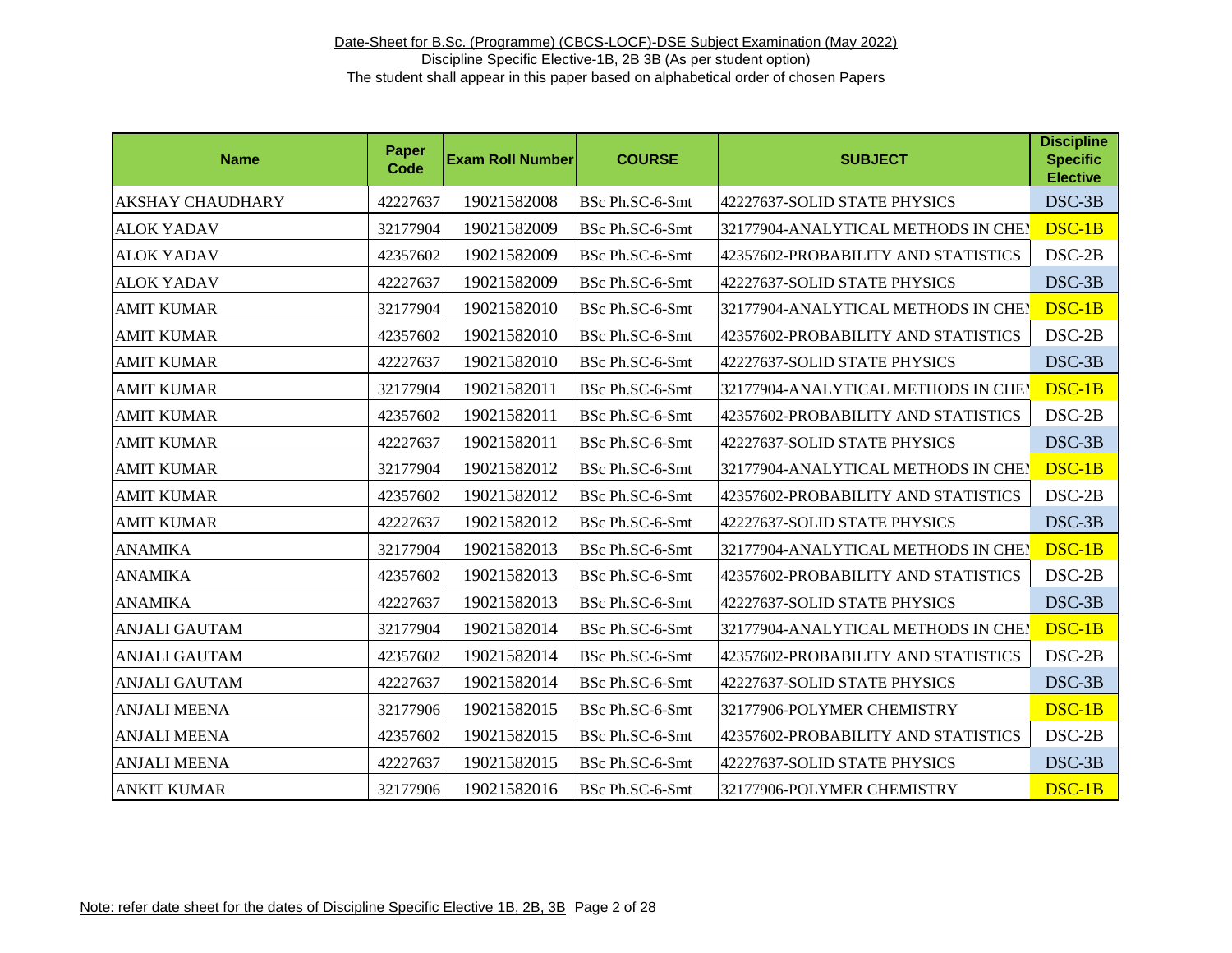| <b>Name</b>               | Paper<br>Code | <b>Exam Roll Number</b> | <b>COURSE</b>   | <b>SUBJECT</b>                      | <b>Discipline</b><br><b>Specific</b><br><b>Elective</b> |
|---------------------------|---------------|-------------------------|-----------------|-------------------------------------|---------------------------------------------------------|
| ANKIT KUMAR               | 42357602      | 19021582016             | BSc Ph.SC-6-Smt | 42357602-PROBABILITY AND STATISTICS | DSC-2B                                                  |
| ANKIT KUMAR               | 42227637      | 19021582016             | BSc Ph.SC-6-Smt | 42227637-SOLID STATE PHYSICS        | DSC-3B                                                  |
| <b>ANKIT KUMAR</b>        | 32177906      | 19021582017             | BSc Ph.SC-6-Smt | 32177906-POLYMER CHEMISTRY          | DSC-1B                                                  |
| ANKIT KUMAR               | 42357602      | 19021582017             | BSc Ph.SC-6-Smt | 42357602-PROBABILITY AND STATISTICS | $DSC-2B$                                                |
| <b>ANKIT KUMAR</b>        | 42227637      | 19021582017             | BSc Ph.SC-6-Smt | 42227637-SOLID STATE PHYSICS        | DSC-3B                                                  |
| ANKIT KUMAR PANDEY        | 32177904      | 19021582018             | BSc Ph.SC-6-Smt | 32177904-ANALYTICAL METHODS IN CHEN | DSC-1B                                                  |
| ANKIT KUMAR PANDEY        | 42357602      | 19021582018             | BSc Ph.SC-6-Smt | 42357602-PROBABILITY AND STATISTICS | $DSC-2B$                                                |
| ANKIT KUMAR PANDEY        | 42227637      | 19021582018             | BSc Ph.SC-6-Smt | 42227637-SOLID STATE PHYSICS        | DSC-3B                                                  |
| <b>ANKUSH</b>             | 32177904      | 19021582019             | BSc Ph.SC-6-Smt | 32177904-ANALYTICAL METHODS IN CHEI | DSC-1B                                                  |
| <b>ANKUSH</b>             | 42357602      | 19021582019             | BSc Ph.SC-6-Smt | 42357602-PROBABILITY AND STATISTICS | $DSC-2B$                                                |
| <b>ANKUSH</b>             | 42227637      | 19021582019             | BSc Ph.SC-6-Smt | 42227637-SOLID STATE PHYSICS        | DSC-3B                                                  |
| <b>ANUJ RAJPUT</b>        | 32177904      | 19021582020             | BSc Ph.SC-6-Smt | 32177904-ANALYTICAL METHODS IN CHEI | DSC-1B                                                  |
| <b>ANUJ RAJPUT</b>        | 42357602      | 19021582020             | BSc Ph.SC-6-Smt | 42357602-PROBABILITY AND STATISTICS | $DSC-2B$                                                |
| <b>ANUJ RAJPUT</b>        | 42227637      | 19021582020             | BSc Ph.SC-6-Smt | 42227637-SOLID STATE PHYSICS        | DSC-3B                                                  |
| <b>ARYAN CHAUDHARY</b>    | 32177906      | 19021582021             | BSc Ph.SC-6-Smt | 32177906-POLYMER CHEMISTRY          | DSC-1B                                                  |
| <b>ARYAN CHAUDHARY</b>    | 42357602      | 19021582021             | BSc Ph.SC-6-Smt | 42357602-PROBABILITY AND STATISTICS | $DSC-2B$                                                |
| <b>ARYAN CHAUDHARY</b>    | 42227637      | 19021582021             | BSc Ph.SC-6-Smt | 42227637-SOLID STATE PHYSICS        | DSC-3B                                                  |
| ASHISH KUMAR YADAV        | 32177904      | 19021582023             | BSc Ph.SC-6-Smt | 32177904-ANALYTICAL METHODS IN CHEI | DSC-1B                                                  |
| <b>ASHISH KUMAR YADAV</b> | 42357602      | 19021582023             | BSc Ph.SC-6-Smt | 42357602-PROBABILITY AND STATISTICS | $DSC-2B$                                                |
| ASHISH KUMAR YADAV        | 42227637      | 19021582023             | BSc Ph.SC-6-Smt | 42227637-SOLID STATE PHYSICS        | DSC-3B                                                  |
| <b>BADAL</b>              | 32177906      | 19021582024             | BSc Ph.SC-6-Smt | 32177906-POLYMER CHEMISTRY          | DSC-1B                                                  |
| <b>BADAL</b>              | 42357602      | 19021582024             | BSc Ph.SC-6-Smt | 42357602-PROBABILITY AND STATISTICS | $DSC-2B$                                                |
| <b>BADAL</b>              | 42227637      | 19021582024             | BSc Ph.SC-6-Smt | 42227637-SOLID STATE PHYSICS        | DSC-3B                                                  |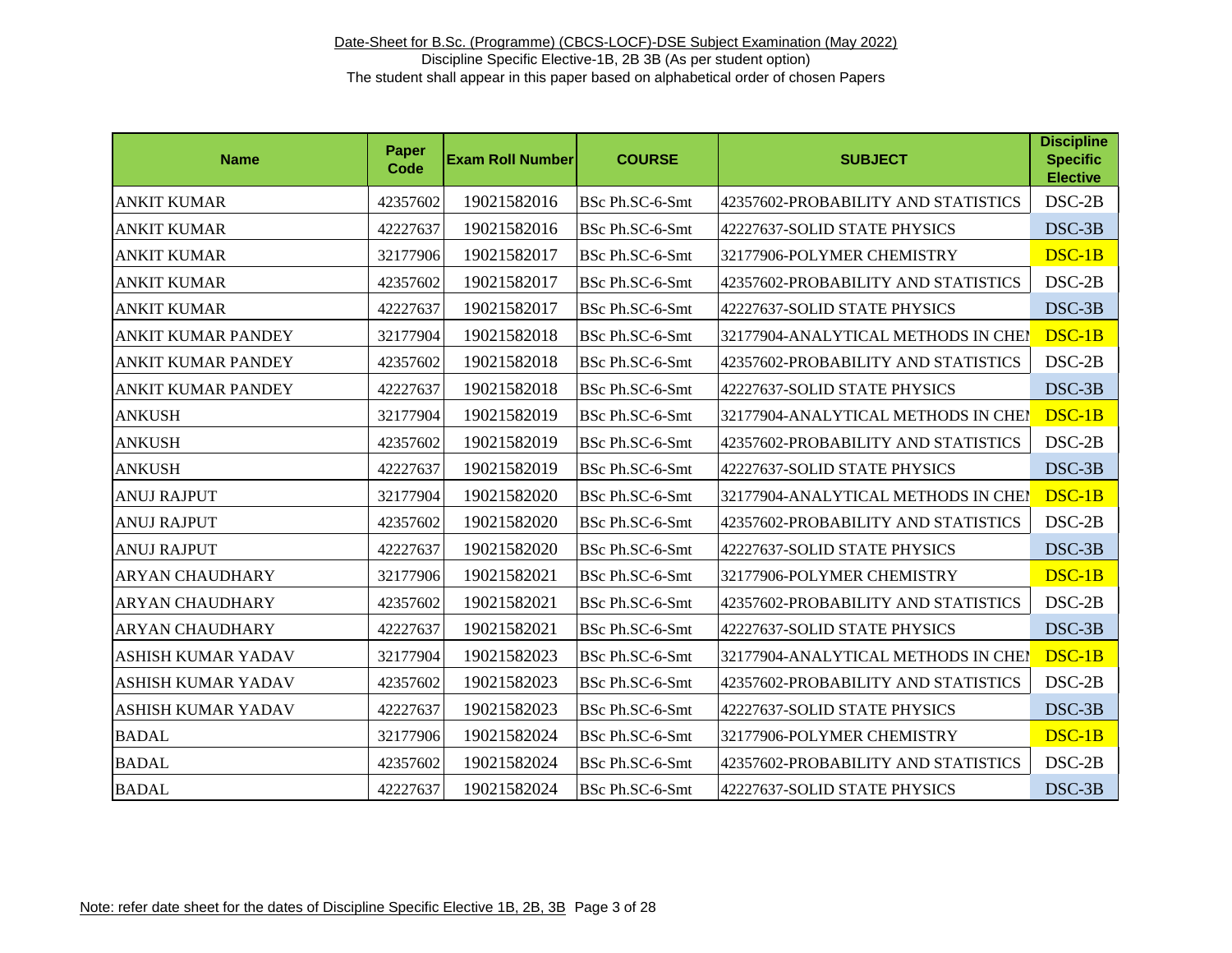| <b>Name</b>            | <b>Paper</b><br><b>Code</b> | <b>Exam Roll Number</b> | <b>COURSE</b>   | <b>SUBJECT</b>                      | <b>Discipline</b><br><b>Specific</b><br><b>Elective</b> |
|------------------------|-----------------------------|-------------------------|-----------------|-------------------------------------|---------------------------------------------------------|
| <b>BHUVNESH YADAV</b>  | 32177904                    | 19021582025             | BSc Ph.SC-6-Smt | 32177904-ANALYTICAL METHODS IN CHEI | DSC-1B                                                  |
| <b>BHUVNESH YADAV</b>  | 42357602                    | 19021582025             | BSc Ph.SC-6-Smt | 42357602-PROBABILITY AND STATISTICS | $DSC-2B$                                                |
| <b>BHUVNESH YADAV</b>  | 42227637                    | 19021582025             | BSc Ph.SC-6-Smt | 42227637-SOLID STATE PHYSICS        | DSC-3B                                                  |
| <b>DAKSH POONIA</b>    | 32177906                    | 19021582026             | BSc Ph.SC-6-Smt | 32177906-POLYMER CHEMISTRY          | DSC-1B                                                  |
| <b>DAKSH POONIA</b>    | 42357602                    | 19021582026             | BSc Ph.SC-6-Smt | 42357602-PROBABILITY AND STATISTICS | $DSC-2B$                                                |
| <b>DAKSH POONIA</b>    | 42227637                    | 19021582026             | BSc Ph.SC-6-Smt | 42227637-SOLID STATE PHYSICS        | DSC-3B                                                  |
| <b>DAVID LODHI</b>     | 32177904                    | 19021582027             | BSc Ph.SC-6-Smt | 32177904-ANALYTICAL METHODS IN CHEI | $DSC-1B$                                                |
| <b>DAVID LODHI</b>     | 42357602                    | 19021582027             | BSc Ph.SC-6-Smt | 42357602-PROBABILITY AND STATISTICS | DSC-2B                                                  |
| <b>DAVID LODHI</b>     | 42227637                    | 19021582027             | BSc Ph.SC-6-Smt | 42227637-SOLID STATE PHYSICS        | DSC-3B                                                  |
| DEEPAK KOTTIYAL        | 32177906                    | 19021582028             | BSc Ph.SC-6-Smt | 32177906-POLYMER CHEMISTRY          | $DSC-1B$                                                |
| DEEPAK KOTTIYAL        | 42357602                    | 19021582028             | BSc Ph.SC-6-Smt | 42357602-PROBABILITY AND STATISTICS | $DSC-2B$                                                |
| DEEPAK KOTTIYAL        | 42227637                    | 19021582028             | BSc Ph.SC-6-Smt | 42227637-SOLID STATE PHYSICS        | DSC-3B                                                  |
| <b>DEEPAK YADAV</b>    | 32177906                    | 19021582029             | BSc Ph.SC-6-Smt | 32177906-POLYMER CHEMISTRY          | DSC-1B                                                  |
| <b>DEEPAK YADAV</b>    | 42357602                    | 19021582029             | BSc Ph.SC-6-Smt | 42357602-PROBABILITY AND STATISTICS | $DSC-2B$                                                |
| <b>DEEPAK YADAV</b>    | 42227637                    | 19021582029             | BSc Ph.SC-6-Smt | 42227637-SOLID STATE PHYSICS        | DSC-3B                                                  |
| <b>DEVASHISH VADIC</b> | 32177906                    | 19021582030             | BSc Ph.SC-6-Smt | 32177906-POLYMER CHEMISTRY          | DSC-1B                                                  |
| <b>DEVASHISH VADIC</b> | 42357602                    | 19021582030             | BSc Ph.SC-6-Smt | 42357602-PROBABILITY AND STATISTICS | DSC-2B                                                  |
| <b>DEVASHISH VADIC</b> | 42227637                    | 19021582030             | BSc Ph.SC-6-Smt | 42227637-SOLID STATE PHYSICS        | DSC-3B                                                  |
| <b>DHRUV VARUN</b>     | 32177904                    | 19021582031             | BSc Ph.SC-6-Smt | 32177904-ANALYTICAL METHODS IN CHEI | DSC-1B                                                  |
| <b>DHRUV VARUN</b>     | 42357602                    | 19021582031             | BSc Ph.SC-6-Smt | 42357602-PROBABILITY AND STATISTICS | DSC-2B                                                  |
| <b>DHRUV VARUN</b>     | 42227637                    | 19021582031             | BSc Ph.SC-6-Smt | 42227637-SOLID STATE PHYSICS        | DSC-3B                                                  |
| <b>DILIP KUMAR</b>     | 32177904                    | 19021582032             | BSc Ph.SC-6-Smt | 32177904-ANALYTICAL METHODS IN CHEI | DSC-1B                                                  |
| <b>DILIP KUMAR</b>     | 42357602                    | 19021582032             | BSc Ph.SC-6-Smt | 42357602-PROBABILITY AND STATISTICS | DSC-2B                                                  |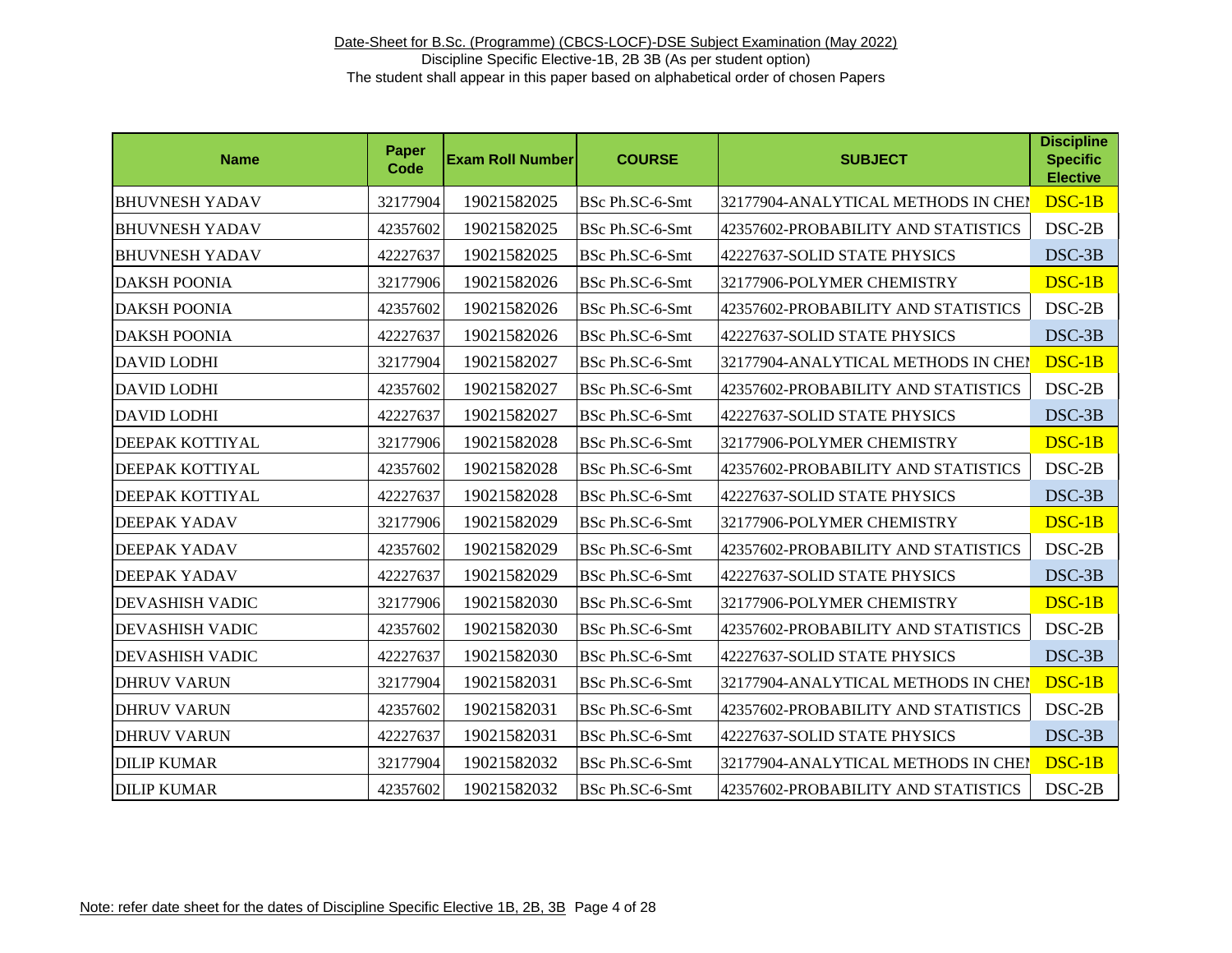| <b>Name</b>           | <b>Paper</b><br>Code | <b>Exam Roll Number</b> | <b>COURSE</b>   | <b>SUBJECT</b>                      | <b>Discipline</b><br><b>Specific</b><br><b>Elective</b> |
|-----------------------|----------------------|-------------------------|-----------------|-------------------------------------|---------------------------------------------------------|
| <b>DILIP KUMAR</b>    | 42227637             | 19021582032             | BSc Ph.SC-6-Smt | 42227637-SOLID STATE PHYSICS        | DSC-3B                                                  |
| <b>DINESH</b>         | 32177904             | 19021582033             | BSc Ph.SC-6-Smt | 32177904-ANALYTICAL METHODS IN CHEN | DSC-1B                                                  |
| <b>DINESH</b>         | 42357602             | 19021582033             | BSc Ph.SC-6-Smt | 42357602-PROBABILITY AND STATISTICS | $DSC-2B$                                                |
| <b>DINESH</b>         | 42227637             | 19021582033             | BSc Ph.SC-6-Smt | 42227637-SOLID STATE PHYSICS        | DSC-3B                                                  |
| <b>FAISAL AHMAD</b>   | 32177904             | 19021582035             | BSc Ph.SC-6-Smt | 32177904-ANALYTICAL METHODS IN CHEI | $DSC-1B$                                                |
| <b>FAISAL AHMAD</b>   | 42357602             | 19021582035             | BSc Ph.SC-6-Smt | 42357602-PROBABILITY AND STATISTICS | DSC-2B                                                  |
| <b>FAISAL AHMAD</b>   | 42227637             | 19021582035             | BSc Ph.SC-6-Smt | 42227637-SOLID STATE PHYSICS        | DSC-3B                                                  |
| <b>GAURAV SINGH</b>   | 32177904             | 19021582036             | BSc Ph.SC-6-Smt | 32177904-ANALYTICAL METHODS IN CHEI | DSC-1B                                                  |
| <b>GAURAV SINGH</b>   | 42357602             | 19021582036             | BSc Ph.SC-6-Smt | 42357602-PROBABILITY AND STATISTICS | DSC-2B                                                  |
| <b>GAURAV SINGH</b>   | 42227637             | 19021582036             | BSc Ph.SC-6-Smt | 42227637-SOLID STATE PHYSICS        | DSC-3B                                                  |
| <b>HARSH</b>          | 32177906             | 19021582037             | BSc Ph.SC-6-Smt | 32177906-POLYMER CHEMISTRY          | $DSC-1B$                                                |
| <b>HARSH</b>          | 42357602             | 19021582037             | BSc Ph.SC-6-Smt | 42357602-PROBABILITY AND STATISTICS | $DSC-2B$                                                |
| <b>HARSH</b>          | 42227637             | 19021582037             | BSc Ph.SC-6-Smt | 42227637-SOLID STATE PHYSICS        | DSC-3B                                                  |
| <b>HARSH</b>          | 32177906             | 19021582038             | BSc Ph.SC-6-Smt | 32177906-POLYMER CHEMISTRY          | $DSC-1B$                                                |
| <b>HARSH</b>          | 42357602             | 19021582038             | BSc Ph.SC-6-Smt | 42357602-PROBABILITY AND STATISTICS | $DSC-2B$                                                |
| <b>HARSH</b>          | 42227637             | 19021582038             | BSc Ph.SC-6-Smt | 42227637-SOLID STATE PHYSICS        | DSC-3B                                                  |
| <b>HARSHIT</b>        | 32177904             | 19021582039             | BSc Ph.SC-6-Smt | 32177904-ANALYTICAL METHODS IN CHEI | DSC-1B                                                  |
| <b>HARSHIT</b>        | 42357602             | 19021582039             | BSc Ph.SC-6-Smt | 42357602-PROBABILITY AND STATISTICS | DSC-2B                                                  |
| <b>HARSHIT</b>        | 42227637             | 19021582039             | BSc Ph.SC-6-Smt | 42227637-SOLID STATE PHYSICS        | DSC-3B                                                  |
| <b>HARSHITA</b>       | 32177904             | 19021582040             | BSc Ph.SC-6-Smt | 32177904-ANALYTICAL METHODS IN CHEI | DSC-1B                                                  |
| <b>HARSHITA</b>       | 42357602             | 19021582040             | BSc Ph.SC-6-Smt | 42357602-PROBABILITY AND STATISTICS | DSC-2B                                                  |
| <b>HARSHITA</b>       | 42227637             | 19021582040             | BSc Ph.SC-6-Smt | 42227637-SOLID STATE PHYSICS        | DSC-3B                                                  |
| <b>HARSHITA SINGH</b> | 32177904             | 19021582041             | BSc Ph.SC-6-Smt | 32177904-ANALYTICAL METHODS IN CHEP | DSC-1B                                                  |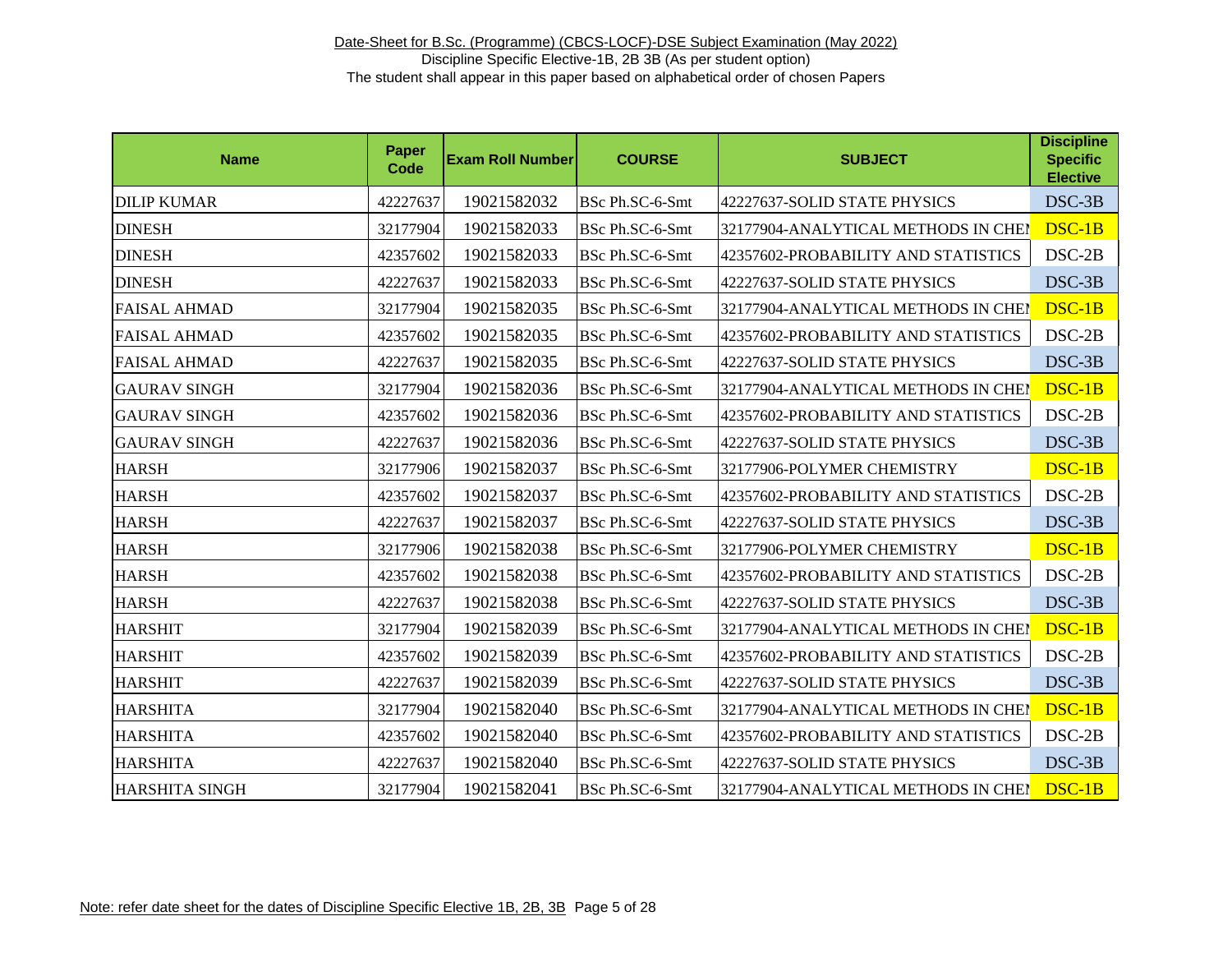| <b>Name</b>                | Paper<br>Code | <b>Exam Roll Number</b> | <b>COURSE</b>   | <b>SUBJECT</b>                      | <b>Discipline</b><br><b>Specific</b><br><b>Elective</b> |
|----------------------------|---------------|-------------------------|-----------------|-------------------------------------|---------------------------------------------------------|
| <b>HARSHITA SINGH</b>      | 42357602      | 19021582041             | BSc Ph.SC-6-Smt | 42357602-PROBABILITY AND STATISTICS | DSC-2B                                                  |
| <b>HARSHITA SINGH</b>      | 42227637      | 19021582041             | BSc Ph.SC-6-Smt | 42227637-SOLID STATE PHYSICS        | DSC-3B                                                  |
| <b>HIMANSHU</b>            | 32177904      | 19021582042             | BSc Ph.SC-6-Smt | 32177904-ANALYTICAL METHODS IN CHEI | DSC-1B                                                  |
| <b>HIMANSHU</b>            | 42357602      | 19021582042             | BSc Ph.SC-6-Smt | 42357602-PROBABILITY AND STATISTICS | $DSC-2B$                                                |
| <b>HIMANSHU</b>            | 42227637      | 19021582042             | BSc Ph.SC-6-Smt | 42227637-SOLID STATE PHYSICS        | DSC-3B                                                  |
| <b>HITESH MEHRA</b>        | 32177904      | 19021582043             | BSc Ph.SC-6-Smt | 32177904-ANALYTICAL METHODS IN CHEI | DSC-1B                                                  |
| <b>HITESH MEHRA</b>        | 42357602      | 19021582043             | BSc Ph.SC-6-Smt | 42357602-PROBABILITY AND STATISTICS | $DSC-2B$                                                |
| <b>HITESH MEHRA</b>        | 42227637      | 19021582043             | BSc Ph.SC-6-Smt | 42227637-SOLID STATE PHYSICS        | DSC-3B                                                  |
| <b>ISHA</b>                | 32177906      | 19021582044             | BSc Ph.SC-6-Smt | 32177906-POLYMER CHEMISTRY          | DSC-1B                                                  |
| <b>ISHA</b>                | 42357602      | 19021582044             | BSc Ph.SC-6-Smt | 42357602-PROBABILITY AND STATISTICS | $DSC-2B$                                                |
| <b>ISHA</b>                | 42227637      | 19021582044             | BSc Ph.SC-6-Smt | 42227637-SOLID STATE PHYSICS        | DSC-3B                                                  |
| <b>JAI KUMAR</b>           | 32177904      | 19021582045             | BSc Ph.SC-6-Smt | 32177904-ANALYTICAL METHODS IN CHEN | $DSC-1B$                                                |
| <b>JAI KUMAR</b>           | 42357602      | 19021582045             | BSc Ph.SC-6-Smt | 42357602-PROBABILITY AND STATISTICS | $DSC-2B$                                                |
| <b>JAI KUMAR</b>           | 42227637      | 19021582045             | BSc Ph.SC-6-Smt | 42227637-SOLID STATE PHYSICS        | DSC-3B                                                  |
| <b>JAYANT BAGHEL</b>       | 32177904      | 19021582046             | BSc Ph.SC-6-Smt | 32177904-ANALYTICAL METHODS IN CHEM | DSC-1B                                                  |
| <b>JAYANT BAGHEL</b>       | 42357602      | 19021582046             | BSc Ph.SC-6-Smt | 42357602-PROBABILITY AND STATISTICS | $DSC-2B$                                                |
| <b>JAYANT BAGHEL</b>       | 42227637      | 19021582046             | BSc Ph.SC-6-Smt | 42227637-SOLID STATE PHYSICS        | DSC-3B                                                  |
| <b>KARAN SINGH CHAUHAN</b> | 32177904      | 19021582047             | BSc Ph.SC-6-Smt | 32177904-ANALYTICAL METHODS IN CHEI | DSC-1B                                                  |
| <b>KARAN SINGH CHAUHAN</b> | 42357602      | 19021582047             | BSc Ph.SC-6-Smt | 42357602-PROBABILITY AND STATISTICS | $DSC-2B$                                                |
| <b>KARAN SINGH CHAUHAN</b> | 42227637      | 19021582047             | BSc Ph.SC-6-Smt | 42227637-SOLID STATE PHYSICS        | DSC-3B                                                  |
| <b>KARTIK</b>              | 32177904      | 19021582048             | BSc Ph.SC-6-Smt | 32177904-ANALYTICAL METHODS IN CHEI | DSC-1B                                                  |
| <b>KARTIK</b>              | 42357602      | 19021582048             | BSc Ph.SC-6-Smt | 42357602-PROBABILITY AND STATISTICS | $DSC-2B$                                                |
| <b>KARTIK</b>              | 42227637      | 19021582048             | BSc Ph.SC-6-Smt | 42227637-SOLID STATE PHYSICS        | DSC-3B                                                  |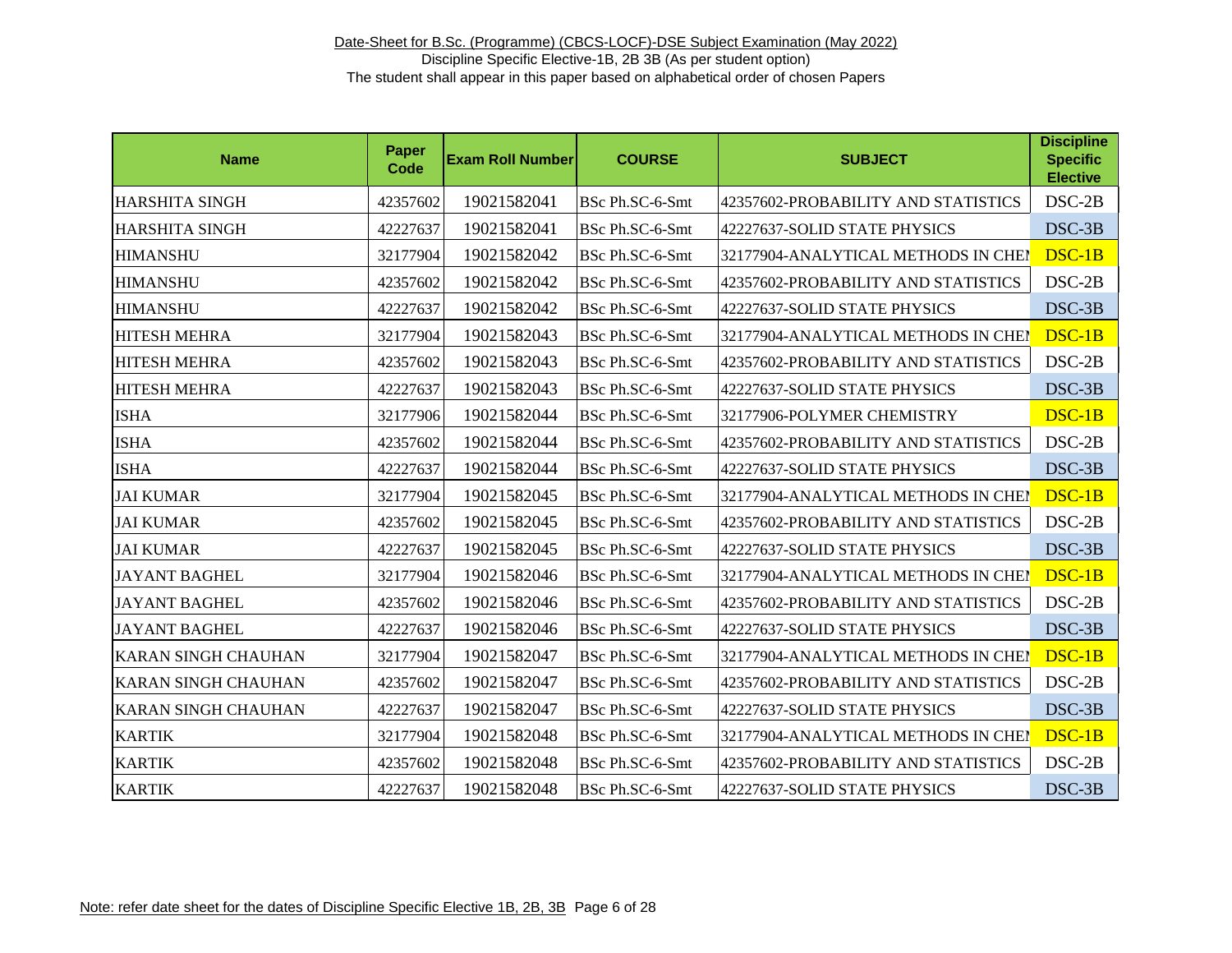| <b>Name</b>           | <b>Paper</b><br>Code | <b>Exam Roll Number</b> | <b>COURSE</b>   | <b>SUBJECT</b>                      | <b>Discipline</b><br><b>Specific</b><br><b>Elective</b> |
|-----------------------|----------------------|-------------------------|-----------------|-------------------------------------|---------------------------------------------------------|
| KHUSHBOO MALHOTRA     | 32177906             | 19021582050             | BSc Ph.SC-6-Smt | 32177906-POLYMER CHEMISTRY          | DSC-1B                                                  |
| KHUSHBOO MALHOTRA     | 42357602             | 19021582050             | BSc Ph.SC-6-Smt | 42357602-PROBABILITY AND STATISTICS | DSC-2B                                                  |
| KHUSHBOO MALHOTRA     | 42227637             | 19021582050             | BSc Ph.SC-6-Smt | 42227637-SOLID STATE PHYSICS        | DSC-3B                                                  |
| <b>KHUSHI BARUA</b>   | 32177904             | 19021582051             | BSc Ph.SC-6-Smt | 32177904-ANALYTICAL METHODS IN CHEN | $DSC-1B$                                                |
| <b>KHUSHI BARUA</b>   | 42357602             | 19021582051             | BSc Ph.SC-6-Smt | 42357602-PROBABILITY AND STATISTICS | $DSC-2B$                                                |
| <b>KHUSHI BARUA</b>   | 42227637             | 19021582051             | BSc Ph.SC-6-Smt | 42227637-SOLID STATE PHYSICS        | DSC-3B                                                  |
| <b>KIRTI</b>          | 32177904             | 19021582052             | BSc Ph.SC-6-Smt | 32177904-ANALYTICAL METHODS IN CHEI | DSC-1B                                                  |
| <b>KIRTI</b>          | 42357602             | 19021582052             | BSc Ph.SC-6-Smt | 42357602-PROBABILITY AND STATISTICS | $DSC-2B$                                                |
| <b>KIRTI</b>          | 42227637             | 19021582052             | BSc Ph.SC-6-Smt | 42227637-SOLID STATE PHYSICS        | DSC-3B                                                  |
| <b>KUSUM</b>          | 32177904             | 19021582053             | BSc Ph.SC-6-Smt | 32177904-ANALYTICAL METHODS IN CHEN | DSC-1B                                                  |
| <b>KUSUM</b>          | 42357602             | 19021582053             | BSc Ph.SC-6-Smt | 42357602-PROBABILITY AND STATISTICS | $DSC-2B$                                                |
| <b>KUSUM</b>          | 42227637             | 19021582053             | BSc Ph.SC-6-Smt | 42227637-SOLID STATE PHYSICS        | DSC-3B                                                  |
| MADHAV KUMAWAT        | 32177904             | 19021582054             | BSc Ph.SC-6-Smt | 32177904-ANALYTICAL METHODS IN CHEI | DSC-1B                                                  |
| MADHAV KUMAWAT        | 42357602             | 19021582054             | BSc Ph.SC-6-Smt | 42357602-PROBABILITY AND STATISTICS | $DSC-2B$                                                |
| MADHAV KUMAWAT        | 42227637             | 19021582054             | BSc Ph.SC-6-Smt | 42227637-SOLID STATE PHYSICS        | DSC-3B                                                  |
| MANVENDRA SINGH TOMAR | 32177904             | 19021582055             | BSc Ph.SC-6-Smt | 32177904-ANALYTICAL METHODS IN CHEI | DSC-1B                                                  |
| MANVENDRA SINGH TOMAR | 42357602             | 19021582055             | BSc Ph.SC-6-Smt | 42357602-PROBABILITY AND STATISTICS | DSC-2B                                                  |
| MANVENDRA SINGH TOMAR | 42227637             | 19021582055             | BSc Ph.SC-6-Smt | 42227637-SOLID STATE PHYSICS        | DSC-3B                                                  |
| <b>MAYANK JOSHI</b>   | 32177904             | 19021582056             | BSc Ph.SC-6-Smt | 32177904-ANALYTICAL METHODS IN CHEI | DSC-1B                                                  |
| <b>MAYANK JOSHI</b>   | 42357602             | 19021582056             | BSc Ph.SC-6-Smt | 42357602-PROBABILITY AND STATISTICS | $DSC-2B$                                                |
| <b>MAYANK JOSHI</b>   | 42227637             | 19021582056             | BSc Ph.SC-6-Smt | 42227637-SOLID STATE PHYSICS        | $DSC-3B$                                                |
| <b>MEGHA</b>          | 32177904             | 19021582057             | BSc Ph.SC-6-Smt | 32177904-ANALYTICAL METHODS IN CHEI | DSC-1B                                                  |
| <b>MEGHA</b>          | 42357602             | 19021582057             | BSc Ph.SC-6-Smt | 42357602-PROBABILITY AND STATISTICS | $DSC-2B$                                                |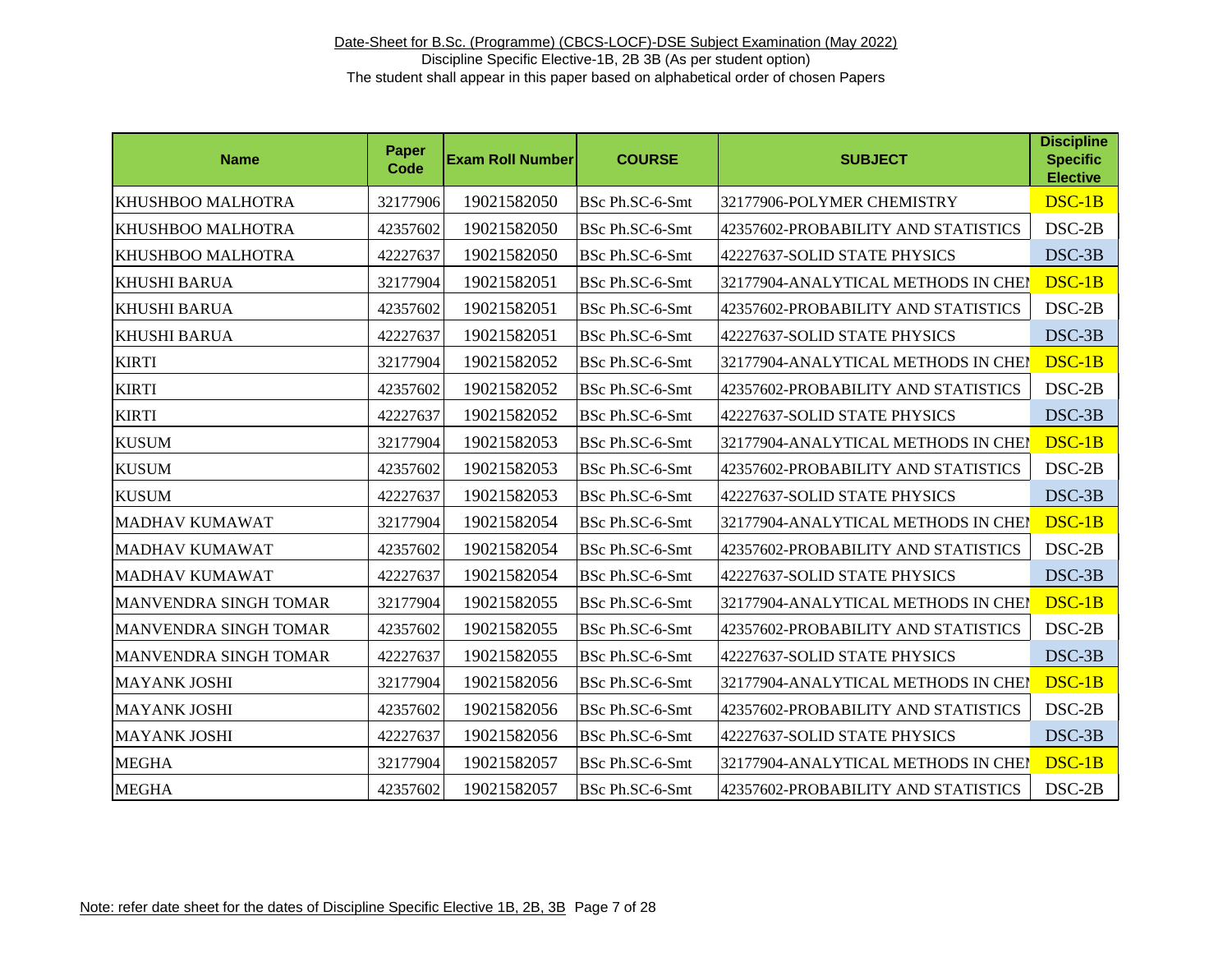| <b>Name</b>          | Paper<br>Code | <b>Exam Roll Number</b> | <b>COURSE</b>   | <b>SUBJECT</b>                      | <b>Discipline</b><br><b>Specific</b><br><b>Elective</b> |
|----------------------|---------------|-------------------------|-----------------|-------------------------------------|---------------------------------------------------------|
| <b>MEGHA</b>         | 42227637      | 19021582057             | BSc Ph.SC-6-Smt | 42227637-SOLID STATE PHYSICS        | DSC-3B                                                  |
| <b>MEGHA TIWARI</b>  | 32177904      | 19021582058             | BSc Ph.SC-6-Smt | 32177904-ANALYTICAL METHODS IN CHEI | DSC-1B                                                  |
| <b>MEGHA TIWARI</b>  | 42357602      | 19021582058             | BSc Ph.SC-6-Smt | 42357602-PROBABILITY AND STATISTICS | $DSC-2B$                                                |
| <b>MEGHA TIWARI</b>  | 42227637      | 19021582058             | BSc Ph.SC-6-Smt | 42227637-SOLID STATE PHYSICS        | DSC-3B                                                  |
| <b>MOHD ALI</b>      | 32177904      | 19021582060             | BSc Ph.SC-6-Smt | 32177904-ANALYTICAL METHODS IN CHEI | DSC-1B                                                  |
| <b>MOHD ALI</b>      | 42357602      | 19021582060             | BSc Ph.SC-6-Smt | 42357602-PROBABILITY AND STATISTICS | $DSC-2B$                                                |
| <b>MOHD ALI</b>      | 42227637      | 19021582060             | BSc Ph.SC-6-Smt | 42227637-SOLID STATE PHYSICS        | DSC-3B                                                  |
| <b>MOHIT</b>         | 32177904      | 19021582061             | BSc Ph.SC-6-Smt | 32177904-ANALYTICAL METHODS IN CHEI | DSC-1B                                                  |
| <b>MOHIT</b>         | 42357602      | 19021582061             | BSc Ph.SC-6-Smt | 42357602-PROBABILITY AND STATISTICS | $DSC-2B$                                                |
| <b>MOHIT</b>         | 42227637      | 19021582061             | BSc Ph.SC-6-Smt | 42227637-SOLID STATE PHYSICS        | DSC-3B                                                  |
| <b>MONIKA</b>        | 32177906      | 19021582062             | BSc Ph.SC-6-Smt | 32177906-POLYMER CHEMISTRY          | DSC-1B                                                  |
| <b>MONIKA</b>        | 42357602      | 19021582062             | BSc Ph.SC-6-Smt | 42357602-PROBABILITY AND STATISTICS | $DSC-2B$                                                |
| <b>MONIKA</b>        | 42227637      | 19021582062             | BSc Ph.SC-6-Smt | 42227637-SOLID STATE PHYSICS        | DSC-3B                                                  |
| <b>NAKUL VISHNOI</b> | 32177904      | 19021582063             | BSc Ph.SC-6-Smt | 32177904-ANALYTICAL METHODS IN CHEM | DSC-1B                                                  |
| <b>NAKUL VISHNOI</b> | 42357602      | 19021582063             | BSc Ph.SC-6-Smt | 42357602-PROBABILITY AND STATISTICS | $DSC-2B$                                                |
| <b>NAKUL VISHNOI</b> | 42227637      | 19021582063             | BSc Ph.SC-6-Smt | 42227637-SOLID STATE PHYSICS        | DSC-3B                                                  |
| <b>NAMAN GUPTA</b>   | 32177904      | 19021582064             | BSc Ph.SC-6-Smt | 32177904-ANALYTICAL METHODS IN CHEI | DSC-1B                                                  |
| <b>NAMAN GUPTA</b>   | 42357602      | 19021582064             | BSc Ph.SC-6-Smt | 42357602-PROBABILITY AND STATISTICS | $DSC-2B$                                                |
| <b>NAMAN GUPTA</b>   | 42227637      | 19021582064             | BSc Ph.SC-6-Smt | 42227637-SOLID STATE PHYSICS        | DSC-3B                                                  |
| <b>NANDINI ATTRI</b> | 32177904      | 19021582065             | BSc Ph.SC-6-Smt | 32177904-ANALYTICAL METHODS IN CHEM | DSC-1B                                                  |
| <b>NANDINI ATTRI</b> | 42357602      | 19021582065             | BSc Ph.SC-6-Smt | 42357602-PROBABILITY AND STATISTICS | DSC-2B                                                  |
| <b>NANDINI ATTRI</b> | 42227637      | 19021582065             | BSc Ph.SC-6-Smt | 42227637-SOLID STATE PHYSICS        | DSC-3B                                                  |
| <b>NARENDER</b>      | 32177904      | 19021582066             | BSc Ph.SC-6-Smt | 32177904-ANALYTICAL METHODS IN CHEP | DSC-1B                                                  |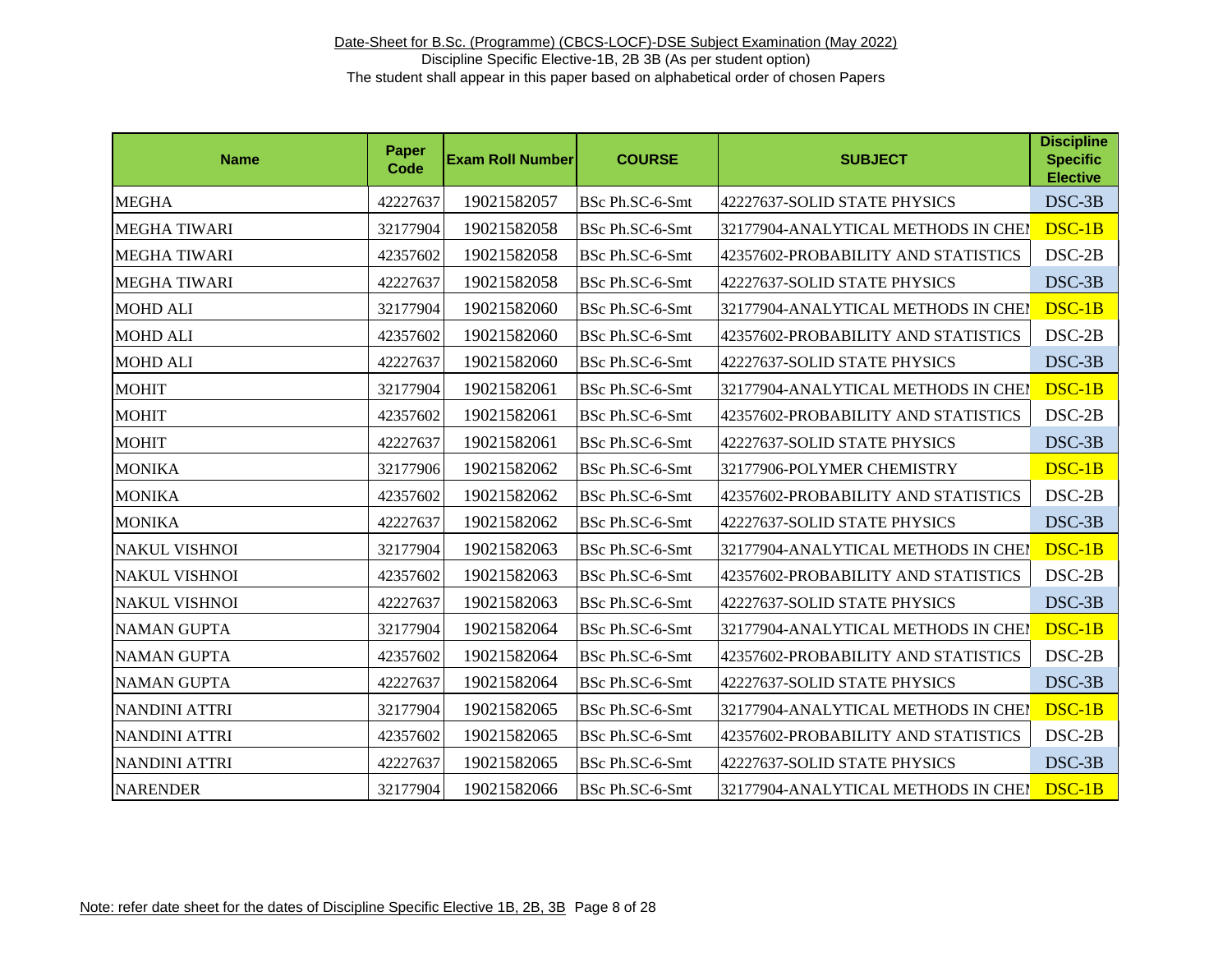| <b>Name</b>            | Paper<br><b>Code</b> | <b>Exam Roll Number</b> | <b>COURSE</b>   | <b>SUBJECT</b>                      | <b>Discipline</b><br><b>Specific</b><br><b>Elective</b> |
|------------------------|----------------------|-------------------------|-----------------|-------------------------------------|---------------------------------------------------------|
| <b>NARENDER</b>        | 42357602             | 19021582066             | BSc Ph.SC-6-Smt | 42357602-PROBABILITY AND STATISTICS | DSC-2B                                                  |
| <b>NARENDER</b>        | 42227637             | 19021582066             | BSc Ph.SC-6-Smt | 42227637-SOLID STATE PHYSICS        | DSC-3B                                                  |
| <b>NAVEEN SHARAWAT</b> | 32177906             | 19021582067             | BSc Ph.SC-6-Smt | 32177906-POLYMER CHEMISTRY          | $DSC-1B$                                                |
| <b>NAVEEN SHARAWAT</b> | 42357602             | 19021582067             | BSc Ph.SC-6-Smt | 42357602-PROBABILITY AND STATISTICS | $DSC-2B$                                                |
| <b>NAVEEN SHARAWAT</b> | 42227637             | 19021582067             | BSc Ph.SC-6-Smt | 42227637-SOLID STATE PHYSICS        | DSC-3B                                                  |
| <b>NIDHI MEHTA</b>     | 32177904             | 19021582068             | BSc Ph.SC-6-Smt | 32177904-ANALYTICAL METHODS IN CHEI | DSC-1B                                                  |
| NIDHI MEHTA            | 42357602             | 19021582068             | BSc Ph.SC-6-Smt | 42357602-PROBABILITY AND STATISTICS | $DSC-2B$                                                |
| NIDHI MEHTA            | 42227637             | 19021582068             | BSc Ph.SC-6-Smt | 42227637-SOLID STATE PHYSICS        | DSC-3B                                                  |
| <b>NIKHILESH</b>       | 32177904             | 19021582070             | BSc Ph.SC-6-Smt | 32177904-ANALYTICAL METHODS IN CHEI | DSC-1B                                                  |
| <b>NIKHILESH</b>       | 42357602             | 19021582070             | BSc Ph.SC-6-Smt | 42357602-PROBABILITY AND STATISTICS | $DSC-2B$                                                |
| <b>NIKHILESH</b>       | 42227637             | 19021582070             | BSc Ph.SC-6-Smt | 42227637-SOLID STATE PHYSICS        | DSC-3B                                                  |
| <b>NISHA RAWAT</b>     | 32177904             | 19021582071             | BSc Ph.SC-6-Smt | 32177904-ANALYTICAL METHODS IN CHEM | DSC-1B                                                  |
| NISHA RAWAT            | 42357602             | 19021582071             | BSc Ph.SC-6-Smt | 42357602-PROBABILITY AND STATISTICS | $DSC-2B$                                                |
| <b>NISHA RAWAT</b>     | 42227637             | 19021582071             | BSc Ph.SC-6-Smt | 42227637-SOLID STATE PHYSICS        | DSC-3B                                                  |
| <b>NISHANT</b>         | 32177906             | 19021582072             | BSc Ph.SC-6-Smt | 32177906-POLYMER CHEMISTRY          | DSC-1B                                                  |
| <b>NISHANT</b>         | 42357602             | 19021582072             | BSc Ph.SC-6-Smt | 42357602-PROBABILITY AND STATISTICS | $DSC-2B$                                                |
| <b>NISHANT</b>         | 42227637             | 19021582072             | BSc Ph.SC-6-Smt | 42227637-SOLID STATE PHYSICS        | DSC-3B                                                  |
| <b>PARAS GAUR</b>      | 32177904             | 19021582073             | BSc Ph.SC-6-Smt | 32177904-ANALYTICAL METHODS IN CHEI | DSC-1B                                                  |
| <b>PARAS GAUR</b>      | 42357602             | 19021582073             | BSc Ph.SC-6-Smt | 42357602-PROBABILITY AND STATISTICS | $DSC-2B$                                                |
| <b>PARAS GAUR</b>      | 42227637             | 19021582073             | BSc Ph.SC-6-Smt | 42227637-SOLID STATE PHYSICS        | DSC-3B                                                  |
| PIYUSH KUMAR           | 32177904             | 19021582074             | BSc Ph.SC-6-Smt | 32177904-ANALYTICAL METHODS IN CHEI | DSC-1B                                                  |
| PIYUSH KUMAR           | 42357602             | 19021582074             | BSc Ph.SC-6-Smt | 42357602-PROBABILITY AND STATISTICS | $DSC-2B$                                                |
| PIYUSH KUMAR           | 42227637             | 19021582074             | BSc Ph.SC-6-Smt | 42227637-SOLID STATE PHYSICS        | DSC-3B                                                  |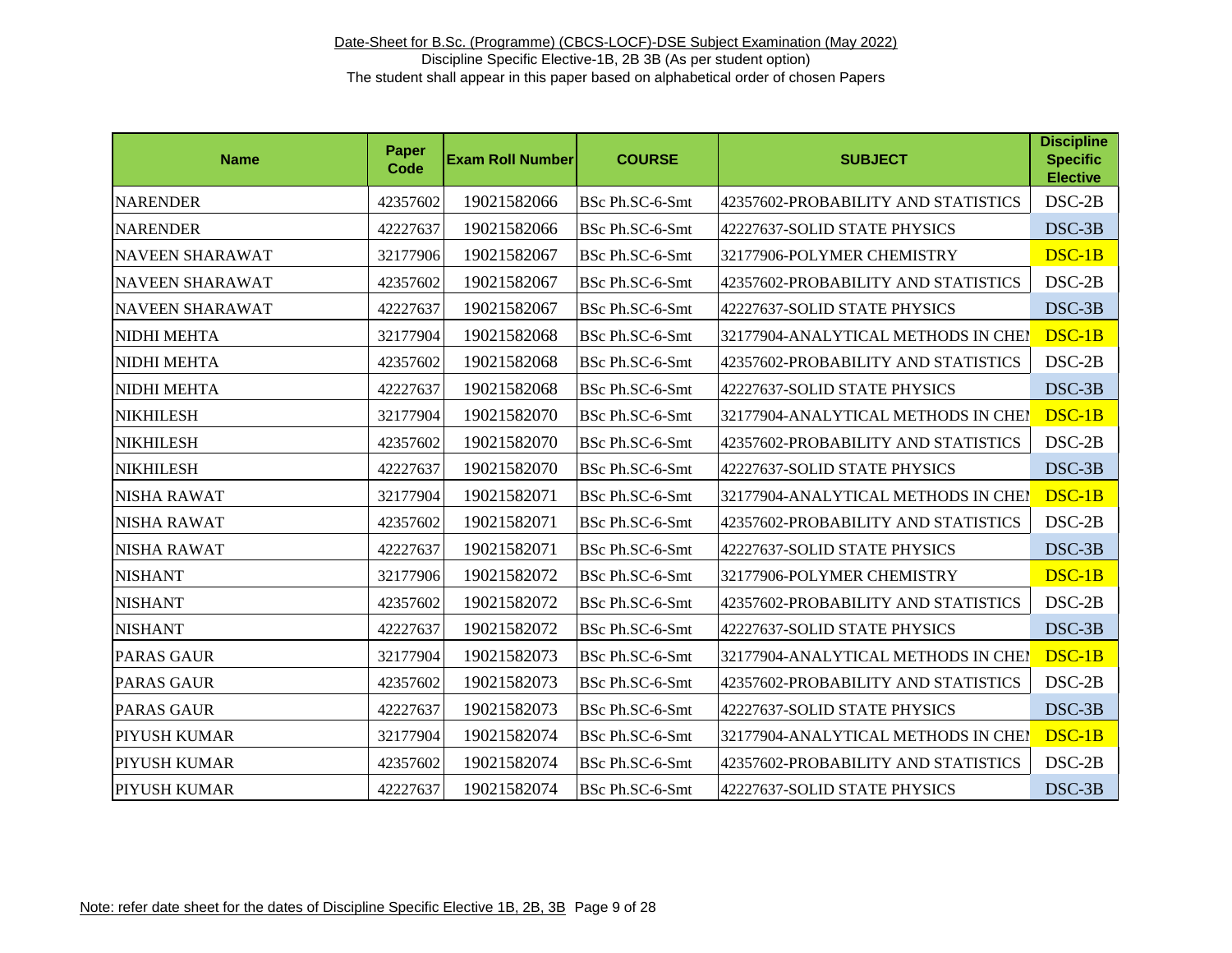| <b>Name</b>                  | Paper<br>Code | <b>Exam Roll Number</b> | <b>COURSE</b>   | <b>SUBJECT</b>                      | <b>Discipline</b><br><b>Specific</b><br><b>Elective</b> |
|------------------------------|---------------|-------------------------|-----------------|-------------------------------------|---------------------------------------------------------|
| <b>PRABHAKAR KUMAR SINGH</b> | 32177906      | 19021582075             | BSc Ph.SC-6-Smt | 32177906-POLYMER CHEMISTRY          | DSC-1B                                                  |
| PRABHAKAR KUMAR SINGH        | 42357602      | 19021582075             | BSc Ph.SC-6-Smt | 42357602-PROBABILITY AND STATISTICS | DSC-2B                                                  |
| PRABHAKAR KUMAR SINGH        | 42227637      | 19021582075             | BSc Ph.SC-6-Smt | 42227637-SOLID STATE PHYSICS        | $DSC-3B$                                                |
| <b>PRADEEP GAUR</b>          | 32177904      | 19021582076             | BSc Ph.SC-6-Smt | 32177904-ANALYTICAL METHODS IN CHEN | DSC-1B                                                  |
| PRADEEP GAUR                 | 42357602      | 19021582076             | BSc Ph.SC-6-Smt | 42357602-PROBABILITY AND STATISTICS | $DSC-2B$                                                |
| <b>PRADEEP GAUR</b>          | 42227637      | 19021582076             | BSc Ph.SC-6-Smt | 42227637-SOLID STATE PHYSICS        | $DSC-3B$                                                |
| PRAKHAR CHATURVEDI           | 32177904      | 19021582077             | BSc Ph.SC-6-Smt | 32177904-ANALYTICAL METHODS IN CHEI | DSC-1B                                                  |
| PRAKHAR CHATURVEDI           | 42357602      | 19021582077             | BSc Ph.SC-6-Smt | 42357602-PROBABILITY AND STATISTICS | $DSC-2B$                                                |
| PRAKHAR CHATURVEDI           | 42227637      | 19021582077             | BSc Ph.SC-6-Smt | 42227637-SOLID STATE PHYSICS        | DSC-3B                                                  |
| <b>PREETI</b>                | 32177906      | 19021582078             | BSc Ph.SC-6-Smt | 32177906-POLYMER CHEMISTRY          | $DSC-1B$                                                |
| <b>PREETI</b>                | 42357602      | 19021582078             | BSc Ph.SC-6-Smt | 42357602-PROBABILITY AND STATISTICS | $DSC-2B$                                                |
| <b>PREETI</b>                | 42227637      | 19021582078             | BSc Ph.SC-6-Smt | 42227637-SOLID STATE PHYSICS        | DSC-3B                                                  |
| <b>PRIYA</b>                 | 32177906      | 19021582079             | BSc Ph.SC-6-Smt | 32177906-POLYMER CHEMISTRY          | $DSC-1B$                                                |
| <b>PRIYA</b>                 | 42357602      | 19021582079             | BSc Ph.SC-6-Smt | 42357602-PROBABILITY AND STATISTICS | $DSC-2B$                                                |
| <b>PRIYA</b>                 | 42227637      | 19021582079             | BSc Ph.SC-6-Smt | 42227637-SOLID STATE PHYSICS        | DSC-3B                                                  |
| PRIYANKA JUYAL               | 32177904      | 19021582080             | BSc Ph.SC-6-Smt | 32177904-ANALYTICAL METHODS IN CHEI | $DSC-1B$                                                |
| PRIYANKA JUYAL               | 42357602      | 19021582080             | BSc Ph.SC-6-Smt | 42357602-PROBABILITY AND STATISTICS | DSC-2B                                                  |
| PRIYANKA JUYAL               | 42227637      | 19021582080             | BSc Ph.SC-6-Smt | 42227637-SOLID STATE PHYSICS        | $DSC-3B$                                                |
| PRIYANSHU SOROUT             | 32177904      | 19021582082             | BSc Ph.SC-6-Smt | 32177904-ANALYTICAL METHODS IN CHEP | DSC-1B                                                  |
| PRIYANSHU SOROUT             | 42357602      | 19021582082             | BSc Ph.SC-6-Smt | 42357602-PROBABILITY AND STATISTICS | DSC-2B                                                  |
| PRIYANSHU SOROUT             | 42227637      | 19021582082             | BSc Ph.SC-6-Smt | 42227637-SOLID STATE PHYSICS        | DSC-3B                                                  |
| PRIYANSHU KASHYAP            | 32177904      | 19021582083             | BSc Ph.SC-6-Smt | 32177904-ANALYTICAL METHODS IN CHEM | DSC-1B                                                  |
| PRIYANSHU KASHYAP            | 42357602      | 19021582083             | BSc Ph.SC-6-Smt | 42357602-PROBABILITY AND STATISTICS | DSC-2B                                                  |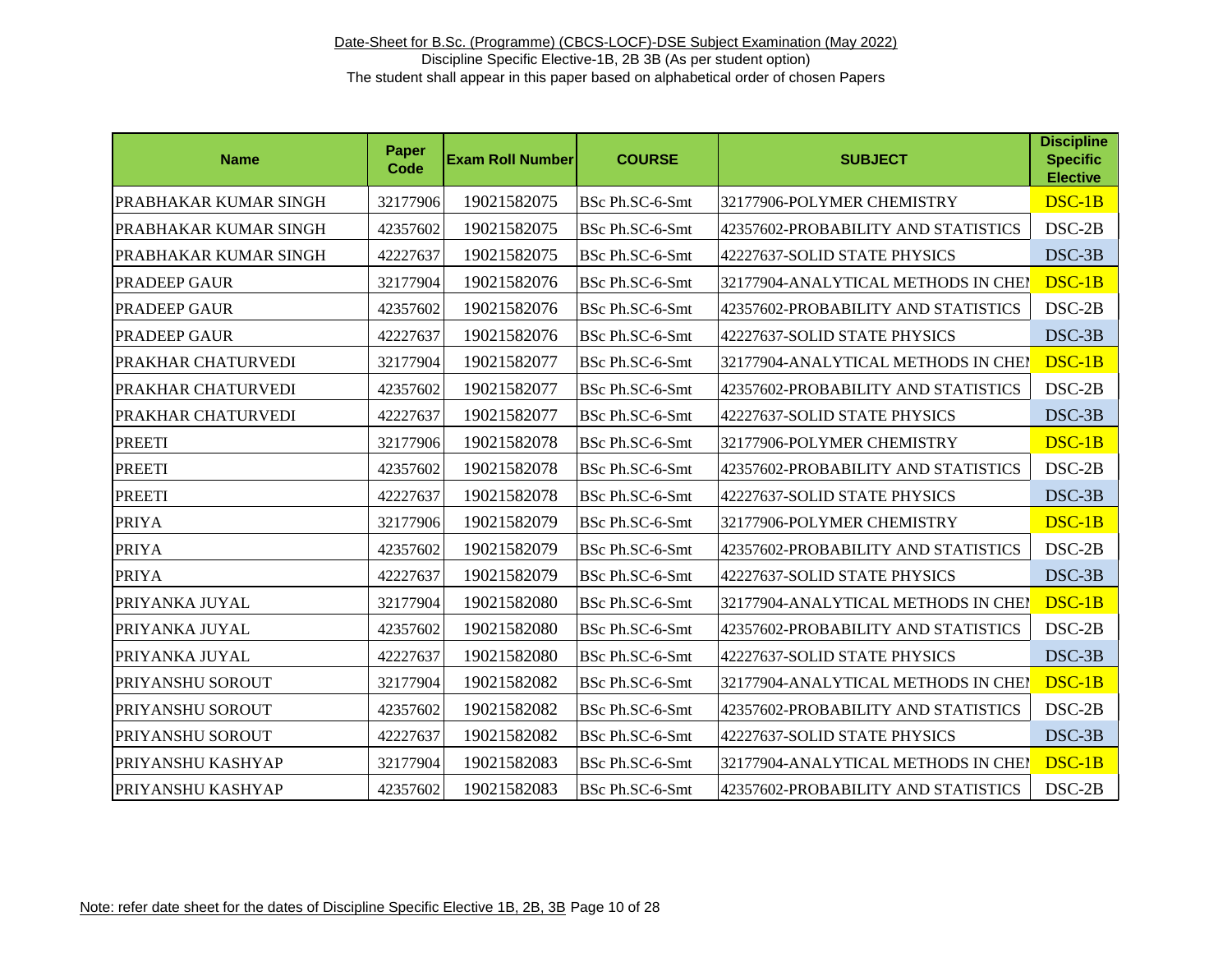| <b>Name</b>            | Paper<br>Code | <b>Exam Roll Number</b> | <b>COURSE</b>   | <b>SUBJECT</b>                      | <b>Discipline</b><br><b>Specific</b><br><b>Elective</b> |
|------------------------|---------------|-------------------------|-----------------|-------------------------------------|---------------------------------------------------------|
| PRIYANSHU KASHYAP      | 42227637      | 19021582083             | BSc Ph.SC-6-Smt | 42227637-SOLID STATE PHYSICS        | DSC-3B                                                  |
| <b>PULKIT KUMAR</b>    | 32177904      | 19021582084             | BSc Ph.SC-6-Smt | 32177904-ANALYTICAL METHODS IN CHEI | DSC-1B                                                  |
| <b>PULKIT KUMAR</b>    | 42357602      | 19021582084             | BSc Ph.SC-6-Smt | 42357602-PROBABILITY AND STATISTICS | DSC-2B                                                  |
| <b>PULKIT KUMAR</b>    | 42227637      | 19021582084             | BSc Ph.SC-6-Smt | 42227637-SOLID STATE PHYSICS        | $DSC-3B$                                                |
| RAHUL DAHIYA           | 32177904      | 19021582085             | BSc Ph.SC-6-Smt | 32177904-ANALYTICAL METHODS IN CHEI | $DSC-1B$                                                |
| <b>RAHUL DAHIYA</b>    | 42357602      | 19021582085             | BSc Ph.SC-6-Smt | 42357602-PROBABILITY AND STATISTICS | DSC-2B                                                  |
| RAHUL DAHIYA           | 42227637      | 19021582085             | BSc Ph.SC-6-Smt | 42227637-SOLID STATE PHYSICS        | DSC-3B                                                  |
| <b>RAJ KUMAR MEENA</b> | 32177904      | 19021582086             | BSc Ph.SC-6-Smt | 32177904-ANALYTICAL METHODS IN CHEI | DSC-1B                                                  |
| <b>RAJ KUMAR MEENA</b> | 42357602      | 19021582086             | BSc Ph.SC-6-Smt | 42357602-PROBABILITY AND STATISTICS | DSC-2B                                                  |
| <b>RAJ KUMAR MEENA</b> | 42227637      | 19021582086             | BSc Ph.SC-6-Smt | 42227637-SOLID STATE PHYSICS        | DSC-3B                                                  |
| <b>RAMYO KAMKARA</b>   | 32177904      | 19021582087             | BSc Ph.SC-6-Smt | 32177904-ANALYTICAL METHODS IN CHEI | DSC-1B                                                  |
| <b>RAMYO KAMKARA</b>   | 42357602      | 19021582087             | BSc Ph.SC-6-Smt | 42357602-PROBABILITY AND STATISTICS | DSC-2B                                                  |
| <b>RAMYO KAMKARA</b>   | 42227637      | 19021582087             | BSc Ph.SC-6-Smt | 42227637-SOLID STATE PHYSICS        | DSC-3B                                                  |
| <b>RISHAB BHARDWAJ</b> | 32177904      | 19021582088             | BSc Ph.SC-6-Smt | 32177904-ANALYTICAL METHODS IN CHEI | DSC-1B                                                  |
| <b>RISHAB BHARDWAJ</b> | 42357602      | 19021582088             | BSc Ph.SC-6-Smt | 42357602-PROBABILITY AND STATISTICS | $DSC-2B$                                                |
| <b>RISHAB BHARDWAJ</b> | 42227637      | 19021582088             | BSc Ph.SC-6-Smt | 42227637-SOLID STATE PHYSICS        | DSC-3B                                                  |
| <b>RISHABH KUMAR</b>   | 32177904      | 19021582089             | BSc Ph.SC-6-Smt | 32177904-ANALYTICAL METHODS IN CHEI | DSC-1B                                                  |
| <b>RISHABH KUMAR</b>   | 42357602      | 19021582089             | BSc Ph.SC-6-Smt | 42357602-PROBABILITY AND STATISTICS | $DSC-2B$                                                |
| <b>RISHABH KUMAR</b>   | 42227637      | 19021582089             | BSc Ph.SC-6-Smt | 42227637-SOLID STATE PHYSICS        | DSC-3B                                                  |
| <b>RITIK</b>           | 32177904      | 19021582090             | BSc Ph.SC-6-Smt | 32177904-ANALYTICAL METHODS IN CHEN | DSC-1B                                                  |
| <b>RITIK</b>           | 42357602      | 19021582090             | BSc Ph.SC-6-Smt | 42357602-PROBABILITY AND STATISTICS | DSC-2B                                                  |
| <b>RITIK</b>           | 42227637      | 19021582090             | BSc Ph.SC-6-Smt | 42227637-SOLID STATE PHYSICS        | DSC-3B                                                  |
| <b>ROBIN KUMAR</b>     | 32177904      | 19021582091             | BSc Ph.SC-6-Smt | 32177904-ANALYTICAL METHODS IN CHEP | DSC-1B                                                  |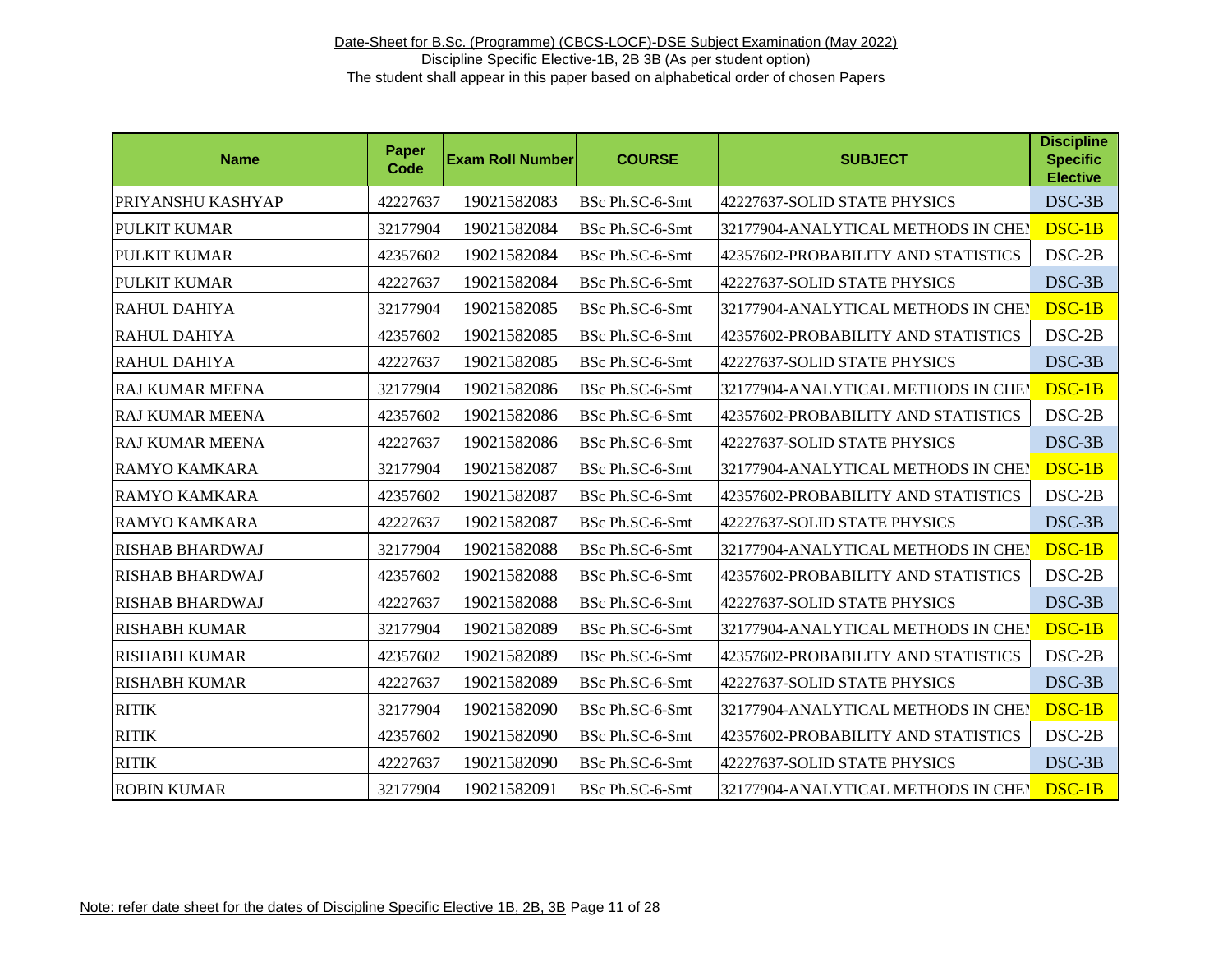| <b>Name</b>               | <b>Paper</b><br><b>Code</b> | <b>Exam Roll Number</b> | <b>COURSE</b>   | <b>SUBJECT</b>                      | <b>Discipline</b><br><b>Specific</b><br><b>Elective</b> |
|---------------------------|-----------------------------|-------------------------|-----------------|-------------------------------------|---------------------------------------------------------|
| <b>ROBIN KUMAR</b>        | 42357602                    | 19021582091             | BSc Ph.SC-6-Smt | 42357602-PROBABILITY AND STATISTICS | DSC-2B                                                  |
| <b>ROBIN KUMAR</b>        | 42227637                    | 19021582091             | BSc Ph.SC-6-Smt | 42227637-SOLID STATE PHYSICS        | DSC-3B                                                  |
| <b>ROHIT KUMAR</b>        | 32177904                    | 19021582092             | BSc Ph.SC-6-Smt | 32177904-ANALYTICAL METHODS IN CHEI | DSC-1B                                                  |
| <b>ROHIT KUMAR</b>        | 42357602                    | 19021582092             | BSc Ph.SC-6-Smt | 42357602-PROBABILITY AND STATISTICS | $DSC-2B$                                                |
| <b>ROHIT KUMAR</b>        | 42227637                    | 19021582092             | BSc Ph.SC-6-Smt | 42227637-SOLID STATE PHYSICS        | DSC-3B                                                  |
| IRUPACHANDRA MAIBAM       | 32177904                    | 19021582093             | BSc Ph.SC-6-Smt | 32177904-ANALYTICAL METHODS IN CHEI | DSC-1B                                                  |
| <b>RUPACHANDRA MAIBAM</b> | 42357602                    | 19021582093             | BSc Ph.SC-6-Smt | 42357602-PROBABILITY AND STATISTICS | $DSC-2B$                                                |
| RUPACHANDRA MAIBAM        | 42227637                    | 19021582093             | BSc Ph.SC-6-Smt | 42227637-SOLID STATE PHYSICS        | DSC-3B                                                  |
| <b>SACHIN KUMAR</b>       | 32177904                    | 19021582094             | BSc Ph.SC-6-Smt | 32177904-ANALYTICAL METHODS IN CHEI | DSC-1B                                                  |
| <b>SACHIN KUMAR</b>       | 42357602                    | 19021582094             | BSc Ph.SC-6-Smt | 42357602-PROBABILITY AND STATISTICS | $DSC-2B$                                                |
| <b>SACHIN KUMAR</b>       | 42227637                    | 19021582094             | BSc Ph.SC-6-Smt | 42227637-SOLID STATE PHYSICS        | DSC-3B                                                  |
| <b>SAHIL</b>              | 32177904                    | 19021582096             | BSc Ph.SC-6-Smt | 32177904-ANALYTICAL METHODS IN CHEI | DSC-1B                                                  |
| <b>SAHIL</b>              | 42357602                    | 19021582096             | BSc Ph.SC-6-Smt | 42357602-PROBABILITY AND STATISTICS | $DSC-2B$                                                |
| <b>SAHIL</b>              | 42227637                    | 19021582096             | BSc Ph.SC-6-Smt | 42227637-SOLID STATE PHYSICS        | DSC-3B                                                  |
| <b>SAWAN KUMAR</b>        | 32177904                    | 19021582097             | BSc Ph.SC-6-Smt | 32177904-ANALYTICAL METHODS IN CHEI | $DSC-1B$                                                |
| <b>SAWAN KUMAR</b>        | 42357602                    | 19021582097             | BSc Ph.SC-6-Smt | 42357602-PROBABILITY AND STATISTICS | DSC-2B                                                  |
| <b>SAWAN KUMAR</b>        | 42227637                    | 19021582097             | BSc Ph.SC-6-Smt | 42227637-SOLID STATE PHYSICS        | DSC-3B                                                  |
| <b>SHANTNU YADAV</b>      | 32177904                    | 19021582098             | BSc Ph.SC-6-Smt | 32177904-ANALYTICAL METHODS IN CHEI | DSC-1B                                                  |
| <b>SHANTNU YADAV</b>      | 42357602                    | 19021582098             | BSc Ph.SC-6-Smt | 42357602-PROBABILITY AND STATISTICS | DSC-2B                                                  |
| <b>SHANTNU YADAV</b>      | 42227637                    | 19021582098             | BSc Ph.SC-6-Smt | 42227637-SOLID STATE PHYSICS        | DSC-3B                                                  |
| <b>SHIKHA</b>             | 32177906                    | 19021582099             | BSc Ph.SC-6-Smt | 32177906-POLYMER CHEMISTRY          | DSC-1B                                                  |
| <b>SHIKHA</b>             | 42357602                    | 19021582099             | BSc Ph.SC-6-Smt | 42357602-PROBABILITY AND STATISTICS | DSC-2B                                                  |
| <b>SHIKHA</b>             | 42227637                    | 19021582099             | BSc Ph.SC-6-Smt | 42227637-SOLID STATE PHYSICS        | DSC-3B                                                  |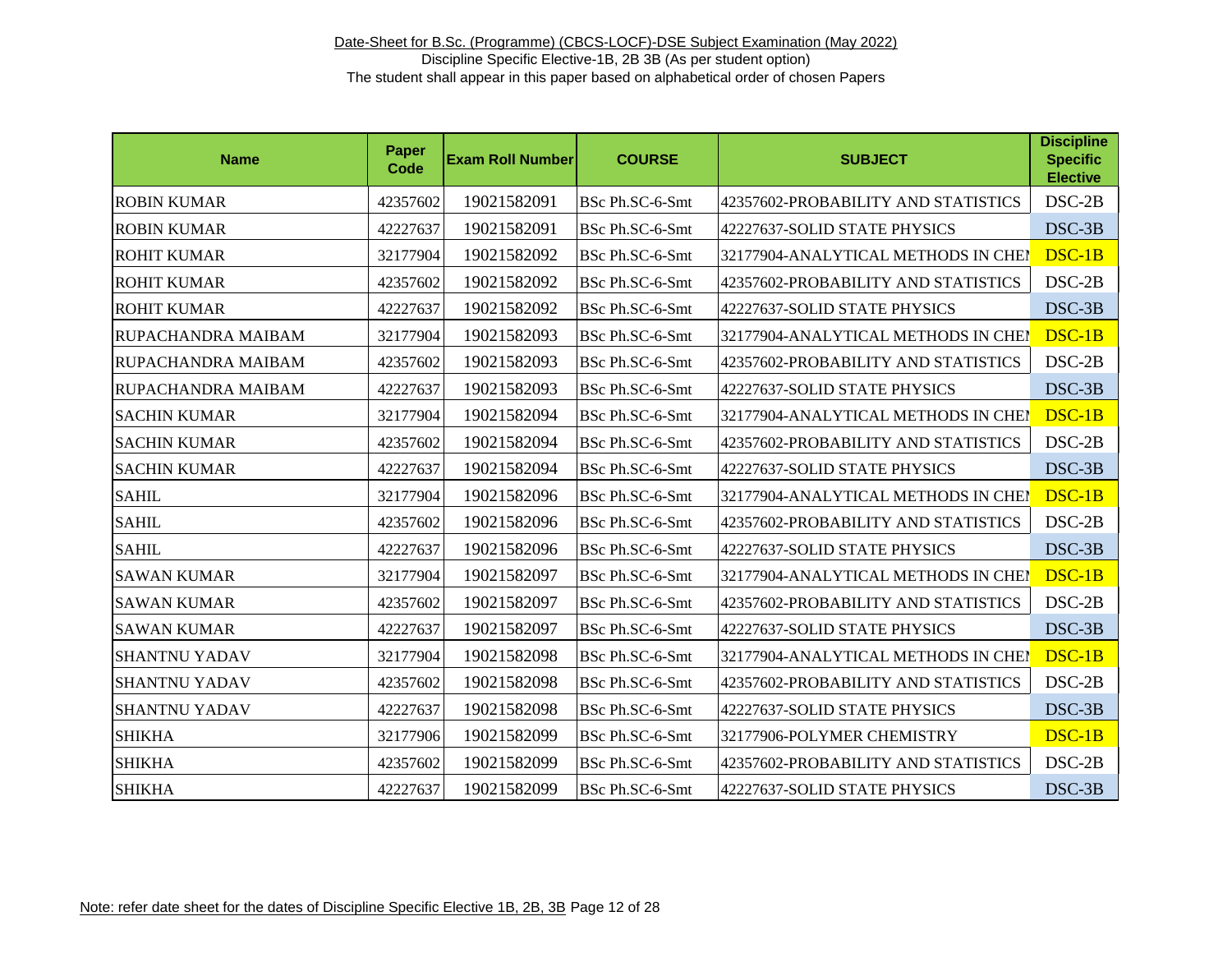| <b>Name</b>           | Paper<br>Code | <b>Exam Roll Number</b> | <b>COURSE</b>   | <b>SUBJECT</b>                      | <b>Discipline</b><br><b>Specific</b><br><b>Elective</b> |
|-----------------------|---------------|-------------------------|-----------------|-------------------------------------|---------------------------------------------------------|
| <b>SHIVAM KUMAR</b>   | 32177904      | 19021582100             | BSc Ph.SC-6-Smt | 32177904-ANALYTICAL METHODS IN CHEI | DSC-1B                                                  |
| <b>SHIVAM KUMAR</b>   | 42357602      | 19021582100             | BSc Ph.SC-6-Smt | 42357602-PROBABILITY AND STATISTICS | $DSC-2B$                                                |
| <b>SHIVAM KUMAR</b>   | 42227637      | 19021582100             | BSc Ph.SC-6-Smt | 42227637-SOLID STATE PHYSICS        | DSC-3B                                                  |
| <b>SNEHA</b>          | 32177906      | 19021582101             | BSc Ph.SC-6-Smt | 32177906-POLYMER CHEMISTRY          | DSC-1B                                                  |
| <b>SNEHA</b>          | 42357602      | 19021582101             | BSc Ph.SC-6-Smt | 42357602-PROBABILITY AND STATISTICS | $DSC-2B$                                                |
| <b>SNEHA</b>          | 42227637      | 19021582101             | BSc Ph.SC-6-Smt | 42227637-SOLID STATE PHYSICS        | DSC-3B                                                  |
| <b>SOURABH PRASAD</b> | 32177906      | 19021582102             | BSc Ph.SC-6-Smt | 32177906-POLYMER CHEMISTRY          | DSC-1B                                                  |
| <b>SOURABH PRASAD</b> | 42357602      | 19021582102             | BSc Ph.SC-6-Smt | 42357602-PROBABILITY AND STATISTICS | DSC-2B                                                  |
| <b>SOURABH PRASAD</b> | 42227637      | 19021582102             | BSc Ph.SC-6-Smt | 42227637-SOLID STATE PHYSICS        | DSC-3B                                                  |
| <b>SRISHTI BISHT</b>  | 32177904      | 19021582103             | BSc Ph.SC-6-Smt | 32177904-ANALYTICAL METHODS IN CHEN | DSC-1B                                                  |
| <b>SRISHTI BISHT</b>  | 42357602      | 19021582103             | BSc Ph.SC-6-Smt | 42357602-PROBABILITY AND STATISTICS | $DSC-2B$                                                |
| <b>SRISHTI BISHT</b>  | 42227637      | 19021582103             | BSc Ph.SC-6-Smt | 42227637-SOLID STATE PHYSICS        | DSC-3B                                                  |
| <b>SUMIT</b>          | 32177904      | 19021582104             | BSc Ph.SC-6-Smt | 32177904-ANALYTICAL METHODS IN CHEI | DSC-1B                                                  |
| <b>SUMIT</b>          | 42357602      | 19021582104             | BSc Ph.SC-6-Smt | 42357602-PROBABILITY AND STATISTICS | $DSC-2B$                                                |
| <b>SUMIT</b>          | 42227637      | 19021582104             | BSc Ph.SC-6-Smt | 42227637-SOLID STATE PHYSICS        | DSC-3B                                                  |
| <b>TANMAY KUMAR</b>   | 32177904      | 19021582105             | BSc Ph.SC-6-Smt | 32177904-ANALYTICAL METHODS IN CHEI | DSC-1B                                                  |
| <b>TANMAY KUMAR</b>   | 42357602      | 19021582105             | BSc Ph.SC-6-Smt | 42357602-PROBABILITY AND STATISTICS | DSC-2B                                                  |
| <b>TANMAY KUMAR</b>   | 42227637      | 19021582105             | BSc Ph.SC-6-Smt | 42227637-SOLID STATE PHYSICS        | DSC-3B                                                  |
| <b>TANNU</b>          | 32177904      | 19021582106             | BSc Ph.SC-6-Smt | 32177904-ANALYTICAL METHODS IN CHEI | DSC-1B                                                  |
| <b>TANNU</b>          | 42357602      | 19021582106             | BSc Ph.SC-6-Smt | 42357602-PROBABILITY AND STATISTICS | $DSC-2B$                                                |
| <b>TANNU</b>          | 42227637      | 19021582106             | BSc Ph.SC-6-Smt | 42227637-SOLID STATE PHYSICS        | DSC-3B                                                  |
| <b>TUSHAR MEENA</b>   | 32177904      | 19021582107             | BSc Ph.SC-6-Smt | 32177904-ANALYTICAL METHODS IN CHEI | DSC-1B                                                  |
| <b>TUSHAR MEENA</b>   | 42357602      | 19021582107             | BSc Ph.SC-6-Smt | 42357602-PROBABILITY AND STATISTICS | DSC-2B                                                  |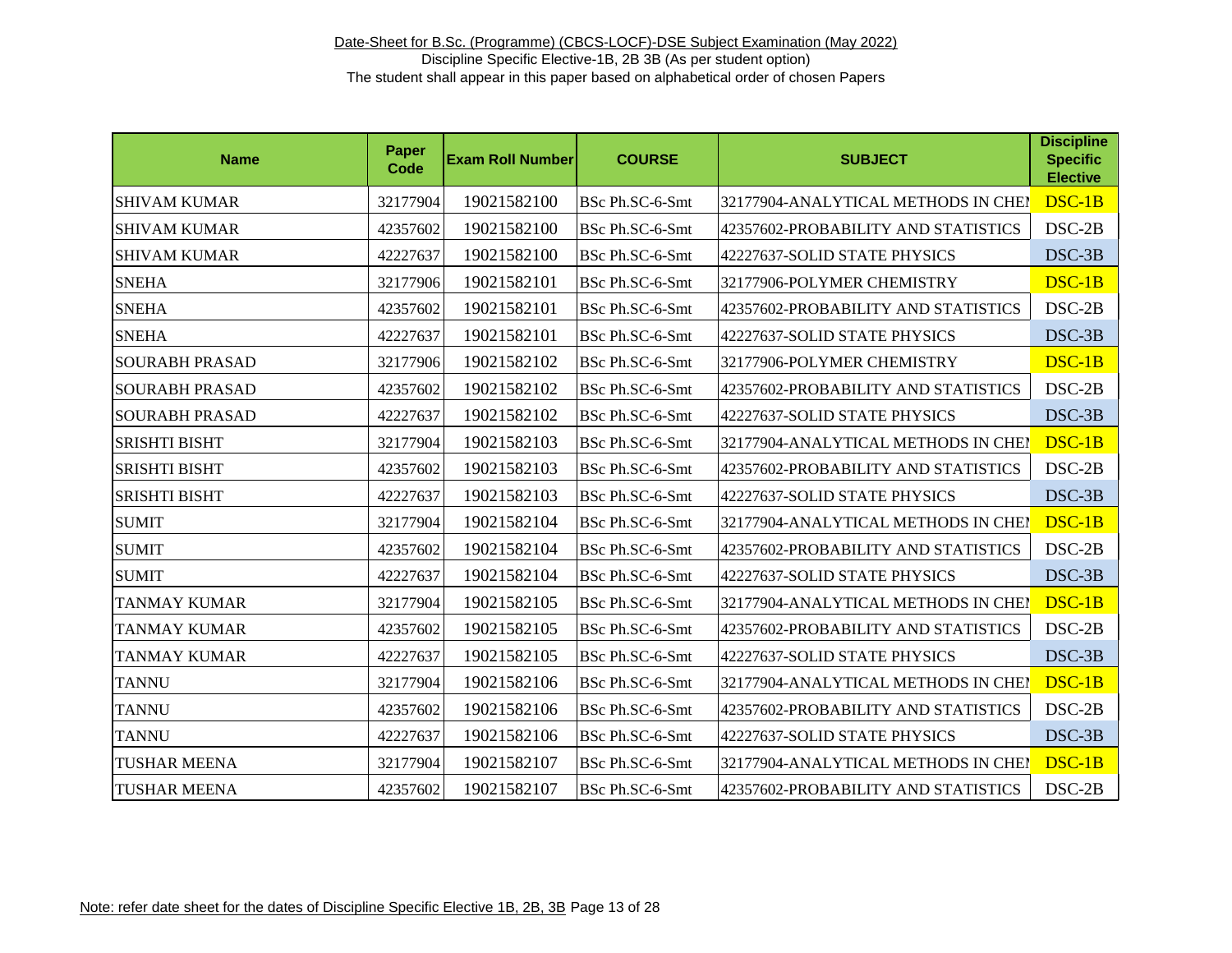| <b>Name</b>          | Paper<br><b>Code</b> | <b>Exam Roll Number</b> | <b>COURSE</b>   | <b>SUBJECT</b>                      | <b>Discipline</b><br><b>Specific</b><br><b>Elective</b> |
|----------------------|----------------------|-------------------------|-----------------|-------------------------------------|---------------------------------------------------------|
| <b>TUSHAR MEENA</b>  | 42227637             | 19021582107             | BSc Ph.SC-6-Smt | 42227637-SOLID STATE PHYSICS        | DSC-3B                                                  |
| <b>VINAY OJHA</b>    | 32177904             | 19021582108             | BSc Ph.SC-6-Smt | 32177904-ANALYTICAL METHODS IN CHEM | DSC-1B                                                  |
| <b>VINAY OJHA</b>    | 42357602             | 19021582108             | BSc Ph.SC-6-Smt | 42357602-PROBABILITY AND STATISTICS | $DSC-2B$                                                |
| <b>VINAY OJHA</b>    | 42227637             | 19021582108             | BSc Ph.SC-6-Smt | 42227637-SOLID STATE PHYSICS        | $DSC-3B$                                                |
| <b>VINEET MISHRA</b> | 32177904             | 19021582109             | BSc Ph.SC-6-Smt | 32177904-ANALYTICAL METHODS IN CHEM | DSC-1B                                                  |
| <b>VINEET MISHRA</b> | 42357602             | 19021582109             | BSc Ph.SC-6-Smt | 42357602-PROBABILITY AND STATISTICS | $DSC-2B$                                                |
| <b>VINEET MISHRA</b> | 42227637             | 19021582109             | BSc Ph.SC-6-Smt | 42227637-SOLID STATE PHYSICS        | DSC-3B                                                  |
| <b>VIPIN</b>         | 32177906             | 19021582110             | BSc Ph.SC-6-Smt | 32177906-POLYMER CHEMISTRY          | $DSC-1B$                                                |
| <b>VIPIN</b>         | 42357602             | 19021582110             | BSc Ph.SC-6-Smt | 42357602-PROBABILITY AND STATISTICS | $DSC-2B$                                                |
| <b>VIPIN</b>         | 42227637             | 19021582110             | BSc Ph.SC-6-Smt | 42227637-SOLID STATE PHYSICS        | DSC-3B                                                  |
| <b>VIPIN SINGH</b>   | 32177904             | 19021582111             | BSc Ph.SC-6-Smt | 32177904-ANALYTICAL METHODS IN CHEI | $DSC-1B$                                                |
| <b>VIPIN SINGH</b>   | 42357602             | 19021582111             | BSc Ph.SC-6-Smt | 42357602-PROBABILITY AND STATISTICS | $DSC-2B$                                                |
| <b>VIPIN SINGH</b>   | 42227637             | 19021582111             | BSc Ph.SC-6-Smt | 42227637-SOLID STATE PHYSICS        | DSC-3B                                                  |
| <b>VIVEK YADAV</b>   | 32177906             | 19021582112             | BSc Ph.SC-6-Smt | 32177906-POLYMER CHEMISTRY          | DSC-1B                                                  |
| <b>VIVEK YADAV</b>   | 42357602             | 19021582112             | BSc Ph.SC-6-Smt | 42357602-PROBABILITY AND STATISTICS | $DSC-2B$                                                |
| <b>VIVEK YADAV</b>   | 42227637             | 19021582112             | BSc Ph.SC-6-Smt | 42227637-SOLID STATE PHYSICS        | DSC-3B                                                  |
| YASH SIWACH          | 32177904             | 19021582113             | BSc Ph.SC-6-Smt | 32177904-ANALYTICAL METHODS IN CHEI | DSC-1B                                                  |
| YASH SIWACH          | 42357602             | 19021582113             | BSc Ph.SC-6-Smt | 42357602-PROBABILITY AND STATISTICS | $DSC-2B$                                                |
| YASH SIWACH          | 42227637             | 19021582113             | BSc Ph.SC-6-Smt | 42227637-SOLID STATE PHYSICS        | DSC-3B                                                  |
| YOGESH CHOUDHARY     | 32177904             | 19021582114             | BSc Ph.SC-6-Smt | 32177904-ANALYTICAL METHODS IN CHEI | DSC-1B                                                  |
| YOGESH CHOUDHARY     | 42357602             | 19021582114             | BSc Ph.SC-6-Smt | 42357602-PROBABILITY AND STATISTICS | DSC-2B                                                  |
| YOGESH CHOUDHARY     | 42227637             | 19021582114             | BSc Ph.SC-6-Smt | 42227637-SOLID STATE PHYSICS        | DSC-3B                                                  |
| <b>DINESH KUMAR</b>  | 32177904             | 19021582115             | BSc Ph.SC-6-Smt | 32177904-ANALYTICAL METHODS IN CHEP | DSC-1B                                                  |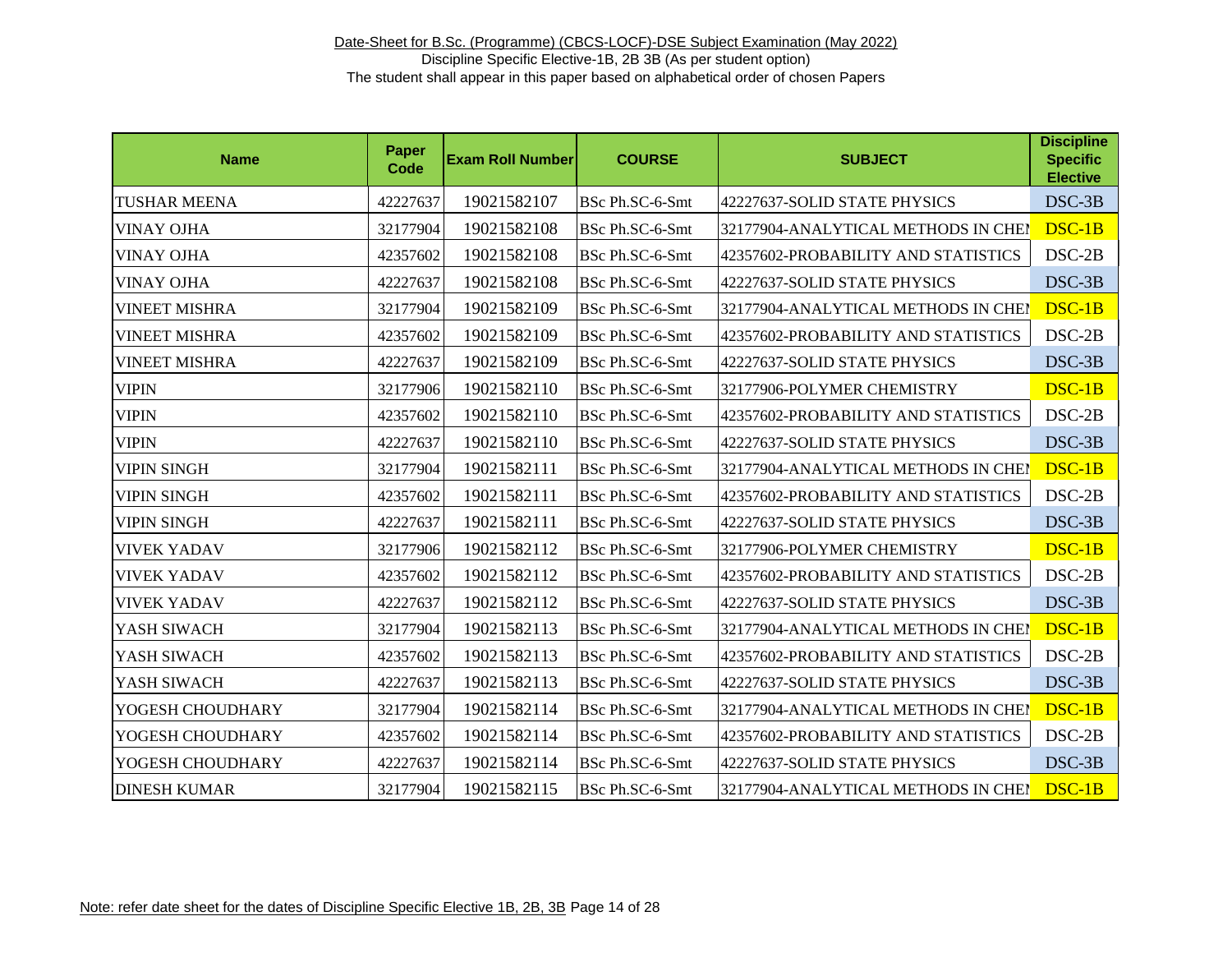| <b>Name</b>               | Paper<br><b>Code</b> | <b>Exam Roll Number</b> | <b>COURSE</b>   | <b>SUBJECT</b>                      | <b>Discipline</b><br><b>Specific</b><br><b>Elective</b> |
|---------------------------|----------------------|-------------------------|-----------------|-------------------------------------|---------------------------------------------------------|
| <b>DINESH KUMAR</b>       | 42357602             | 19021582115             | BSc Ph.SC-6-Smt | 42357602-PROBABILITY AND STATISTICS | DSC-2B                                                  |
| <b>DINESH KUMAR</b>       | 42227637             | 19021582115             | BSc Ph.SC-6-Smt | 42227637-SOLID STATE PHYSICS        | DSC-3B                                                  |
| <b>MONIKA</b>             | 32177904             | 19021582116             | BSc Ph.SC-6-Smt | 32177904-ANALYTICAL METHODS IN CHEM | DSC-1B                                                  |
| <b>MONIKA</b>             | 42357602             | 19021582116             | BSc Ph.SC-6-Smt | 42357602-PROBABILITY AND STATISTICS | $DSC-2B$                                                |
| <b>MONIKA</b>             | 42227637             | 19021582116             | BSc Ph.SC-6-Smt | 42227637-SOLID STATE PHYSICS        | DSC-3B                                                  |
| <b>AAKASH SAINI</b>       | 42347610             | 19021582117             | BSc Ph.SC-6-Smt | 42347610-Computer Networks          | $DSC-1B$                                                |
| <b>AAKASH SAINI</b>       | 42357602             | 19021582117             | BSc Ph.SC-6-Smt | 42357602-PROBABILITY AND STATISTICS | $DSC-2B$                                                |
| <b>AAKASH SAINI</b>       | 42227637             | 19021582117             | BSc Ph.SC-6-Smt | 42227637-SOLID STATE PHYSICS        | DSC-3B                                                  |
| <b>ABHISHEK SOROUT</b>    | 42347610             | 19021582118             | BSc Ph.SC-6-Smt | 42347610-Computer Networks          | $DSC-1B$                                                |
| <b>ABHISHEK SOROUT</b>    | 42357602             | 19021582118             | BSc Ph.SC-6-Smt | 42357602-PROBABILITY AND STATISTICS | $DSC-2B$                                                |
| <b>ABHISHEK SOROUT</b>    | 42227637             | 19021582118             | BSc Ph.SC-6-Smt | 42227637-SOLID STATE PHYSICS        | DSC-3B                                                  |
| <b>ADARSH KALA</b>        | 42347610             | 19021582119             | BSc Ph.SC-6-Smt | 42347610-Computer Networks          | DSC-1B                                                  |
| <b>ADARSH KALA</b>        | 42357602             | 19021582119             | BSc Ph.SC-6-Smt | 42357602-PROBABILITY AND STATISTICS | $DSC-2B$                                                |
| <b>ADARSH KALA</b>        | 42227637             | 19021582119             | BSc Ph.SC-6-Smt | 42227637-SOLID STATE PHYSICS        | DSC-3B                                                  |
| <b>ADARSH KUMAR RAWAT</b> | 42347610             | 19021582120             | BSc Ph.SC-6-Smt | 42347610-Computer Networks          | DSC-1B                                                  |
| <b>ADARSH KUMAR RAWAT</b> | 42357602             | 19021582120             | BSc Ph.SC-6-Smt | 42357602-PROBABILITY AND STATISTICS | $DSC-2B$                                                |
| <b>ADARSH KUMAR RAWAT</b> | 42227637             | 19021582120             | BSc Ph.SC-6-Smt | 42227637-SOLID STATE PHYSICS        | DSC-3B                                                  |
| <b>AGREEM BISHT</b>       | 42347610             | 19021582121             | BSc Ph.SC-6-Smt | 42347610-Computer Networks          | $DSC-1B$                                                |
| <b>AGREEM BISHT</b>       | 42357602             | 19021582121             | BSc Ph.SC-6-Smt | 42357602-PROBABILITY AND STATISTICS | $DSC-2B$                                                |
| <b>AGREEM BISHT</b>       | 42227637             | 19021582121             | BSc Ph.SC-6-Smt | 42227637-SOLID STATE PHYSICS        | DSC-3B                                                  |
| <b>AMAN YADAV</b>         | 42347610             | 19021582122             | BSc Ph.SC-6-Smt | 42347610-Computer Networks          | DSC-1B                                                  |
| <b>AMAN YADAV</b>         | 42357602             | 19021582122             | BSc Ph.SC-6-Smt | 42357602-PROBABILITY AND STATISTICS | $DSC-2B$                                                |
| <b>AMAN YADAV</b>         | 42227637             | 19021582122             | BSc Ph.SC-6-Smt | 42227637-SOLID STATE PHYSICS        | DSC-3B                                                  |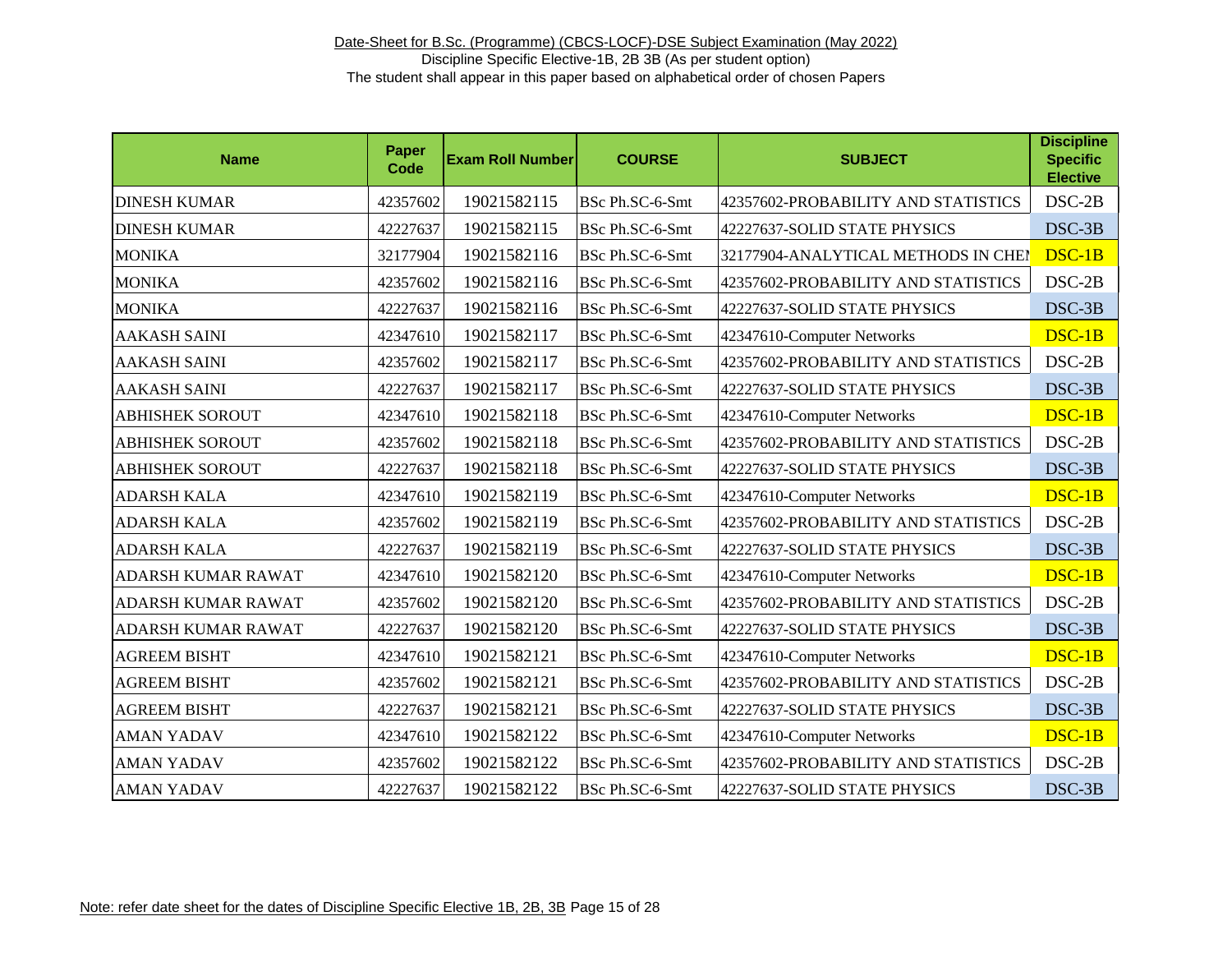| <b>Name</b>            | Paper<br>Code | <b>Exam Roll Number</b> | <b>COURSE</b>   | <b>SUBJECT</b>                      | <b>Discipline</b><br><b>Specific</b><br><b>Elective</b> |
|------------------------|---------------|-------------------------|-----------------|-------------------------------------|---------------------------------------------------------|
| <b>AMMAN BIJARNIA</b>  | 42347610      | 19021582123             | BSc Ph.SC-6-Smt | 42347610-Computer Networks          | DSC-1B                                                  |
| <b>AMMAN BIJARNIA</b>  | 42357602      | 19021582123             | BSc Ph.SC-6-Smt | 42357602-PROBABILITY AND STATISTICS | DSC-2B                                                  |
| <b>AMMAN BIJARNIA</b>  | 42227637      | 19021582123             | BSc Ph.SC-6-Smt | 42227637-SOLID STATE PHYSICS        | DSC-3B                                                  |
| <b>ANCHAL DHAMA</b>    | 42347610      | 19021582125             | BSc Ph.SC-6-Smt | 42347610-Computer Networks          | $DSC-1B$                                                |
| <b>ANCHAL DHAMA</b>    | 42357602      | 19021582125             | BSc Ph.SC-6-Smt | 42357602-PROBABILITY AND STATISTICS | DSC-2B                                                  |
| <b>ANCHAL DHAMA</b>    | 42227637      | 19021582125             | BSc Ph.SC-6-Smt | 42227637-SOLID STATE PHYSICS        | DSC-3B                                                  |
| <b>ANIMESH VERMA</b>   | 42347610      | 19021582126             | BSc Ph.SC-6-Smt | 42347610-Computer Networks          | $DSC-1B$                                                |
| <b>ANIMESH VERMA</b>   | 42357602      | 19021582126             | BSc Ph.SC-6-Smt | 42357602-PROBABILITY AND STATISTICS | $DSC-2B$                                                |
| <b>ANIMESH VERMA</b>   | 42227637      | 19021582126             | BSc Ph.SC-6-Smt | 42227637-SOLID STATE PHYSICS        | DSC-3B                                                  |
| <b>ARYAN KAMBOJ</b>    | 42347610      | 19021582127             | BSc Ph.SC-6-Smt | 42347610-Computer Networks          | $DSC-1B$                                                |
| <b>ARYAN KAMBOJ</b>    | 42357602      | 19021582127             | BSc Ph.SC-6-Smt | 42357602-PROBABILITY AND STATISTICS | $DSC-2B$                                                |
| <b>ARYAN KAMBOJ</b>    | 42227637      | 19021582127             | BSc Ph.SC-6-Smt | 42227637-SOLID STATE PHYSICS        | DSC-3B                                                  |
| <b>ATUL KUMAR</b>      | 42347610      | 19021582128             | BSc Ph.SC-6-Smt | 42347610-Computer Networks          | $DSC-1B$                                                |
| <b>ATUL KUMAR</b>      | 42357602      | 19021582128             | BSc Ph.SC-6-Smt | 42357602-PROBABILITY AND STATISTICS | $DSC-2B$                                                |
| <b>ATUL KUMAR</b>      | 42227637      | 19021582128             | BSc Ph.SC-6-Smt | 42227637-SOLID STATE PHYSICS        | $DSC-3B$                                                |
| <b>AVIRAL NAUTIYAL</b> | 42347610      | 19021582129             | BSc Ph.SC-6-Smt | 42347610-Computer Networks          | $DSC-1B$                                                |
| AVIRAL NAUTIYAL        | 42357602      | 19021582129             | BSc Ph.SC-6-Smt | 42357602-PROBABILITY AND STATISTICS | $DSC-2B$                                                |
| <b>AVIRAL NAUTIYAL</b> | 42227637      | 19021582129             | BSc Ph.SC-6-Smt | 42227637-SOLID STATE PHYSICS        | DSC-3B                                                  |
| <b>AYUSH</b>           | 42347610      | 19021582130             | BSc Ph.SC-6-Smt | 42347610-Computer Networks          | $DSC-1B$                                                |
| <b>AYUSH</b>           | 42357602      | 19021582130             | BSc Ph.SC-6-Smt | 42357602-PROBABILITY AND STATISTICS | $DSC-2B$                                                |
| <b>AYUSH</b>           | 42227637      | 19021582130             | BSc Ph.SC-6-Smt | 42227637-SOLID STATE PHYSICS        | DSC-3B                                                  |
| <b>GARIMA</b>          | 42347610      | 19021582132             | BSc Ph.SC-6-Smt | 42347610-Computer Networks          | DSC-1B                                                  |
| <b>GARIMA</b>          | 42357602      | 19021582132             | BSc Ph.SC-6-Smt | 42357602-PROBABILITY AND STATISTICS | DSC-2B                                                  |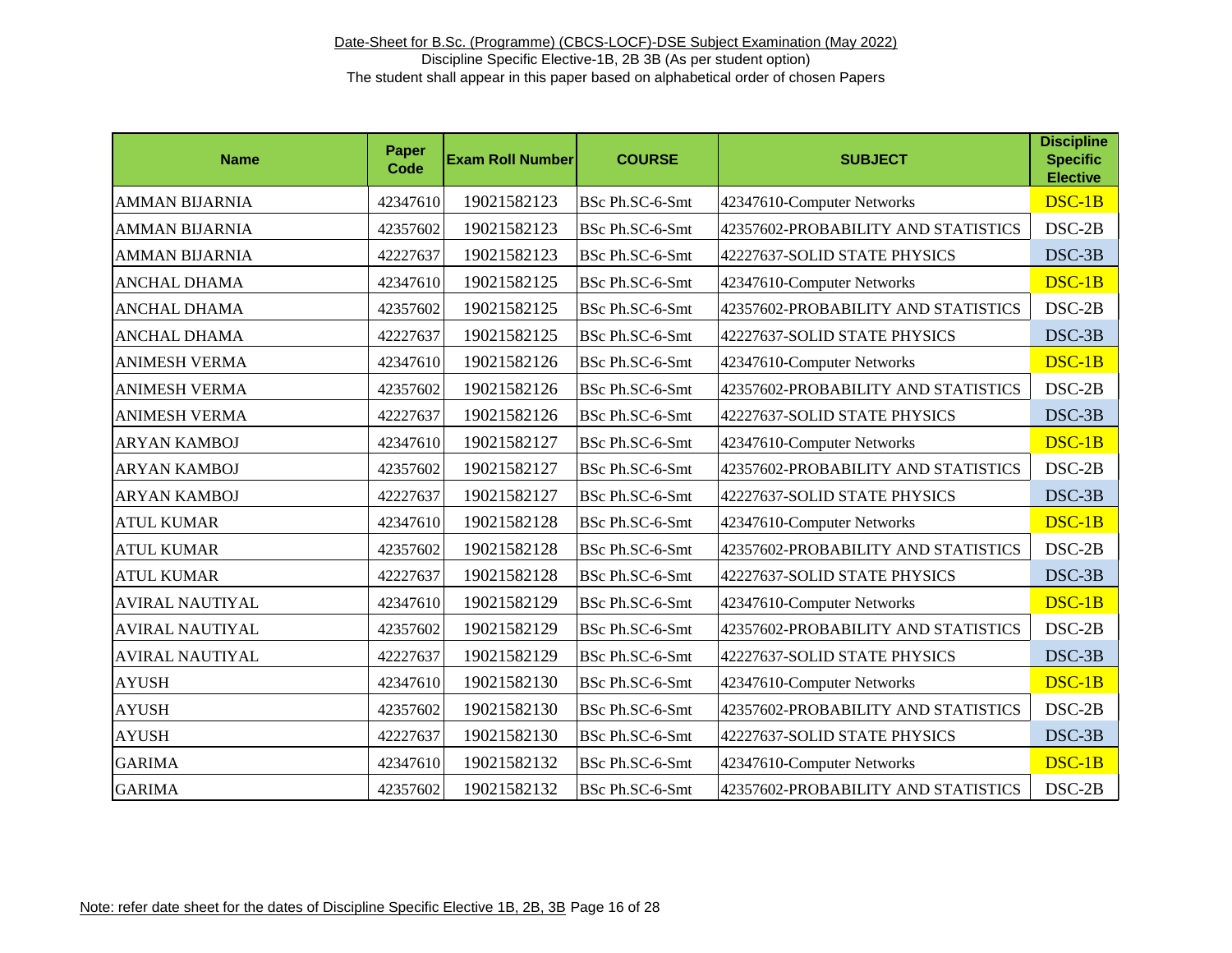| <b>Name</b>           | Paper<br><b>Code</b> | <b>Exam Roll Number</b> | <b>COURSE</b>   | <b>SUBJECT</b>                      | <b>Discipline</b><br><b>Specific</b><br><b>Elective</b> |
|-----------------------|----------------------|-------------------------|-----------------|-------------------------------------|---------------------------------------------------------|
| <b>GARIMA</b>         | 42227637             | 19021582132             | BSc Ph.SC-6-Smt | 42227637-SOLID STATE PHYSICS        | DSC-3B                                                  |
| <b>GAURAV SATI</b>    | 42347610             | 19021582133             | BSc Ph.SC-6-Smt | 42347610-Computer Networks          | DSC-1B                                                  |
| <b>GAURAV SATI</b>    | 42357602             | 19021582133             | BSc Ph.SC-6-Smt | 42357602-PROBABILITY AND STATISTICS | $DSC-2B$                                                |
| <b>GAURAV SATI</b>    | 42227637             | 19021582133             | BSc Ph.SC-6-Smt | 42227637-SOLID STATE PHYSICS        | DSC-3B                                                  |
| <b>GOPAL BALLYAN</b>  | 42347610             | 19021582134             | BSc Ph.SC-6-Smt | 42347610-Computer Networks          | $DSC-1B$                                                |
| <b>GOPAL BALLYAN</b>  | 42357602             | 19021582134             | BSc Ph.SC-6-Smt | 42357602-PROBABILITY AND STATISTICS | $DSC-2B$                                                |
| <b>GOPAL BALLYAN</b>  | 42227637             | 19021582134             | BSc Ph.SC-6-Smt | 42227637-SOLID STATE PHYSICS        | DSC-3B                                                  |
| <b>GOURAV SINGH</b>   | 42347610             | 19021582135             | BSc Ph.SC-6-Smt | 42347610-Computer Networks          | $DSC-1B$                                                |
| <b>GOURAV SINGH</b>   | 42357602             | 19021582135             | BSc Ph.SC-6-Smt | 42357602-PROBABILITY AND STATISTICS | $DSC-2B$                                                |
| <b>GOURAV SINGH</b>   | 42227637             | 19021582135             | BSc Ph.SC-6-Smt | 42227637-SOLID STATE PHYSICS        | DSC-3B                                                  |
| <b>HIMANSHU</b>       | 42347610             | 19021582136             | BSc Ph.SC-6-Smt | 42347610-Computer Networks          | $DSC-1B$                                                |
| <b>HIMANSHU</b>       | 42357602             | 19021582136             | BSc Ph.SC-6-Smt | 42357602-PROBABILITY AND STATISTICS | $DSC-2B$                                                |
| <b>HIMANSHU</b>       | 42227637             | 19021582136             | BSc Ph.SC-6-Smt | 42227637-SOLID STATE PHYSICS        | DSC-3B                                                  |
| <b>ISHANT</b>         | 42347610             | 19021582137             | BSc Ph.SC-6-Smt | 42347610-Computer Networks          | $DSC-1B$                                                |
| <b>ISHANT</b>         | 42357602             | 19021582137             | BSc Ph.SC-6-Smt | 42357602-PROBABILITY AND STATISTICS | $DSC-2B$                                                |
| <b>ISHANT</b>         | 42227637             | 19021582137             | BSc Ph.SC-6-Smt | 42227637-SOLID STATE PHYSICS        | DSC-3B                                                  |
| <b>JASPREET SINGH</b> | 42347610             | 19021582138             | BSc Ph.SC-6-Smt | 42347610-Computer Networks          | $DSC-1B$                                                |
| <b>JASPREET SINGH</b> | 42357602             | 19021582138             | BSc Ph.SC-6-Smt | 42357602-PROBABILITY AND STATISTICS | $DSC-2B$                                                |
| <b>JASPREET SINGH</b> | 42227637             | 19021582138             | BSc Ph.SC-6-Smt | 42227637-SOLID STATE PHYSICS        | DSC-3B                                                  |
| <b>JATIN GUPTA</b>    | 42347610             | 19021582139             | BSc Ph.SC-6-Smt | 42347610-Computer Networks          | DSC-1B                                                  |
| <b>JATIN GUPTA</b>    | 42357602             | 19021582139             | BSc Ph.SC-6-Smt | 42357602-PROBABILITY AND STATISTICS | $DSC-2B$                                                |
| <b>JATIN GUPTA</b>    | 42227637             | 19021582139             | BSc Ph.SC-6-Smt | 42227637-SOLID STATE PHYSICS        | DSC-3B                                                  |
| <b>JESTIN SAJI</b>    | 42347610             | 19021582140             | BSc Ph.SC-6-Smt | 42347610-Computer Networks          | DSC-1B                                                  |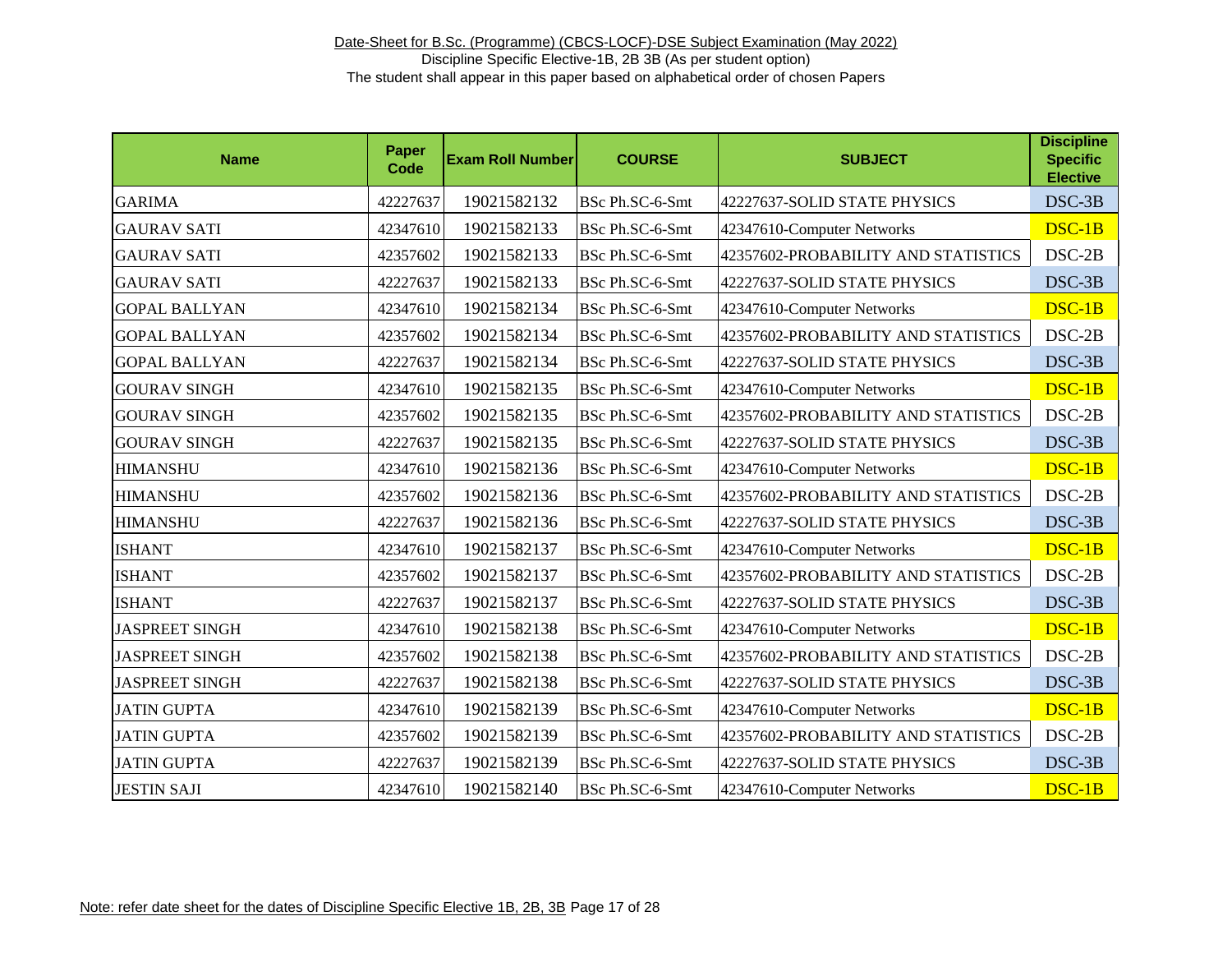| <b>Name</b>           | Paper<br><b>Code</b> | <b>Exam Roll Number</b> | <b>COURSE</b>   | <b>SUBJECT</b>                      | <b>Discipline</b><br><b>Specific</b><br><b>Elective</b> |
|-----------------------|----------------------|-------------------------|-----------------|-------------------------------------|---------------------------------------------------------|
| <b>JESTIN SAJI</b>    | 42357602             | 19021582140             | BSc Ph.SC-6-Smt | 42357602-PROBABILITY AND STATISTICS | $DSC-2B$                                                |
| <b>JESTIN SAJI</b>    | 42227637             | 19021582140             | BSc Ph.SC-6-Smt | 42227637-SOLID STATE PHYSICS        | DSC-3B                                                  |
| <b>JITENDRA SAINI</b> | 42347610             | 19021582141             | BSc Ph.SC-6-Smt | 42347610-Computer Networks          | DSC-1B                                                  |
| <b>JITENDRA SAINI</b> | 42357602             | 19021582141             | BSc Ph.SC-6-Smt | 42357602-PROBABILITY AND STATISTICS | $DSC-2B$                                                |
| <b>JITENDRA SAINI</b> | 42227637             | 19021582141             | BSc Ph.SC-6-Smt | 42227637-SOLID STATE PHYSICS        | DSC-3B                                                  |
| <b>KARTIK GARG</b>    | 42347610             | 19021582142             | BSc Ph.SC-6-Smt | 42347610-Computer Networks          | $DSC-1B$                                                |
| <b>KARTIK GARG</b>    | 42357602             | 19021582142             | BSc Ph.SC-6-Smt | 42357602-PROBABILITY AND STATISTICS | $DSC-2B$                                                |
| <b>KARTIK GARG</b>    | 42227637             | 19021582142             | BSc Ph.SC-6-Smt | 42227637-SOLID STATE PHYSICS        | DSC-3B                                                  |
| <b>MANISH RATHOR</b>  | 42347610             | 19021582143             | BSc Ph.SC-6-Smt | 42347610-Computer Networks          | $DSC-1B$                                                |
| <b>MANISH RATHOR</b>  | 42357602             | 19021582143             | BSc Ph.SC-6-Smt | 42357602-PROBABILITY AND STATISTICS | $DSC-2B$                                                |
| <b>MANISH RATHOR</b>  | 42227637             | 19021582143             | BSc Ph.SC-6-Smt | 42227637-SOLID STATE PHYSICS        | $DSC-3B$                                                |
| <b>MOHIT</b>          | 42347610             | 19021582144             | BSc Ph.SC-6-Smt | 42347610-Computer Networks          | $DSC-1B$                                                |
| <b>MOHIT</b>          | 42357602             | 19021582144             | BSc Ph.SC-6-Smt | 42357602-PROBABILITY AND STATISTICS | $DSC-2B$                                                |
| <b>MOHIT</b>          | 42227637             | 19021582144             | BSc Ph.SC-6-Smt | 42227637-SOLID STATE PHYSICS        | DSC-3B                                                  |
| <b>MUSKAN</b>         | 42347610             | 19021582145             | BSc Ph.SC-6-Smt | 42347610-Computer Networks          | $DSC-1B$                                                |
| <b>MUSKAN</b>         | 42357602             | 19021582145             | BSc Ph.SC-6-Smt | 42357602-PROBABILITY AND STATISTICS | $DSC-2B$                                                |
| <b>MUSKAN</b>         | 42227637             | 19021582145             | BSc Ph.SC-6-Smt | 42227637-SOLID STATE PHYSICS        | DSC-3B                                                  |
| <b>MUSKAN</b>         | 42347610             | 19021582146             | BSc Ph.SC-6-Smt | 42347610-Computer Networks          | $DSC-1B$                                                |
| <b>MUSKAN</b>         | 42357602             | 19021582146             | BSc Ph.SC-6-Smt | 42357602-PROBABILITY AND STATISTICS | $DSC-2B$                                                |
| <b>MUSKAN</b>         | 42227637             | 19021582146             | BSc Ph.SC-6-Smt | 42227637-SOLID STATE PHYSICS        | DSC-3B                                                  |
| NIKHIL PUNDIR         | 42347610             | 19021582148             | BSc Ph.SC-6-Smt | 42347610-Computer Networks          | $DSC-1B$                                                |
| NIKHIL PUNDIR         | 42357602             | 19021582148             | BSc Ph.SC-6-Smt | 42357602-PROBABILITY AND STATISTICS | $DSC-2B$                                                |
| <b>NIKHIL PUNDIR</b>  | 42227637             | 19021582148             | BSc Ph.SC-6-Smt | 42227637-SOLID STATE PHYSICS        | DSC-3B                                                  |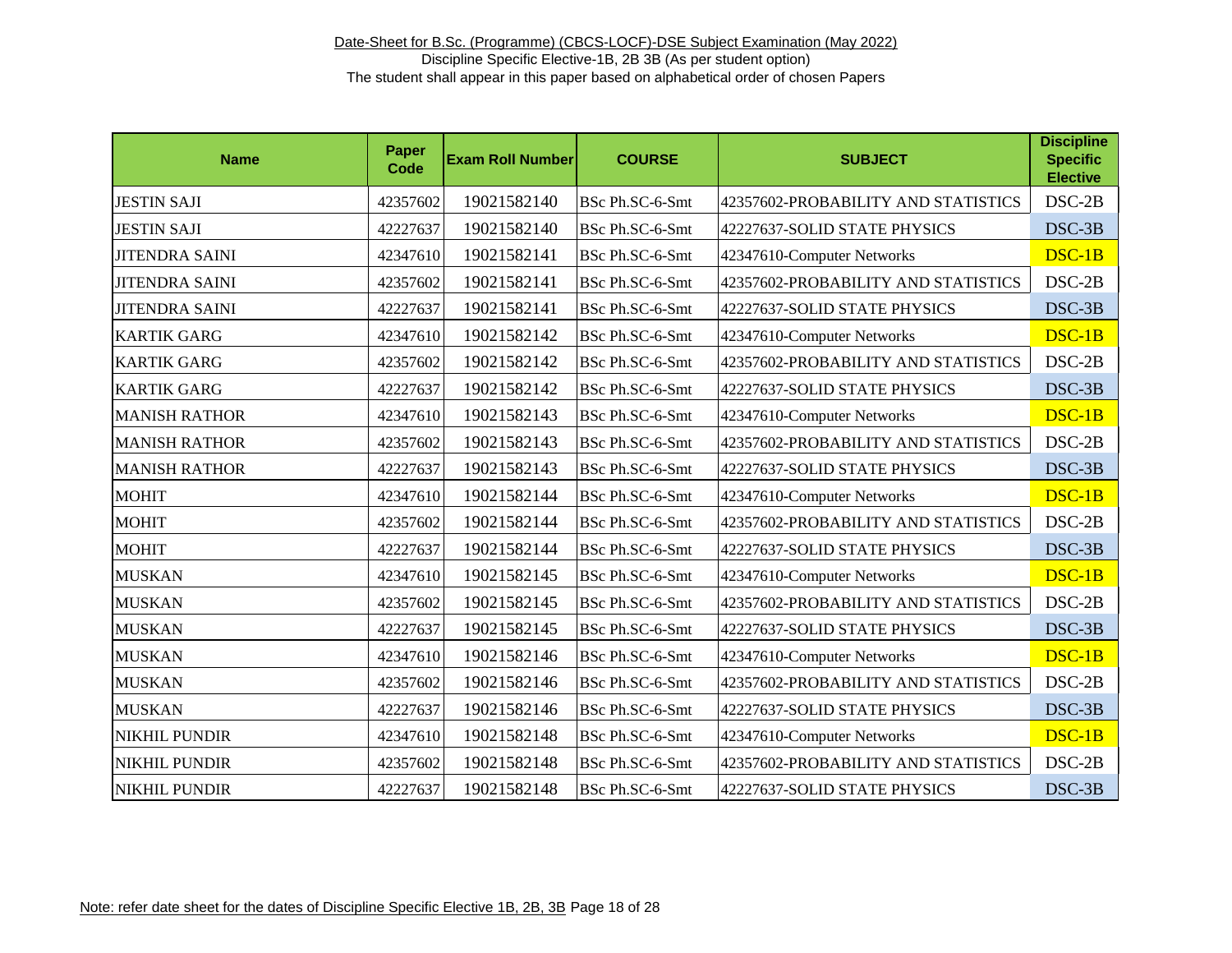| <b>Name</b>            | <b>Paper</b><br><b>Code</b> | <b>Exam Roll Number</b> | <b>COURSE</b>   | <b>SUBJECT</b>                      | <b>Discipline</b><br><b>Specific</b><br><b>Elective</b> |
|------------------------|-----------------------------|-------------------------|-----------------|-------------------------------------|---------------------------------------------------------|
| NINANIYA NATEESH KUMAR | 42347610                    | 19021582149             | BSc Ph.SC-6-Smt | 42347610-Computer Networks          | $DSC-1B$                                                |
| NINANIYA NATEESH KUMAR | 42357602                    | 19021582149             | BSc Ph.SC-6-Smt | 42357602-PROBABILITY AND STATISTICS | $DSC-2B$                                                |
| NINANIYA NATEESH KUMAR | 42227637                    | 19021582149             | BSc Ph.SC-6-Smt | 42227637-SOLID STATE PHYSICS        | $DSC-3B$                                                |
| <b>PANKAJ</b>          | 42347610                    | 19021582150             | BSc Ph.SC-6-Smt | 42347610-Computer Networks          | $DSC-1B$                                                |
| <b>PANKAJ</b>          | 42357602                    | 19021582150             | BSc Ph.SC-6-Smt | 42357602-PROBABILITY AND STATISTICS | $DSC-2B$                                                |
| <b>PANKAJ</b>          | 42227637                    | 19021582150             | BSc Ph.SC-6-Smt | 42227637-SOLID STATE PHYSICS        | $DSC-3B$                                                |
| POOJA JANA             | 42347610                    | 19021582151             | BSc Ph.SC-6-Smt | 42347610-Computer Networks          | $DSC-1B$                                                |
| POOJA JANA             | 42357602                    | 19021582151             | BSc Ph.SC-6-Smt | 42357602-PROBABILITY AND STATISTICS | $DSC-2B$                                                |
| POOJA JANA             | 42227637                    | 19021582151             | BSc Ph.SC-6-Smt | 42227637-SOLID STATE PHYSICS        | $DSC-3B$                                                |
| PRABHAT PATIL          | 42347610                    | 19021582152             | BSc Ph.SC-6-Smt | 42347610-Computer Networks          | $DSC-1B$                                                |
| PRABHAT PATIL          | 42357602                    | 19021582152             | BSc Ph.SC-6-Smt | 42357602-PROBABILITY AND STATISTICS | $DSC-2B$                                                |
| PRABHAT PATIL          | 42227637                    | 19021582152             | BSc Ph.SC-6-Smt | 42227637-SOLID STATE PHYSICS        | DSC-3B                                                  |
| PRADUM KUMAR CHAUBEY   | 42347610                    | 19021582153             | BSc Ph.SC-6-Smt | 42347610-Computer Networks          | $DSC-1B$                                                |
| PRADUM KUMAR CHAUBEY   | 42357602                    | 19021582153             | BSc Ph.SC-6-Smt | 42357602-PROBABILITY AND STATISTICS | $DSC-2B$                                                |
| PRADUM KUMAR CHAUBEY   | 42227637                    | 19021582153             | BSc Ph.SC-6-Smt | 42227637-SOLID STATE PHYSICS        | $DSC-3B$                                                |
| <b>RAHUL MANDAL</b>    | 42347610                    | 19021582154             | BSc Ph.SC-6-Smt | 42347610-Computer Networks          | $DSC-1B$                                                |
| <b>RAHUL MANDAL</b>    | 42357602                    | 19021582154             | BSc Ph.SC-6-Smt | 42357602-PROBABILITY AND STATISTICS | $DSC-2B$                                                |
| <b>RAHUL MANDAL</b>    | 42227637                    | 19021582154             | BSc Ph.SC-6-Smt | 42227637-SOLID STATE PHYSICS        | $DSC-3B$                                                |
| RISHABH CHANDRA        | 42347610                    | 19021582156             | BSc Ph.SC-6-Smt | 42347610-Computer Networks          | DSC-1B                                                  |
| RISHABH CHANDRA        | 42357602                    | 19021582156             | BSc Ph.SC-6-Smt | 42357602-PROBABILITY AND STATISTICS | $DSC-2B$                                                |
| RISHABH CHANDRA        | 42227637                    | 19021582156             | BSc Ph.SC-6-Smt | 42227637-SOLID STATE PHYSICS        | DSC-3B                                                  |
| <b>SANDEEP YADAV</b>   | 42347610                    | 19021582157             | BSc Ph.SC-6-Smt | 42347610-Computer Networks          | DSC-1B                                                  |
| <b>SANDEEP YADAV</b>   | 42357602                    | 19021582157             | BSc Ph.SC-6-Smt | 42357602-PROBABILITY AND STATISTICS | $DSC-2B$                                                |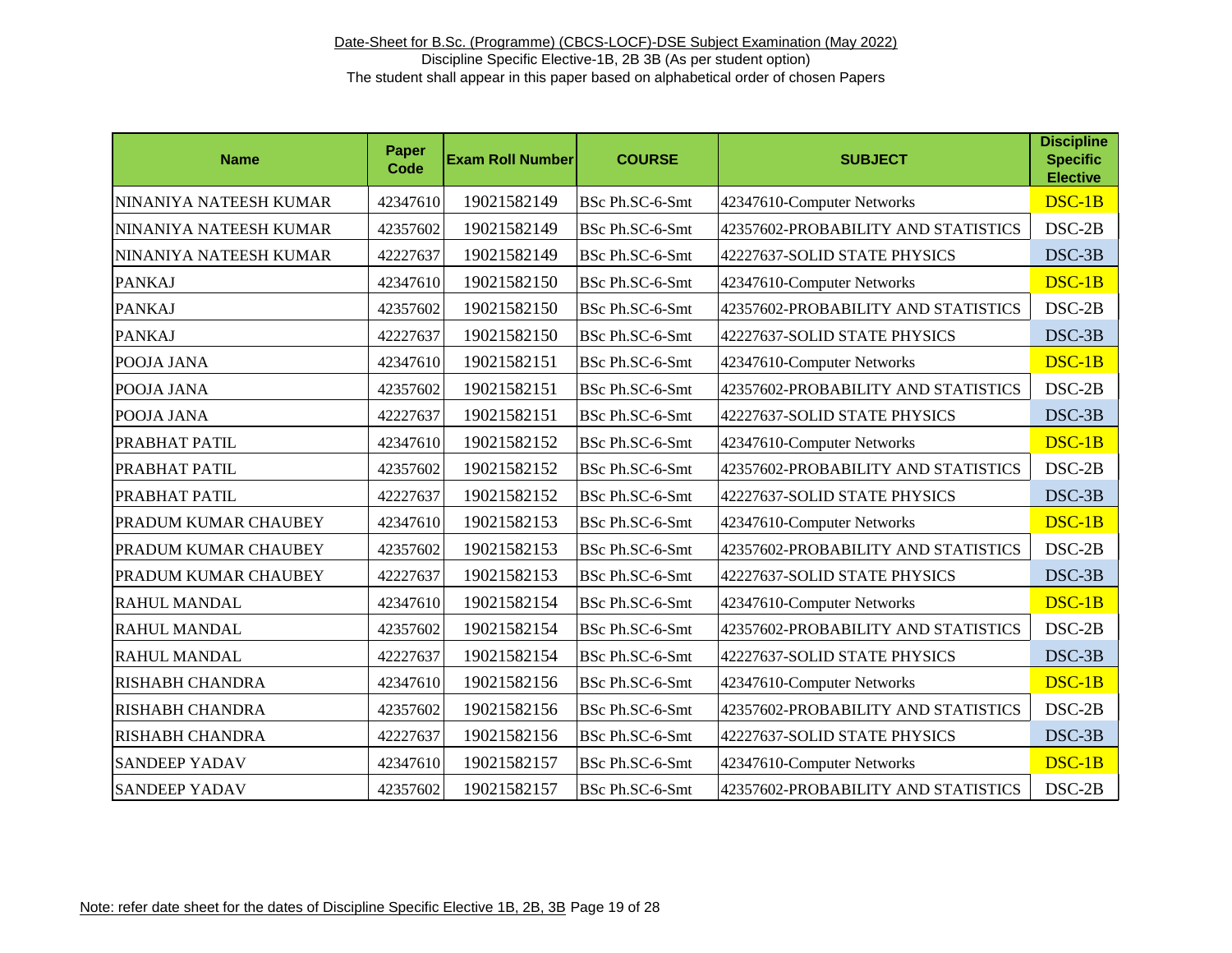| <b>Name</b>                | Paper<br>Code | <b>Exam Roll Number</b> | <b>COURSE</b>   | <b>SUBJECT</b>                      | <b>Discipline</b><br><b>Specific</b><br><b>Elective</b> |
|----------------------------|---------------|-------------------------|-----------------|-------------------------------------|---------------------------------------------------------|
| <b>SANDEEP YADAV</b>       | 42227637      | 19021582157             | BSc Ph.SC-6-Smt | 42227637-SOLID STATE PHYSICS        | DSC-3B                                                  |
| <b>SATYAM KUMAR</b>        | 42347610      | 19021582158             | BSc Ph.SC-6-Smt | 42347610-Computer Networks          | DSC-1B                                                  |
| <b>SATYAM KUMAR</b>        | 42357602      | 19021582158             | BSc Ph.SC-6-Smt | 42357602-PROBABILITY AND STATISTICS | $DSC-2B$                                                |
| <b>SATYAM KUMAR</b>        | 42227637      | 19021582158             | BSc Ph.SC-6-Smt | 42227637-SOLID STATE PHYSICS        | DSC-3B                                                  |
| <b>SAURABH CHAUDHARY</b>   | 42347610      | 19021582159             | BSc Ph.SC-6-Smt | 42347610-Computer Networks          | $DSC-1B$                                                |
| <b>SAURABH CHAUDHARY</b>   | 42357602      | 19021582159             | BSc Ph.SC-6-Smt | 42357602-PROBABILITY AND STATISTICS | $DSC-2B$                                                |
| <b>SAURABH CHAUDHARY</b>   | 42227637      | 19021582159             | BSc Ph.SC-6-Smt | 42227637-SOLID STATE PHYSICS        | DSC-3B                                                  |
| <b>SAURAV KUMAR</b>        | 42347610      | 19021582160             | BSc Ph.SC-6-Smt | 42347610-Computer Networks          | $DSC-1B$                                                |
| <b>SAURAV KUMAR</b>        | 42357602      | 19021582160             | BSc Ph.SC-6-Smt | 42357602-PROBABILITY AND STATISTICS | $DSC-2B$                                                |
| <b>SAURAV KUMAR</b>        | 42227637      | 19021582160             | BSc Ph.SC-6-Smt | 42227637-SOLID STATE PHYSICS        | $DSC-3B$                                                |
| <b>SHIV KUMAR SINGH</b>    | 42347610      | 19021582161             | BSc Ph.SC-6-Smt | 42347610-Computer Networks          | $DSC-1B$                                                |
| <b>SHIV KUMAR SINGH</b>    | 42357602      | 19021582161             | BSc Ph.SC-6-Smt | 42357602-PROBABILITY AND STATISTICS | $DSC-2B$                                                |
| <b>SHIV KUMAR SINGH</b>    | 42227637      | 19021582161             | BSc Ph.SC-6-Smt | 42227637-SOLID STATE PHYSICS        | DSC-3B                                                  |
| <b>SHIVAM</b>              | 42347610      | 19021582162             | BSc Ph.SC-6-Smt | 42347610-Computer Networks          | $DSC-1B$                                                |
| <b>SHIVAM</b>              | 42357602      | 19021582162             | BSc Ph.SC-6-Smt | 42357602-PROBABILITY AND STATISTICS | $DSC-2B$                                                |
| <b>SHIVAM</b>              | 42227637      | 19021582162             | BSc Ph.SC-6-Smt | 42227637-SOLID STATE PHYSICS        | DSC-3B                                                  |
| <b>SUMIT MANI TRIPATHI</b> | 42347610      | 19021582163             | BSc Ph.SC-6-Smt | 42347610-Computer Networks          | $DSC-1B$                                                |
| <b>SUMIT MANI TRIPATHI</b> | 42357602      | 19021582163             | BSc Ph.SC-6-Smt | 42357602-PROBABILITY AND STATISTICS | $DSC-2B$                                                |
| <b>SUMIT MANI TRIPATHI</b> | 42227637      | 19021582163             | BSc Ph.SC-6-Smt | 42227637-SOLID STATE PHYSICS        | DSC-3B                                                  |
| <b>SUNAINA YADAV</b>       | 42347610      | 19021582164             | BSc Ph.SC-6-Smt | 42347610-Computer Networks          | $DSC-1B$                                                |
| <b>SUNAINA YADAV</b>       | 42357602      | 19021582164             | BSc Ph.SC-6-Smt | 42357602-PROBABILITY AND STATISTICS | $DSC-2B$                                                |
| <b>SUNAINA YADAV</b>       | 42227637      | 19021582164             | BSc Ph.SC-6-Smt | 42227637-SOLID STATE PHYSICS        | DSC-3B                                                  |
| <b>SURENDRA SEPAT</b>      | 42347610      | 19021582165             | BSc Ph.SC-6-Smt | 42347610-Computer Networks          | DSC-1B                                                  |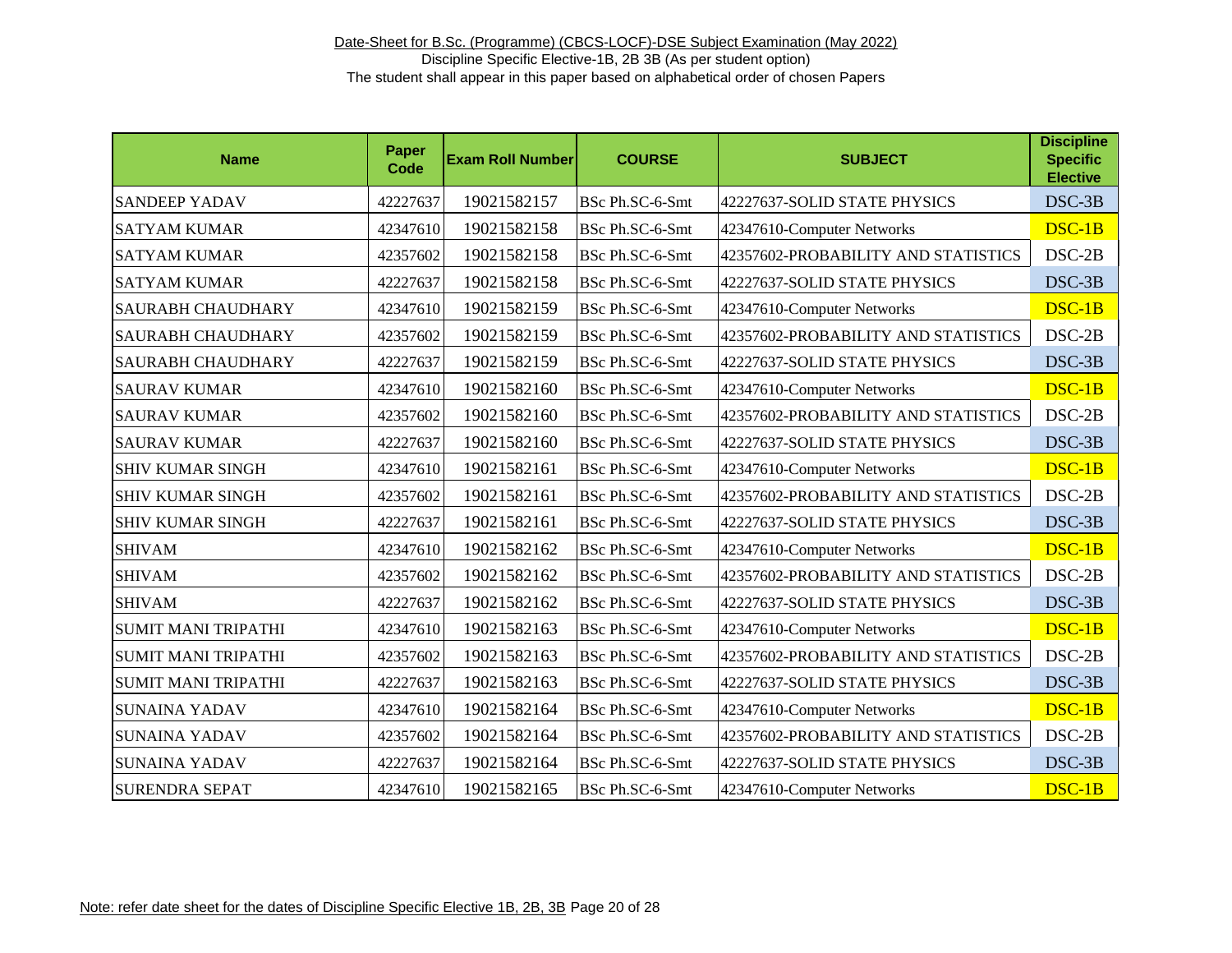| <b>Name</b>           | Paper<br><b>Code</b> | <b>Exam Roll Number</b> | <b>COURSE</b>   | <b>SUBJECT</b>                      | <b>Discipline</b><br><b>Specific</b><br><b>Elective</b> |
|-----------------------|----------------------|-------------------------|-----------------|-------------------------------------|---------------------------------------------------------|
| <b>SURENDRA SEPAT</b> | 42357602             | 19021582165             | BSc Ph.SC-6-Smt | 42357602-PROBABILITY AND STATISTICS | $DSC-2B$                                                |
| <b>SURENDRA SEPAT</b> | 42227637             | 19021582165             | BSc Ph.SC-6-Smt | 42227637-SOLID STATE PHYSICS        | DSC-3B                                                  |
| <b>UMESH KUMAR</b>    | 42347610             | 19021582166             | BSc Ph.SC-6-Smt | 42347610-Computer Networks          | DSC-1B                                                  |
| <b>UMESH KUMAR</b>    | 42357602             | 19021582166             | BSc Ph.SC-6-Smt | 42357602-PROBABILITY AND STATISTICS | $DSC-2B$                                                |
| <b>UMESH KUMAR</b>    | 42227637             | 19021582166             | BSc Ph.SC-6-Smt | 42227637-SOLID STATE PHYSICS        | DSC-3B                                                  |
| <b>VAIBHAV GUPTA</b>  | 42347610             | 19021582167             | BSc Ph.SC-6-Smt | 42347610-Computer Networks          | $DSC-1B$                                                |
| <b>VAIBHAV GUPTA</b>  | 42357602             | 19021582167             | BSc Ph.SC-6-Smt | 42357602-PROBABILITY AND STATISTICS | $DSC-2B$                                                |
| <b>VAIBHAV GUPTA</b>  | 42227637             | 19021582167             | BSc Ph.SC-6-Smt | 42227637-SOLID STATE PHYSICS        | DSC-3B                                                  |
| <b>VINAY KUMAR</b>    | 42347610             | 19021582168             | BSc Ph.SC-6-Smt | 42347610-Computer Networks          | $DSC-1B$                                                |
| <b>VINAY KUMAR</b>    | 42357602             | 19021582168             | BSc Ph.SC-6-Smt | 42357602-PROBABILITY AND STATISTICS | $DSC-2B$                                                |
| <b>VINAY KUMAR</b>    | 42227637             | 19021582168             | BSc Ph.SC-6-Smt | 42227637-SOLID STATE PHYSICS        | DSC-3B                                                  |
| <b>VINEET SINGH</b>   | 42347610             | 19021582169             | BSc Ph.SC-6-Smt | 42347610-Computer Networks          | DSC-1B                                                  |
| <b>VINEET SINGH</b>   | 42357602             | 19021582169             | BSc Ph.SC-6-Smt | 42357602-PROBABILITY AND STATISTICS | $DSC-2B$                                                |
| <b>VINEET SINGH</b>   | 42227637             | 19021582169             | BSc Ph.SC-6-Smt | 42227637-SOLID STATE PHYSICS        | DSC-3B                                                  |
| VISHAL SINGH DESHWAL  | 42347610             | 19021582170             | BSc Ph.SC-6-Smt | 42347610-Computer Networks          | $DSC-1B$                                                |
| VISHAL SINGH DESHWAL  | 42357602             | 19021582170             | BSc Ph.SC-6-Smt | 42357602-PROBABILITY AND STATISTICS | $DSC-2B$                                                |
| VISHAL SINGH DESHWAL  | 42227637             | 19021582170             | BSc Ph.SC-6-Smt | 42227637-SOLID STATE PHYSICS        | DSC-3B                                                  |
| <b>VISHESH GARG</b>   | 42347610             | 19021582171             | BSc Ph.SC-6-Smt | 42347610-Computer Networks          | DSC-1B                                                  |
| <b>VISHESH GARG</b>   | 42357602             | 19021582171             | BSc Ph.SC-6-Smt | 42357602-PROBABILITY AND STATISTICS | $DSC-2B$                                                |
| VISHESH GARG          | 42227637             | 19021582171             | BSc Ph.SC-6-Smt | 42227637-SOLID STATE PHYSICS        | DSC-3B                                                  |
| YASH RAJ GUPTA        | 42347610             | 19021582172             | BSc Ph.SC-6-Smt | 42347610-Computer Networks          | DSC-1B                                                  |
| YASH RAJ GUPTA        | 42357602             | 19021582172             | BSc Ph.SC-6-Smt | 42357602-PROBABILITY AND STATISTICS | $DSC-2B$                                                |
| YASH RAJ GUPTA        | 42227637             | 19021582172             | BSc Ph.SC-6-Smt | 42227637-SOLID STATE PHYSICS        | DSC-3B                                                  |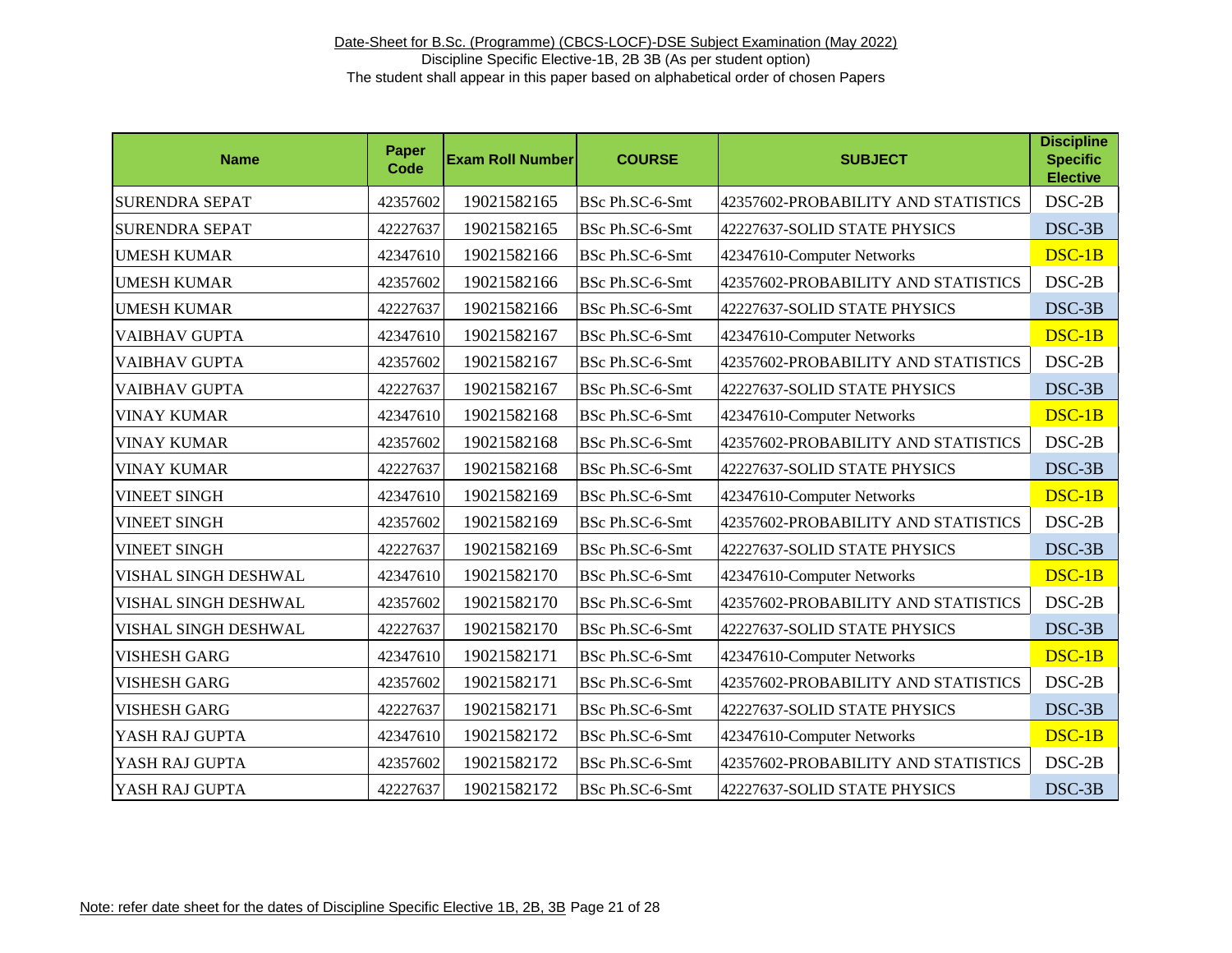| <b>Name</b>           | <b>Paper</b><br>Code | <b>Exam Roll Number</b> | <b>COURSE</b>        | <b>SUBJECT</b>                       | <b>Discipline</b><br><b>Specific</b><br><b>Elective</b> |
|-----------------------|----------------------|-------------------------|----------------------|--------------------------------------|---------------------------------------------------------|
| <b>AZAD SINGH</b>     | 32177904             | 19021582173             | BSc Ph.SC-6-Smt      | 32177904-ANALYTICAL METHODS IN CHEI  | DSC-1B                                                  |
| <b>AZAD SINGH</b>     | 42357602             | 19021582173             | BSc Ph.SC-6-Smt      | 42357602-PROBABILITY AND STATISTICS  | DSC-2B                                                  |
| <b>AZAD SINGH</b>     | 42227637             | 19021582173             | BSc Ph.SC-6-Smt      | 42227637-SOLID STATE PHYSICS         | DSC-3B                                                  |
| <b>SAHIL VERMA</b>    | 32177906             | 19021582174             | BSc Ph.SC-6-Smt      | 32177906-POLYMER CHEMISTRY           | DSC-1B                                                  |
| <b>SAHIL VERMA</b>    | 42357602             | 19021582174             | BSc Ph.SC-6-Smt      | 42357602-PROBABILITY AND STATISTICS  | $DSC-2B$                                                |
| <b>SAHIL VERMA</b>    | 42227637             | 19021582174             | BSc Ph.SC-6-Smt      | 42227637-SOLID STATE PHYSICS         | DSC-3B                                                  |
| <b>AANCHAL GUPTA</b>  | 32177904             | 19021583001             | Bsc LSc-6-Smt        | 32177904-ANALYTICAL METHODS IN CHEM  | DSE-1B                                                  |
| <b>AANCHAL GUPTA</b>  | 42167904             | 19021583001             | Bsc LSc-6-Smt        | 42167904-ANALYTICAL TECHNIQUES IN PI | DSE-2B                                                  |
| <b>AANCHAL GUPTA</b>  | 42237904             | 19021583001             | Bsc LSc-6-Smt        | 42237904-IMMUNOLOGY                  | DSE-3B                                                  |
| <b>AAYUSHI</b>        | 32177904             | 19021583002             | Bsc LSc-6-Smt        | 32177904-ANALYTICAL METHODS IN CHEN  | DSE-1B                                                  |
| <b>AAYUSHI</b>        | 42167901             | 19021583002             | Bsc LSc-6-Smt        | 42167901-ECONOMIC BOTANY AND BIOTE   | DSE-2B                                                  |
| <b>AAYUSHI</b>        | 42237904             | 19021583002             | Bsc LSc-6-Smt        | 42237904-IMMUNOLOGY                  | DSE-3B                                                  |
| AAYUSHI MISHRA        | 32177904             | 19021583003             | Bsc LSc-6-Smt        | 32177904-ANALYTICAL METHODS IN CHEN  | DSE-1B                                                  |
| <b>AAYUSHI MISHRA</b> | 42167904             | 19021583003             | Bsc LSc-6-Smt        | 42167904-ANALYTICAL TECHNIQUES IN PI | DSE-2B                                                  |
| <b>AAYUSHI MISHRA</b> | 42237904             | 19021583003             | <b>Bsc LSc-6-Smt</b> | 42237904-IMMUNOLOGY                  | DSE-3B                                                  |
| <b>ADARSH MISHRA</b>  | 32177904             | 19021583005             | Bsc LSc-6-Smt        | 32177904-ANALYTICAL METHODS IN CHEN  | DSE-1B                                                  |
| <b>ADARSH MISHRA</b>  | 42167904             | 19021583005             | Bsc LSc-6-Smt        | 42167904-ANALYTICAL TECHNIQUES IN PI | DSE-2B                                                  |
| <b>ADARSH MISHRA</b>  | 42237904             | 19021583005             | Bsc LSc-6-Smt        | 42237904-IMMUNOLOGY                  | DSE-3B                                                  |
| <b>AMISHA GUPTA</b>   | 32177904             | 19021583006             | Bsc LSc-6-Smt        | 32177904-ANALYTICAL METHODS IN CHEN  | DSE-1B                                                  |
| <b>AMISHA GUPTA</b>   | 42167901             | 19021583006             | Bsc LSc-6-Smt        | 42167901-ECONOMIC BOTANY AND BIOTE   | DSE-2B                                                  |
| <b>AMISHA GUPTA</b>   | 42237904             | 19021583006             | Bsc LSc-6-Smt        | 42237904-IMMUNOLOGY                  | DSE-3B                                                  |
| <b>ANCHIT MITTAL</b>  | 32177904             | 19021583007             | Bsc LSc-6-Smt        | 32177904-ANALYTICAL METHODS IN CHEN  | DSE-1B                                                  |
| <b>ANCHIT MITTAL</b>  | 42167904             | 19021583007             | Bsc LSc-6-Smt        | 42167904-ANALYTICAL TECHNIQUES IN PI | DSE-2B                                                  |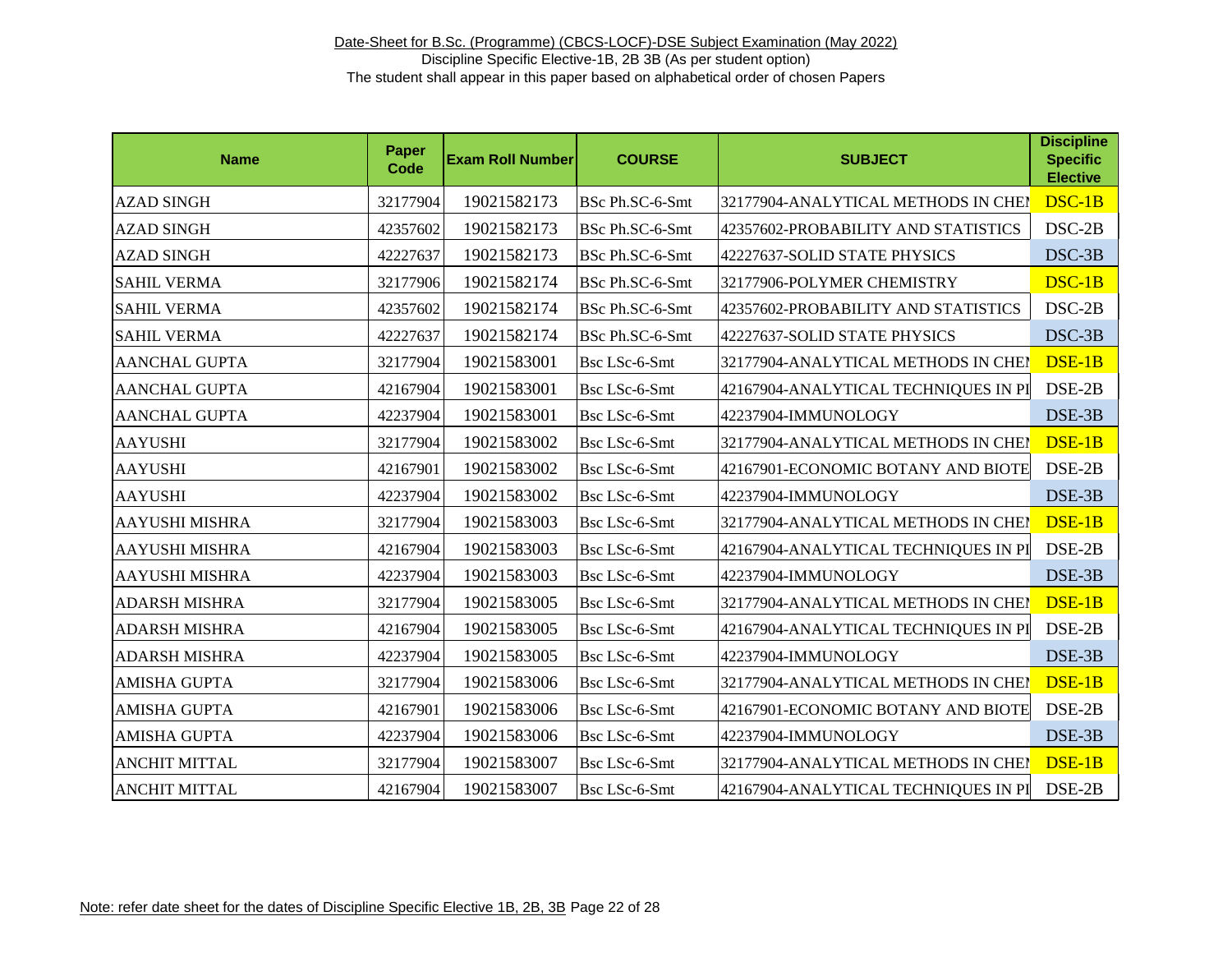| <b>Name</b>            | Paper<br>Code | <b>Exam Roll Number</b> | <b>COURSE</b> | <b>SUBJECT</b>                       | <b>Discipline</b><br><b>Specific</b><br><b>Elective</b> |
|------------------------|---------------|-------------------------|---------------|--------------------------------------|---------------------------------------------------------|
| <b>ANCHIT MITTAL</b>   | 42237904      | 19021583007             | Bsc LSc-6-Smt | 42237904-IMMUNOLOGY                  | DSE-3B                                                  |
| <b>ASHA</b>            | 32177904      | 19021583008             | Bsc LSc-6-Smt | 32177904-ANALYTICAL METHODS IN CHEI  | DSE-1B                                                  |
| <b>ASHA</b>            | 42167904      | 19021583008             | Bsc LSc-6-Smt | 42167904-ANALYTICAL TECHNIQUES IN PI | DSE-2B                                                  |
| <b>ASHA</b>            | 42237904      | 19021583008             | Bsc LSc-6-Smt | 42237904-IMMUNOLOGY                  | DSE-3B                                                  |
| <b>ASHIMA</b>          | 32177904      | 19021583009             | Bsc LSc-6-Smt | 32177904-ANALYTICAL METHODS IN CHEI  | DSE-1B                                                  |
| <b>ASHIMA</b>          | 42167901      | 19021583009             | Bsc LSc-6-Smt | 42167901-ECONOMIC BOTANY AND BIOTE   | DSE-2B                                                  |
| <b>ASHIMA</b>          | 42237904      | 19021583009             | Bsc LSc-6-Smt | 42237904-IMMUNOLOGY                  | DSE-3B                                                  |
| <b>AVIRAL</b>          | 32177904      | 19021583010             | Bsc LSc-6-Smt | 32177904-ANALYTICAL METHODS IN CHEN  | DSE-1B                                                  |
| <b>AVIRAL</b>          | 42167904      | 19021583010             | Bsc LSc-6-Smt | 42167904-ANALYTICAL TECHNIQUES IN PI | DSE-2B                                                  |
| <b>AVIRAL</b>          | 42237904      | 19021583010             | Bsc LSc-6-Smt | 42237904-IMMUNOLOGY                  | DSE-3B                                                  |
| <b>DEEPANSHU SINGH</b> | 32177904      | 19021583011             | Bsc LSc-6-Smt | 32177904-ANALYTICAL METHODS IN CHEM  | DSE-1B                                                  |
| <b>DEEPANSHU SINGH</b> | 42167904      | 19021583011             | Bsc LSc-6-Smt | 42167904-ANALYTICAL TECHNIQUES IN PI | DSE-2B                                                  |
| <b>DEEPANSHU SINGH</b> | 42237904      | 19021583011             | Bsc LSc-6-Smt | 42237904-IMMUNOLOGY                  | DSE-3B                                                  |
| <b>DEVANGI NIMJE</b>   | 32177904      | 19021583012             | Bsc LSc-6-Smt | 32177904-ANALYTICAL METHODS IN CHEI  | DSE-1B                                                  |
| <b>DEVANGI NIMJE</b>   | 42167904      | 19021583012             | Bsc LSc-6-Smt | 42167904-ANALYTICAL TECHNIQUES IN PI | DSE-2B                                                  |
| <b>DEVANGI NIMJE</b>   | 42237904      | 19021583012             | Bsc LSc-6-Smt | 42237904-IMMUNOLOGY                  | DSE-3B                                                  |
| <b>DIKSHA YADAV</b>    | 32177904      | 19021583013             | Bsc LSc-6-Smt | 32177904-ANALYTICAL METHODS IN CHEN  | DSE-1B                                                  |
| <b>DIKSHA YADAV</b>    | 42167904      | 19021583013             | Bsc LSc-6-Smt | 42167904-ANALYTICAL TECHNIQUES IN PI | DSE-2B                                                  |
| <b>DIKSHA YADAV</b>    | 42237904      | 19021583013             | Bsc LSc-6-Smt | 42237904-IMMUNOLOGY                  | DSE-3B                                                  |
| <b>HARSHA AWASTHI</b>  | 32177904      | 19021583014             | Bsc LSc-6-Smt | 32177904-ANALYTICAL METHODS IN CHEN  | DSE-1B                                                  |
| <b>HARSHA AWASTHI</b>  | 42167901      | 19021583014             | Bsc LSc-6-Smt | 42167901-ECONOMIC BOTANY AND BIOTE   | DSE-2B                                                  |
| <b>HARSHA AWASTHI</b>  | 42237904      | 19021583014             | Bsc LSc-6-Smt | 42237904-IMMUNOLOGY                  | DSE-3B                                                  |
| <b>HIMANI SINGH</b>    | 32177904      | 19021583017             | Bsc LSc-6-Smt | 32177904-ANALYTICAL METHODS IN CHEP  | DSE-1B                                                  |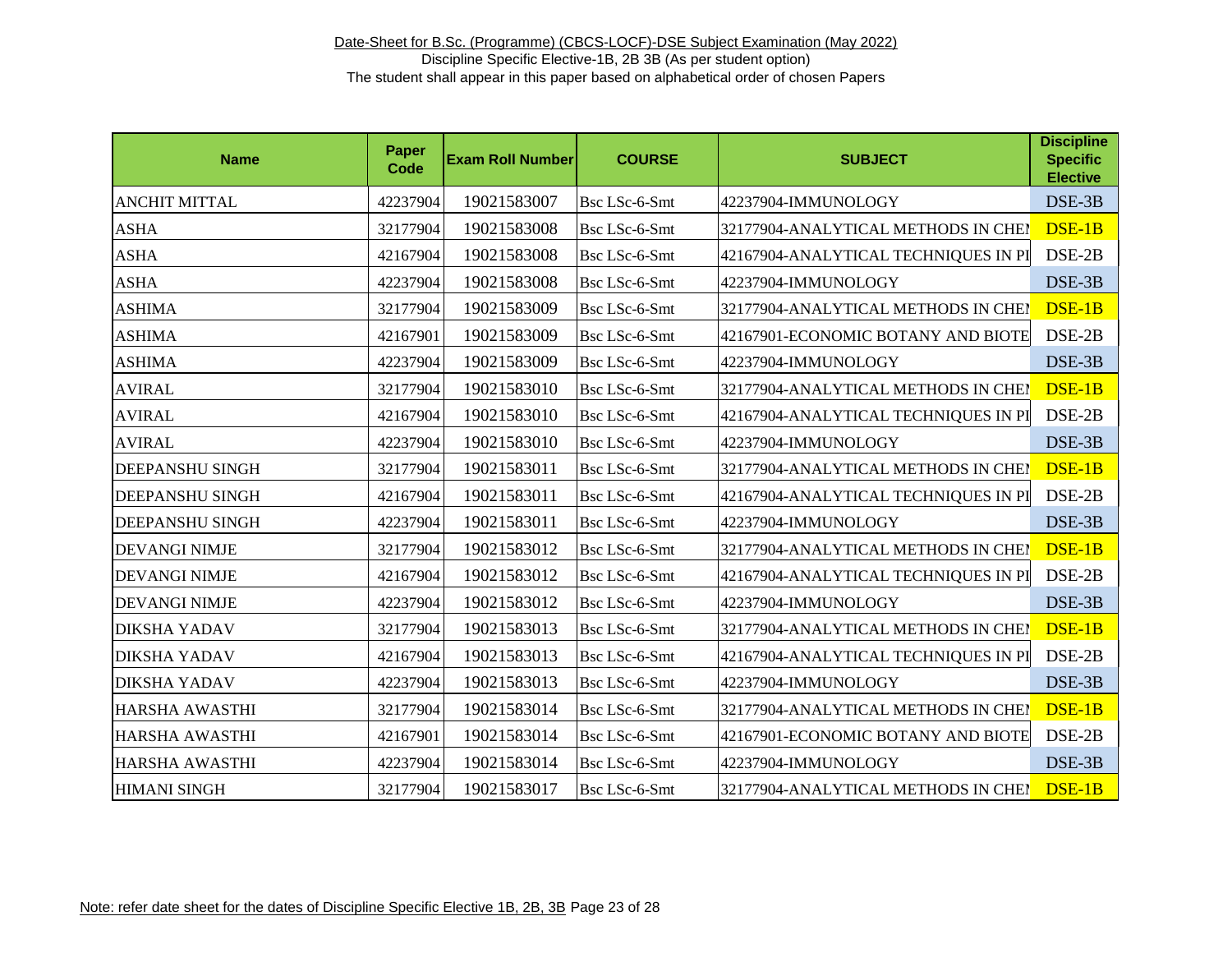| <b>Name</b>             | <b>Paper</b><br><b>Code</b> | <b>Exam Roll Number</b> | <b>COURSE</b>        | <b>SUBJECT</b>                       | <b>Discipline</b><br><b>Specific</b><br><b>Elective</b> |
|-------------------------|-----------------------------|-------------------------|----------------------|--------------------------------------|---------------------------------------------------------|
| <b>HIMANI SINGH</b>     | 42167904                    | 19021583017             | Bsc LSc-6-Smt        | 42167904-ANALYTICAL TECHNIQUES IN PI | DSE-2B                                                  |
| <b>HIMANI SINGH</b>     | 42237904                    | 19021583017             | Bsc LSc-6-Smt        | 42237904-IMMUNOLOGY                  | DSE-3B                                                  |
| <b>HUDA SIDDIQUI</b>    | 32177904                    | 19021583018             | Bsc LSc-6-Smt        | 32177904-ANALYTICAL METHODS IN CHEI  | DSE-1B                                                  |
| <b>HUDA SIDDIQUI</b>    | 42167901                    | 19021583018             | Bsc LSc-6-Smt        | 42167901-ECONOMIC BOTANY AND BIOTE   | DSE-2B                                                  |
| <b>HUDA SIDDIQUI</b>    | 42237904                    | 19021583018             | Bsc LSc-6-Smt        | 42237904-IMMUNOLOGY                  | DSE-3B                                                  |
| <b>ISHIKA TYAGI</b>     | 32177904                    | 19021583019             | Bsc LSc-6-Smt        | 32177904-ANALYTICAL METHODS IN CHEI  | DSE-1B                                                  |
| <b>ISHIKA TYAGI</b>     | 42167904                    | 19021583019             | Bsc LSc-6-Smt        | 42167904-ANALYTICAL TECHNIQUES IN PI | DSE-2B                                                  |
| <b>ISHIKA TYAGI</b>     | 42237904                    | 19021583019             | Bsc LSc-6-Smt        | 42237904-IMMUNOLOGY                  | DSE-3B                                                  |
| <b>JAINDRA BHARDWAJ</b> | 32177904                    | 19021583021             | Bsc LSc-6-Smt        | 32177904-ANALYTICAL METHODS IN CHEN  | DSE-1B                                                  |
| <b>JAINDRA BHARDWAJ</b> | 42167904                    | 19021583021             | Bsc LSc-6-Smt        | 42167904-ANALYTICAL TECHNIQUES IN PI | DSE-2B                                                  |
| <b>JAINDRA BHARDWAJ</b> | 42237904                    | 19021583021             | Bsc LSc-6-Smt        | 42237904-IMMUNOLOGY                  | DSE-3B                                                  |
| <b>JYOTI THAPLIYAL</b>  | 42167904                    | 19021583022             | Bsc LSc-6-Smt        | 42167904-ANALYTICAL TECHNIQUES IN PI | DSE-1B                                                  |
| <b>JYOTI THAPLIYAL</b>  | 42237904                    | 19021583022             | Bsc LSc-6-Smt        | 42237904-IMMUNOLOGY                  | DSE-2B                                                  |
| <b>JYOTI THAPLIYAL</b>  | 32177906                    | 19021583022             | Bsc LSc-6-Smt        | 32177906-POLYMER CHEMISTRY           | DSE-3B                                                  |
| KHUSHI GUPTA            | 32177904                    | 19021583023             | <b>Bsc LSc-6-Smt</b> | 32177904-ANALYTICAL METHODS IN CHEN  | DSE-1B                                                  |
| KHUSHI GUPTA            | 42167901                    | 19021583023             | Bsc LSc-6-Smt        | 42167901-ECONOMIC BOTANY AND BIOTE   | DSE-2B                                                  |
| KHUSHI GUPTA            | 42237904                    | 19021583023             | Bsc LSc-6-Smt        | 42237904-IMMUNOLOGY                  | DSE-3B                                                  |
| <b>MAHIMA</b>           | 32177904                    | 19021583025             | Bsc LSc-6-Smt        | 32177904-ANALYTICAL METHODS IN CHEN  | DSE-1B                                                  |
| <b>MAHIMA</b>           | 42167904                    | 19021583025             | Bsc LSc-6-Smt        | 42167904-ANALYTICAL TECHNIQUES IN PI | DSE-2B                                                  |
| <b>MAHIMA</b>           | 42237904                    | 19021583025             | Bsc LSc-6-Smt        | 42237904-IMMUNOLOGY                  | DSE-3B                                                  |
| <b>MAYANK SINGH</b>     | 32177904                    | 19021583027             | Bsc LSc-6-Smt        | 32177904-ANALYTICAL METHODS IN CHEN  | DSE-1B                                                  |
| <b>MAYANK SINGH</b>     | 42167904                    | 19021583027             | Bsc LSc-6-Smt        | 42167904-ANALYTICAL TECHNIQUES IN PI | DSE-2B                                                  |
| <b>MAYANK SINGH</b>     | 42237904                    | 19021583027             | Bsc LSc-6-Smt        | 42237904-IMMUNOLOGY                  | DSE-3B                                                  |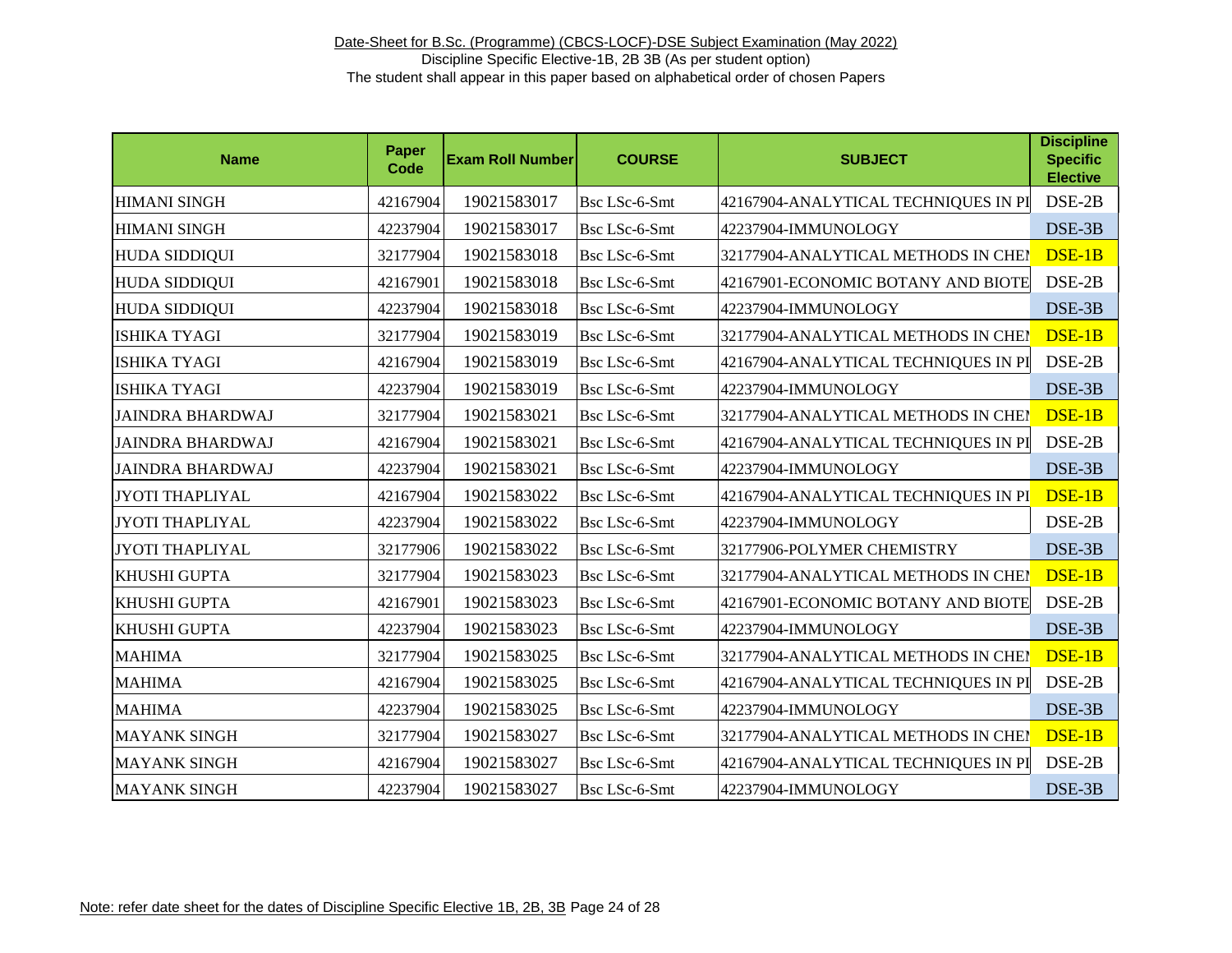| <b>Name</b>         | Paper<br>Code | <b>Exam Roll Number</b> | <b>COURSE</b>        | <b>SUBJECT</b>                       | <b>Discipline</b><br><b>Specific</b><br><b>Elective</b> |
|---------------------|---------------|-------------------------|----------------------|--------------------------------------|---------------------------------------------------------|
| MUSKAN AGGARWAL     | 42167904      | 19021583029             | Bsc LSc-6-Smt        | 42167904-ANALYTICAL TECHNIQUES IN PI | DSE-1B                                                  |
| MUSKAN AGGARWAL     | 42237904      | 19021583029             | Bsc LSc-6-Smt        | 42237904-IMMUNOLOGY                  | DSE-2B                                                  |
| MUSKAN AGGARWAL     | 32177906      | 19021583029             | Bsc LSc-6-Smt        | 32177906-POLYMER CHEMISTRY           | DSE-3B                                                  |
| <b>NAVEEN</b>       | 32177904      | 19021583030             | Bsc LSc-6-Smt        | 32177904-ANALYTICAL METHODS IN CHEI  | DSE-1B                                                  |
| <b>NAVEEN</b>       | 42167901      | 19021583030             | Bsc LSc-6-Smt        | 42167901-ECONOMIC BOTANY AND BIOTE   | DSE-2B                                                  |
| <b>NAVEEN</b>       | 42237904      | 19021583030             | Bsc LSc-6-Smt        | 42237904-IMMUNOLOGY                  | DSE-3B                                                  |
| NIDHI SHARMA        | 32177904      | 19021583031             | Bsc LSc-6-Smt        | 32177904-ANALYTICAL METHODS IN CHEI  | DSE-1B                                                  |
| <b>NIDHI SHARMA</b> | 42167904      | 19021583031             | Bsc LSc-6-Smt        | 42167904-ANALYTICAL TECHNIQUES IN PI | DSE-2B                                                  |
| <b>NIDHI SHARMA</b> | 42237904      | 19021583031             | Bsc LSc-6-Smt        | 42237904-IMMUNOLOGY                  | DSE-3B                                                  |
| <b>NIDHI VERMA</b>  | 32177904      | 19021583032             | Bsc LSc-6-Smt        | 32177904-ANALYTICAL METHODS IN CHEN  | DSE-1B                                                  |
| NIDHI VERMA         | 42167904      | 19021583032             | Bsc LSc-6-Smt        | 42167904-ANALYTICAL TECHNIQUES IN PI | DSE-2B                                                  |
| NIDHI VERMA         | 42237904      | 19021583032             | Bsc LSc-6-Smt        | 42237904-IMMUNOLOGY                  | DSE-3B                                                  |
| PAYAL SINGH         | 32177904      | 19021583033             | Bsc LSc-6-Smt        | 32177904-ANALYTICAL METHODS IN CHEM  | DSE-1B                                                  |
| PAYAL SINGH         | 42167904      | 19021583033             | Bsc LSc-6-Smt        | 42167904-ANALYTICAL TECHNIQUES IN PI | DSE-2B                                                  |
| PAYAL SINGH         | 42237904      | 19021583033             | Bsc LSc-6-Smt        | 42237904-IMMUNOLOGY                  | DSE-3B                                                  |
| POOJA VASUJA        | 32177904      | 19021583034             | Bsc LSc-6-Smt        | 32177904-ANALYTICAL METHODS IN CHEI  | DSE-1B                                                  |
| POOJA VASUJA        | 42167904      | 19021583034             | <b>Bsc LSc-6-Smt</b> | 42167904-ANALYTICAL TECHNIQUES IN PI | DSE-2B                                                  |
| POOJA VASUJA        | 42237904      | 19021583034             | Bsc LSc-6-Smt        | 42237904-IMMUNOLOGY                  | DSE-3B                                                  |
| PRAGYA PRIYA        | 32177904      | 19021583035             | <b>Bsc LSc-6-Smt</b> | 32177904-ANALYTICAL METHODS IN CHEN  | DSE-1B                                                  |
| PRAGYA PRIYA        | 42167904      | 19021583035             | Bsc LSc-6-Smt        | 42167904-ANALYTICAL TECHNIQUES IN PI | DSE-2B                                                  |
| PRAGYA PRIYA        | 42237904      | 19021583035             | Bsc LSc-6-Smt        | 42237904-IMMUNOLOGY                  | DSE-3B                                                  |
| PRAVEEN YADAV       | 32177904      | 19021583036             | Bsc LSc-6-Smt        | 32177904-ANALYTICAL METHODS IN CHEN  | DSE-1B                                                  |
| PRAVEEN YADAV       | 42167904      | 19021583036             | Bsc LSc-6-Smt        | 42167904-ANALYTICAL TECHNIQUES IN PI | DSE-2B                                                  |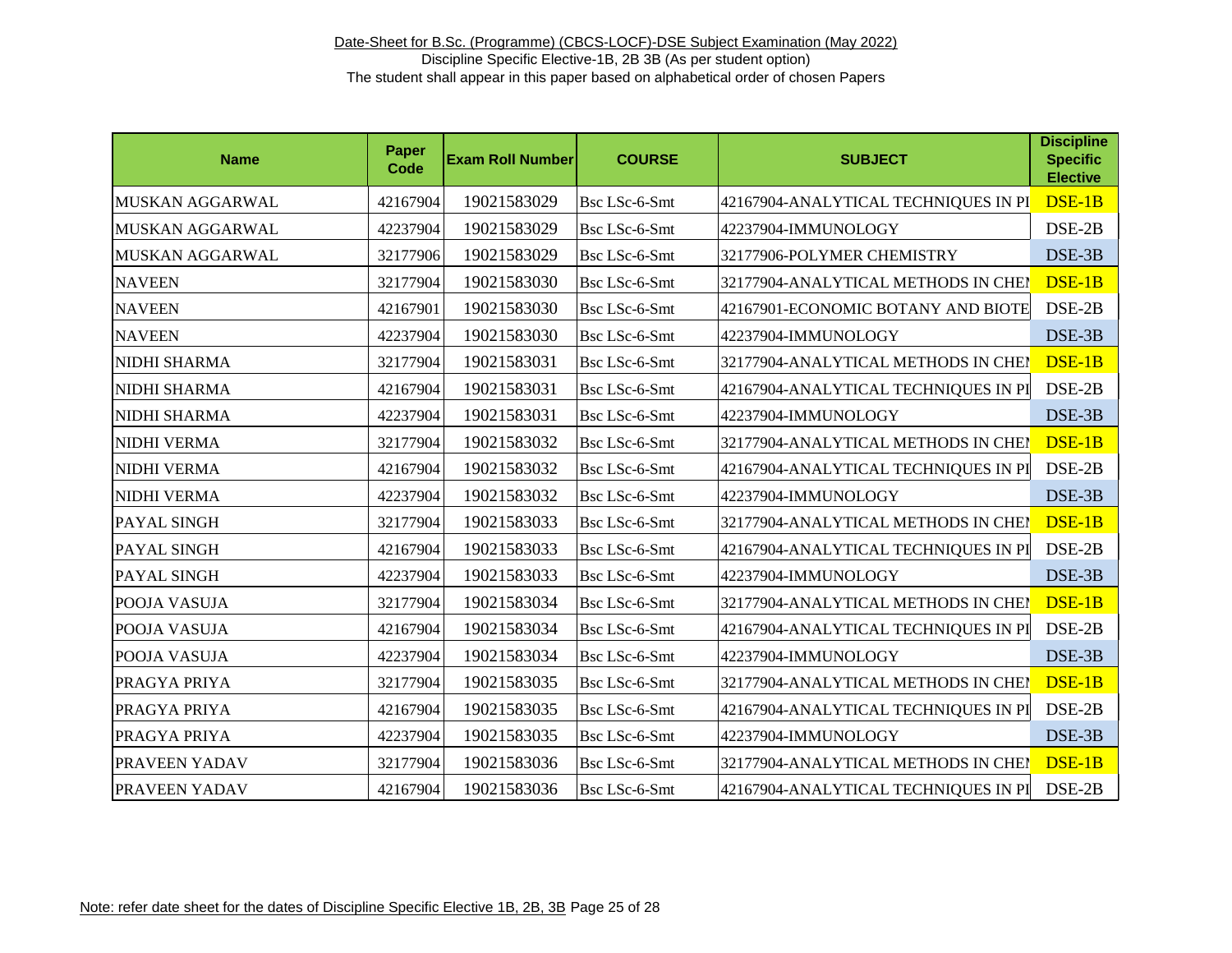| <b>Name</b>                  | Paper<br>Code | <b>Exam Roll Number</b> | <b>COURSE</b>        | <b>SUBJECT</b>                       | <b>Discipline</b><br><b>Specific</b><br><b>Elective</b> |
|------------------------------|---------------|-------------------------|----------------------|--------------------------------------|---------------------------------------------------------|
| PRAVEEN YADAV                | 42237904      | 19021583036             | Bsc LSc-6-Smt        | 42237904-IMMUNOLOGY                  | DSE-3B                                                  |
| PRIYAMVADA MOHANTY           | 32177904      | 19021583037             | Bsc LSc-6-Smt        | 32177904-ANALYTICAL METHODS IN CHEI  | DSE-1B                                                  |
| PRIYAMVADA MOHANTY           | 42167904      | 19021583037             | Bsc LSc-6-Smt        | 42167904-ANALYTICAL TECHNIQUES IN PI | DSE-2B                                                  |
| PRIYAMVADA MOHANTY           | 42237904      | 19021583037             | Bsc LSc-6-Smt        | 42237904-IMMUNOLOGY                  | DSE-3B                                                  |
| <b>RASHMI KUMARI</b>         | 32177904      | 19021583039             | Bsc LSc-6-Smt        | 32177904-ANALYTICAL METHODS IN CHEI  | DSE-1B                                                  |
| <b>RASHMI KUMARI</b>         | 42167901      | 19021583039             | Bsc LSc-6-Smt        | 42167901-ECONOMIC BOTANY AND BIOTE   | DSE-2B                                                  |
| <b>RASHMI KUMARI</b>         | 42237904      | 19021583039             | Bsc LSc-6-Smt        | 42237904-IMMUNOLOGY                  | DSE-3B                                                  |
| <b>SAHIL MALIK</b>           | 32177904      | 19021583040             | <b>Bsc LSc-6-Smt</b> | 32177904-ANALYTICAL METHODS IN CHEI  | DSE-1B                                                  |
| <b>SAHIL MALIK</b>           | 42167901      | 19021583040             | <b>Bsc LSc-6-Smt</b> | 42167901-ECONOMIC BOTANY AND BIOTE   | DSE-2B                                                  |
| <b>SAHIL MALIK</b>           | 42237904      | 19021583040             | Bsc LSc-6-Smt        | 42237904-IMMUNOLOGY                  | DSE-3B                                                  |
| <b>SAJID UR REHMAN</b>       | 32177904      | 19021583041             | Bsc LSc-6-Smt        | 32177904-ANALYTICAL METHODS IN CHEI  | DSE-1B                                                  |
| <b>SAJID UR REHMAN</b>       | 42167901      | 19021583041             | Bsc LSc-6-Smt        | 42167901-ECONOMIC BOTANY AND BIOTE   | DSE-2B                                                  |
| <b>SAJID UR REHMAN</b>       | 42237904      | 19021583041             | Bsc LSc-6-Smt        | 42237904-IMMUNOLOGY                  | DSE-3B                                                  |
| <b>SAMEERA ANJUM</b>         | 32177904      | 19021583042             | Bsc LSc-6-Smt        | 32177904-ANALYTICAL METHODS IN CHEN  | DSE-1B                                                  |
| <b>SAMEERA ANJUM</b>         | 42167901      | 19021583042             | Bsc LSc-6-Smt        | 42167901-ECONOMIC BOTANY AND BIOTE   | DSE-2B                                                  |
| <b>SAMEERA ANJUM</b>         | 42237904      | 19021583042             | Bsc LSc-6-Smt        | 42237904-IMMUNOLOGY                  | DSE-3B                                                  |
| <b>SAURAV KUMAR PRASAD</b>   | 32177904      | 19021583044             | <b>Bsc LSc-6-Smt</b> | 32177904-ANALYTICAL METHODS IN CHEN  | DSE-1B                                                  |
| <b>SAURAV KUMAR PRASAD</b>   | 42167901      | 19021583044             | Bsc LSc-6-Smt        | 42167901-ECONOMIC BOTANY AND BIOTE   | DSE-2B                                                  |
| SAURAV KUMAR PRASAD          | 42237904      | 19021583044             | Bsc LSc-6-Smt        | 42237904-IMMUNOLOGY                  | DSE-3B                                                  |
| <b>SHAKEEL ASHRAF GANAIE</b> | 32177904      | 19021583045             | Bsc LSc-6-Smt        | 32177904-ANALYTICAL METHODS IN CHEI  | DSE-1B                                                  |
| <b>SHAKEEL ASHRAF GANAIE</b> | 42167904      | 19021583045             | Bsc LSc-6-Smt        | 42167904-ANALYTICAL TECHNIQUES IN PI | DSE-2B                                                  |
| <b>SHAKEEL ASHRAF GANAIE</b> | 42237904      | 19021583045             | Bsc LSc-6-Smt        | 42237904-IMMUNOLOGY                  | DSE-3B                                                  |
| <b>SHIVANSHU TYAGI</b>       | 32177904      | 19021583046             | Bsc LSc-6-Smt        | 32177904-ANALYTICAL METHODS IN CHEN  | DSE-1B                                                  |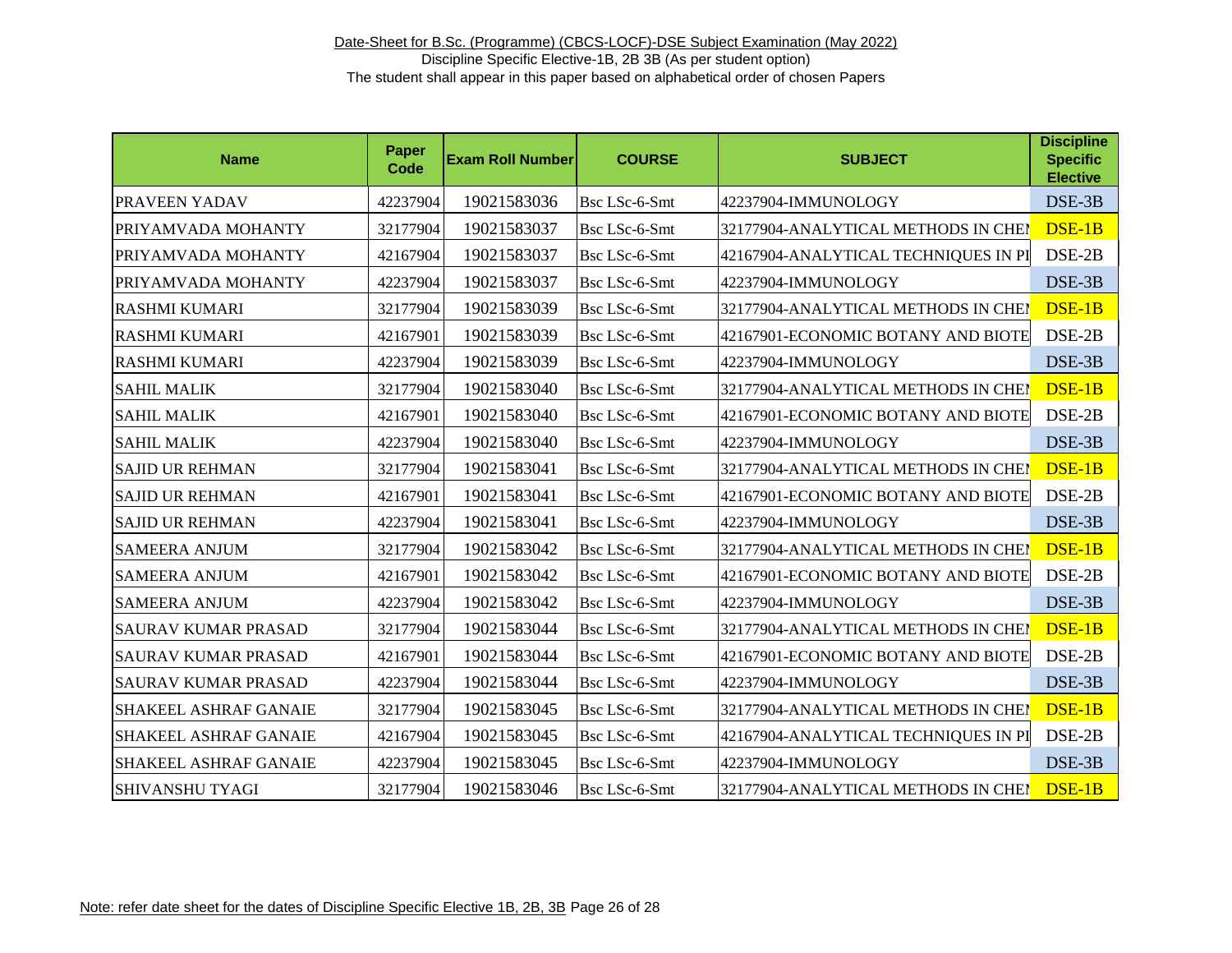| <b>Name</b>            | <b>Paper</b><br><b>Code</b> | <b>Exam Roll Number</b> | <b>COURSE</b>        | <b>SUBJECT</b>                       | <b>Discipline</b><br><b>Specific</b><br><b>Elective</b> |
|------------------------|-----------------------------|-------------------------|----------------------|--------------------------------------|---------------------------------------------------------|
| <b>SHIVANSHU TYAGI</b> | 42167904                    | 19021583046             | Bsc LSc-6-Smt        | 42167904-ANALYTICAL TECHNIQUES IN PI | DSE-2B                                                  |
| <b>SHIVANSHU TYAGI</b> | 42237904                    | 19021583046             | Bsc LSc-6-Smt        | 42237904-IMMUNOLOGY                  | DSE-3B                                                  |
| <b>SIMRAN</b>          | 32177904                    | 19021583047             | Bsc LSc-6-Smt        | 32177904-ANALYTICAL METHODS IN CHEI  | DSE-1B                                                  |
| <b>SIMRAN</b>          | 42167901                    | 19021583047             | Bsc LSc-6-Smt        | 42167901-ECONOMIC BOTANY AND BIOTE   | DSE-2B                                                  |
| <b>SIMRAN</b>          | 42237904                    | 19021583047             | Bsc LSc-6-Smt        | 42237904-IMMUNOLOGY                  | DSE-3B                                                  |
| <b>SOUMITA SEN</b>     | 42167904                    | 19021583048             | Bsc LSc-6-Smt        | 42167904-ANALYTICAL TECHNIQUES IN PI | DSE-1B                                                  |
| <b>SOUMITA SEN</b>     | 42237904                    | 19021583048             | Bsc LSc-6-Smt        | 42237904-IMMUNOLOGY                  | DSE-2B                                                  |
| <b>SOUMITA SEN</b>     | 32177906                    | 19021583048             | Bsc LSc-6-Smt        | 32177906-POLYMER CHEMISTRY           | DSE-3B                                                  |
| VANSHIKA MADAN         | 32177904                    | 19021583050             | Bsc LSc-6-Smt        | 32177904-ANALYTICAL METHODS IN CHEN  | DSE-1B                                                  |
| VANSHIKA MADAN         | 42167904                    | 19021583050             | Bsc LSc-6-Smt        | 42167904-ANALYTICAL TECHNIQUES IN PI | DSE-2B                                                  |
| VANSHIKA MADAN         | 42237904                    | 19021583050             | Bsc LSc-6-Smt        | 42237904-IMMUNOLOGY                  | DSE-3B                                                  |
| VARSHA SHARMA          | 32177904                    | 19021583051             | Bsc LSc-6-Smt        | 32177904-ANALYTICAL METHODS IN CHEM  | DSE-1B                                                  |
| VARSHA SHARMA          | 42167904                    | 19021583051             | Bsc LSc-6-Smt        | 42167904-ANALYTICAL TECHNIQUES IN PI | DSE-2B                                                  |
| <b>VARSHA SHARMA</b>   | 42237904                    | 19021583051             | Bsc LSc-6-Smt        | 42237904-IMMUNOLOGY                  | DSE-3B                                                  |
| <b>VED RICHA</b>       | 32177904                    | 19021583052             | <b>Bsc LSc-6-Smt</b> | 32177904-ANALYTICAL METHODS IN CHEN  | DSE-1B                                                  |
| <b>VED RICHA</b>       | 42167904                    | 19021583052             | Bsc LSc-6-Smt        | 42167904-ANALYTICAL TECHNIQUES IN PI | DSE-2B                                                  |
| <b>VED RICHA</b>       | 42237904                    | 19021583052             | Bsc LSc-6-Smt        | 42237904-IMMUNOLOGY                  | DSE-3B                                                  |
| <b>XEENA MEHTA</b>     | 32177904                    | 19021583053             | <b>Bsc LSc-6-Smt</b> | 32177904-ANALYTICAL METHODS IN CHEN  | DSE-1B                                                  |
| <b>XEENA MEHTA</b>     | 42167901                    | 19021583053             | Bsc LSc-6-Smt        | 42167901-ECONOMIC BOTANY AND BIOTE   | DSE-2B                                                  |
| <b>XEENA MEHTA</b>     | 42237904                    | 19021583053             | Bsc LSc-6-Smt        | 42237904-IMMUNOLOGY                  | DSE-3B                                                  |
| YOGESH KUMAR           | 32177904                    | 19021583054             | Bsc LSc-6-Smt        | 32177904-ANALYTICAL METHODS IN CHEN  | DSE-1B                                                  |
| YOGESH KUMAR           | 42167904                    | 19021583054             | Bsc LSc-6-Smt        | 42167904-ANALYTICAL TECHNIQUES IN PI | DSE-2B                                                  |
| YOGESH KUMAR           | 42237904                    | 19021583054             | Bsc LSc-6-Smt        | 42237904-IMMUNOLOGY                  | DSE-3B                                                  |